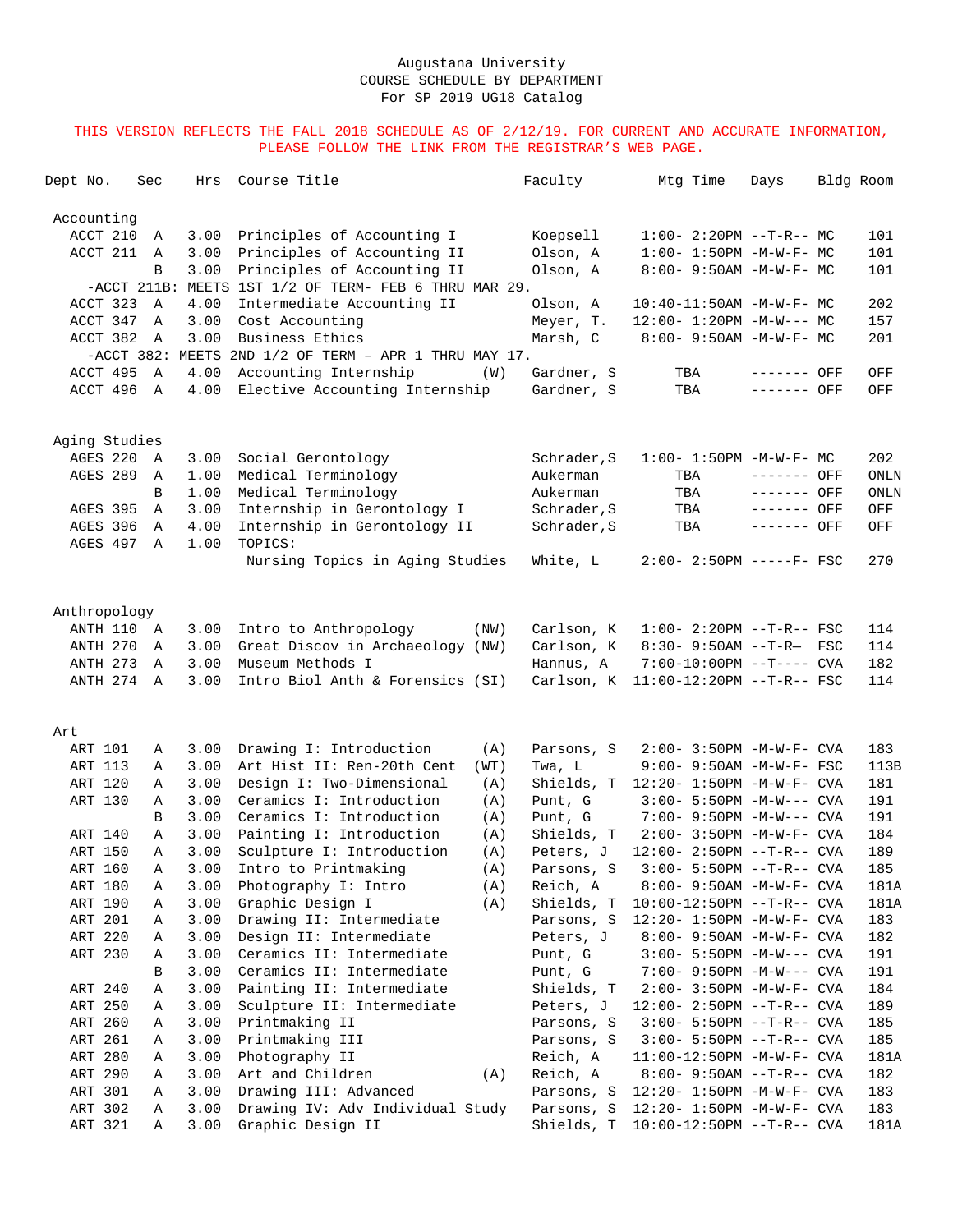| Dept No.               | Sec          | Hrs  | Course Title                                                 | Faculty             | Mtg Time                          | Days        | Bldg Room |      |
|------------------------|--------------|------|--------------------------------------------------------------|---------------------|-----------------------------------|-------------|-----------|------|
| ART 326                | Α            | 3.00 | Graphic Design IV                                            | Shields, T          | $10:00-12:50PM$ --T-R-- CVA       |             |           | 181A |
| ART 330                | Α            | 3.00 | Ceramics III                                                 | Punt, G             | $3:00-5:50PM -M-W---$ CVA         |             |           | 191  |
|                        | B            | 3.00 | Ceramics III                                                 | Punt, G             | 7:00- 9:50PM -M-W--- CVA          |             |           | 191  |
| ART 331                | Α            | 3.00 | Ceramics IV                                                  | Punt, G             | $3:00 - 5:50PM -M-W---$ CVA       |             |           | 191  |
|                        | B            | 3.00 | Ceramics IV                                                  | Punt, G             | 7:00- 9:50PM -M-W--- CVA          |             |           | 191  |
| ART 340                | Α            | 3.00 | Painting III: Advanced                                       | Shields, T          | 2:00- 3:50PM -M-W-F- CVA          |             |           | 184  |
| ART 341                | Α            | 3.00 | Painting IV: Adv Individ Study                               | Shields, T          | 2:00- 3:50PM -M-W-F- CVA          |             |           | 184  |
| ART 350                | Α            | 3.00 | Sculpture III: Advanced                                      | Peters, J           | 12:00- 2:50PM --T-R-- CVA         |             |           | 189  |
| ART 351                | Α            | 3.00 | Sculpture IV: Adv Individ Study                              | Peters, J           | 12:00- 2:50PM --T-R-- CVA         |             |           | 189  |
| ART 360                | Α            | 3.00 | Printmaking IV                                               | Parsons, S          | $3:00 - 5:50PM -T-R--CVA$         |             |           | 185  |
| ART 361                | Α            | 3.00 | Printmaking V                                                | Parsons, S          | $3:00 - 5:50PM -T-R--CVA$         |             |           | 185  |
| ART 380                | Α            | 3.00 | Photography III                                              | Reich, A            | $11:00-12:50PM -M-W-F-CVA$        |             |           | 181A |
| ART 381                | Α            | 3.00 | Photography IV                                               | Reich, A            | $11:00-12:50PM -M-W-F-CVA$        |             |           | 181A |
| ART 395                | Α            | 4.00 | Internship                                                   | Twa, L              | TBA                               | ------- OFF |           | OFF  |
| American Sign Language |              |      |                                                              |                     |                                   |             |           |      |
| <b>ASL 111</b>         | Α            | 3.00 | American Sign Language II<br>(L2)                            | Gundersn, C         | $1:00-2:20PM$ --T-R-- MC          |             |           | 201  |
|                        | В            | 3.00 | American Sign Language II<br>(L2)                            | Steen, C            | $1:00 - 1:50PM - M - W - F - MC$  |             |           | 201  |
|                        | C            | 3.00 | American Sign Language II<br>(L2)                            | Steen, C            | 12:00-12:50PM -M-W-F- MC          |             |           | 201  |
|                        | D            | 3.00 | American Sign Language II<br>(L2)                            | Koterwski           | $11:00-12:20PM$ --T-R-- MC        |             |           | 202  |
|                        | Е            | 3.00 | (L2)<br>American Sign Language II                            | Koterwski           | 8:30- 9:50AM --T-R-- MC           |             |           | 201  |
| <b>ASL 211</b>         | Α            | 3.00 | American Sign Language IV                                    | Steen, C            | $2:00 - 2:50PM -M-W-F - MC$       |             |           | 201  |
| Augie Access           |              |      |                                                              |                     |                                   |             |           |      |
| AUAC 011               | A            | 3.00 | Employment Attainment                                        | Davis, C            | $11:00-11:50AM$ -M-W-F- MC        |             |           | 220  |
| AUAC 013               | A            | 3.00 | Employment Internship 1                                      | Lamb                | TBA                               | ------- OFF |           | OFF  |
| AUAC 015               | $\mathbb{A}$ | 3.00 | Employment Internship 3                                      | Lamb                | TBA                               | ------- OFF |           | OFF  |
| AUAC 050               | Α            | 3.00 | Self-Advocacy & Disability Aware                             | Lamb                | $8:30 - 9:50AM -T-R-- MC$         |             |           | 220  |
| AUAC 051               | Α            | 3.00 | Leadership Training                                          | Davis, C            | $1:00-2:30PM -T-R--MC$            |             |           | 220  |
| AUAC 080               | A            | 3.00 | Consumer Math                                                | Davis, C            | 9:00- 9:50AM -M-W-F- MC           |             |           | 220  |
| Biology                |              |      |                                                              |                     |                                   |             |           |      |
| BIOL 110               | A            | 4.00 | Biology & Human Concerns<br>(NS)                             | Mallowa             | $1:00 - 1:50PM - M - W - F - FSC$ |             |           | 114  |
|                        |              |      |                                                              | Lewis, A            |                                   |             |           |      |
|                        |              |      |                                                              | Mallowa             | $8:30-10:20AM$ --T---- FSC        |             |           | 212  |
|                        | В            | 4.00 | Biology & Human Concerns<br>(NS)                             | Mallowa             | $1:00 - 1:50PM - M - W - F - FSC$ |             |           | 114  |
|                        |              |      |                                                              | Lewis, A            |                                   |             |           |      |
|                        |              |      |                                                              | Mallowa             | $11:00-12:50PM$ --T---- FSC       |             |           | 212  |
|                        | C            | 4.00 | Biology & Human Concerns<br>(NS)                             | Mallowa             | $1:00 - 1:50PM - M - W - F - FSC$ |             |           | 114  |
|                        |              |      |                                                              | Lewis, A            |                                   |             |           |      |
|                        |              |      |                                                              | Beraldi             | $1:30-3:20PM$ ----R-- FSC         |             |           | 212  |
| BIOL 121 A             |              | 4.00 | Biological Principles II                                     | Matzner, S          | $9:00 - 9:50AM - M - W - F - FSC$ |             |           | 113A |
|                        |              |      |                                                              | Olson-Mann          |                                   |             |           |      |
|                        |              |      | -BIOL 121: MUST ALSO REGISTER FOR ANY ONE BIOL 121L SECTION. |                     |                                   |             |           |      |
|                        | В            | 4.00 | Biological Principles II                                     | Matzner, S<br>Kloth | 12:00-12:50PM -M-W-F- FSC         |             |           | 113A |
|                        |              |      | -BIOL 121: MUST ALSO REGISTER FOR ANY ONE BIOL 121L SECTION. |                     |                                   |             |           |      |
| BIOL 121L A            |              | 0.00 | Biological Principles II Lab                                 | Matzner, S          | $9:00-11:50AM$ --T---- FSC        |             |           | 211  |
|                        | B            | 0.00 | Biological Principles II Lab                                 | Matzner, S          | 12:30- 3:20PM --T---- FSC         |             |           | 211  |
|                        | C            | 0.00 | Biological Principles II Lab                                 | Kloth               | $6:30-9:20PM --T---FSC$           |             |           | 211  |
|                        | D            | 0.00 | Biological Principles II Lab                                 | Lewis, A            | $9:00-11:50AM$ ----R-- FSC        |             |           | 211  |
|                        | $\mathbf E$  | 0.00 | Biological Principles II Lab                                 | Lewis, A            | 12:30- 3:20PM ----R-- FSC         |             |           | 211  |
|                        |              |      |                                                              |                     |                                   |             |           |      |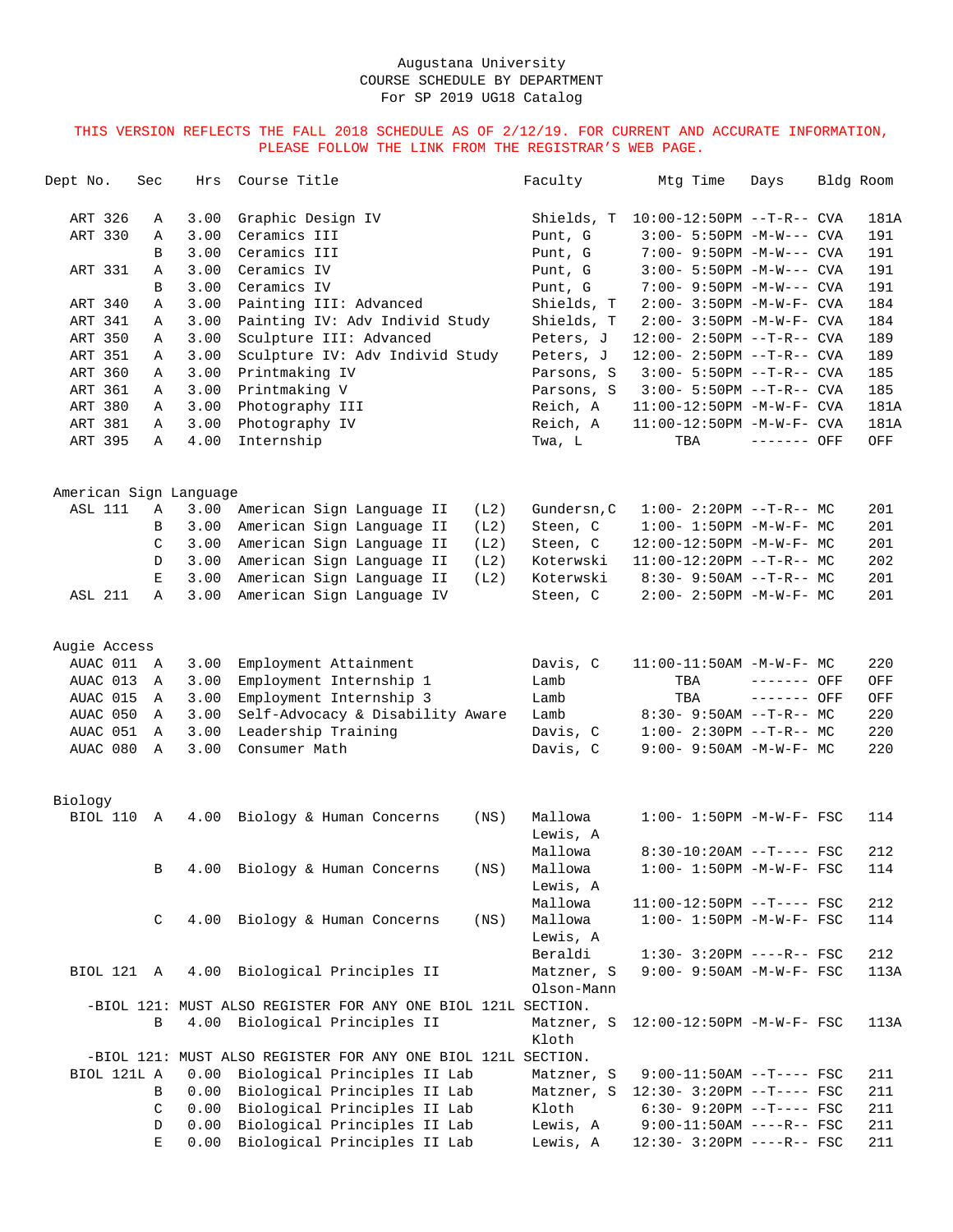| $8:00 - 8:50AM$ -M-W-F- FSC<br>BIOL 150 A<br>4.00 Human Anatomy<br>Jhnsn, Jes<br>113B<br>-BIOL 150: MUST ALSO REGISTER FOR ANY ONE BIOL 150L SECTION.<br>$\, {\bf B}$<br>4.00 Human Anatomy<br>Mallowa<br>8:00- 8:50AM -M-W-F- FSC<br>114<br>-BIOL 150: MUST ALSO REGISTER FOR ANY ONE BIOL 150L SECTION.<br>BIOL 150L A<br>0.00<br>Human Anatomy Lab<br>Jhnsn, Jes<br>$8:30-10:20AM$ --T---- FSC<br>216<br>0.00<br>Beraldi<br>216<br>Human Anatomy Lab<br>$11:00-12:50PM$ --T---- FSC<br>B<br>Beraldi<br>216<br>C<br>0.00<br>Human Anatomy Lab<br>$1:00-2:50PM -T---FSC$<br>0.00<br>Human Anatomy Lab<br>Beraldi<br>$3:00-4:50PM -T---FSC$<br>216<br>D<br>0.00<br>Human Anatomy Lab<br>Jhnsn, Jes<br>$8:30-10:20AM$ ----R-- FSC<br>216<br>Е<br>0.00<br>Human Anatomy Lab<br>216<br>F<br>Jhnsn, Jes<br>$11:00-12:50PM$ ----R-- FSC<br>0.00<br>Human Anatomy Lab<br>Jhnsn, Jes<br>$1:30-3:20PM$ ----R-- FSC<br>216<br>G<br>BIOL 234 A<br>4.00<br>Cell Biology<br>12:00-12:50PM -M-W-F- FSC<br>113B<br>Baye, L<br>Larson, Mk<br>8:30-11:20AM --T---- FSC<br>251<br>Baye, L<br>4.00<br>Cell Biology<br>113B<br>В<br>Baye, L<br>12:00-12:50PM -M-W-F- FSC<br>Larson, Mk<br>12:30- 3:20PM --T---- FSC<br>251<br>Baye, L<br>4.00<br>Cell Biology<br>113B<br>C<br>Baye, L<br>12:00-12:50PM -M-W-F- FSC<br>Larson, Mk<br>Beraldi<br>251<br>$3:00 - 5:50PM$ ---W--- FSC<br>4.00 Cell Biology<br>113B<br>D<br>Baye, L<br>12:00-12:50PM -M-W-F- FSC<br>Larson, Mk<br>Mallowa<br>$8:30-11:20AM$ ----R-- FSC<br>251<br>4.00 Cell Biology<br>12:00-12:50PM -M-W-F- FSC<br>113B<br>Е<br>Baye, L<br>Larson, Mk<br>Mallowa<br>12:30- 3:20PM ----R-- FSC<br>251<br>BIOL 250<br>Introductory Microbiology<br>King, L<br>114<br>4.00<br>$11:00-11:50AM$ -M-W-F- FSC<br>A<br>King, L<br>255<br>$8:30-10:20AM$ --T---- FSC<br>4.00<br>Introductory Microbiology<br>King, L<br>11:00-11:50AM -M-W-F- FSC<br>114<br>В<br>King, L<br>255<br>$11:00-12:50PM$ --T---- FSC<br>Introductory Microbiology<br>King, L<br>114<br>C<br>4.00<br>$11:00-11:50AM$ -M-W-F- FSC<br>King, L<br>255<br>$2:00-3:50PM -T---FSC$<br>4.00<br>Introductory Microbiology<br>114<br>D<br>King, L<br>$11:00-11:50AM$ -M-W-F- FSC<br>Beraldi<br>$8:30-10:20AM$ ----R-- FSC<br>255<br>4.00<br>Introductory Microbiology<br>King, L<br>Е<br>$11:00-11:50AM$ -M-W-F- FSC<br>114<br>Beraldi<br>255<br>11:00-12:50PM ----R-- FSC<br>Wells, E<br>$9:00 - 9:50AM - M - W - F - FSC$<br>371<br>BIOL 303<br>A<br>3.00 Biological Physics<br>376<br>BIOL 331 A<br>3.00<br>Introduction to Immunology<br>Gubbels<br>$2:00-3:20PM -T-R--FSC$<br>BIOL 336 A<br>4.00 Ornithology<br>(SI) Lewis, A<br>119<br>$9:00 - 9:50AM - M - W - F - FSC$<br>Lewis, A<br>$8:00-10:50AM$ --T---- FSC<br>119<br>BIOL 350 A<br>4.00 Aquatic Ecology<br>(SI)(W)<br>Spencer, C<br>2:00- 2:50PM -M-W-F- FSC<br>215<br>Spencer, C<br>$11:00 - 2:50PM$ ----R-- FSC<br>215<br>4.00 Evolution<br>BIOL 360 A<br>Olson-Mann<br>2:00- 2:50PM -M-W-F- FSC<br>119<br>Olson-Mann<br>8:30-11:20AM ----R-- FSC<br>253<br>BIOL 366 A<br>4.00 Advanced Human Physiology<br>Gubbels<br>113A<br>11:00-11:50AM -M-W-F- FSC<br>Gubbels<br>$9:30-12:20PM$ --T---- FSC<br>118<br>4.00 Advanced Human Physiology<br>Gubbels<br>В<br>$11:00-11:50AM$ -M-W-F- FSC<br>113A<br>Jhnsn, Jes<br>$1:00-3:50PM --T---FSC$<br>118<br>4.00 Advanced Human Physiology<br>Gubbels<br>C<br>$11:00-11:50AM$ -M-W-F- FSC<br>113A<br>Gubbels<br>$9:30-12:20PM$ ----R-- FSC<br>118<br>BIOL 392 A<br>4.00 Directed Research<br>Staff<br>TBA<br>------- OFF<br>OFF<br>BIOL 395 A<br>4.00 Internship<br>TBA<br>Larson, Mk<br>------- OFF<br>OFF<br>1.00 Biology Seminar<br>BIOL 490 A<br>7:00- 7:50PM ----R-- FSC<br>Lewis, A<br>114<br>-BIOL 490: REGISTER FOR 1 CREDIT IF 0 CREDIT IN FALL. | Dept No. | Sec | Hrs | Course Title | Faculty | Mtg Time | Days | Bldg Room |
|--------------------------------------------------------------------------------------------------------------------------------------------------------------------------------------------------------------------------------------------------------------------------------------------------------------------------------------------------------------------------------------------------------------------------------------------------------------------------------------------------------------------------------------------------------------------------------------------------------------------------------------------------------------------------------------------------------------------------------------------------------------------------------------------------------------------------------------------------------------------------------------------------------------------------------------------------------------------------------------------------------------------------------------------------------------------------------------------------------------------------------------------------------------------------------------------------------------------------------------------------------------------------------------------------------------------------------------------------------------------------------------------------------------------------------------------------------------------------------------------------------------------------------------------------------------------------------------------------------------------------------------------------------------------------------------------------------------------------------------------------------------------------------------------------------------------------------------------------------------------------------------------------------------------------------------------------------------------------------------------------------------------------------------------------------------------------------------------------------------------------------------------------------------------------------------------------------------------------------------------------------------------------------------------------------------------------------------------------------------------------------------------------------------------------------------------------------------------------------------------------------------------------------------------------------------------------------------------------------------------------------------------------------------------------------------------------------------------------------------------------------------------------------------------------------------------------------------------------------------------------------------------------------------------------------------------------------------------------------------------------------------------------------------------------------------------------------------------------------------------------------------------------------------------------------------------------------------------------------------------------------------------------------------------------------------------------------------------------------------------------------------------------------------------------------------------------------------------------------------------------------------------------------------------------------------------------------------------------------------------------------------------------------------------------------------------------------------------------------------------------------------------|----------|-----|-----|--------------|---------|----------|------|-----------|
|                                                                                                                                                                                                                                                                                                                                                                                                                                                                                                                                                                                                                                                                                                                                                                                                                                                                                                                                                                                                                                                                                                                                                                                                                                                                                                                                                                                                                                                                                                                                                                                                                                                                                                                                                                                                                                                                                                                                                                                                                                                                                                                                                                                                                                                                                                                                                                                                                                                                                                                                                                                                                                                                                                                                                                                                                                                                                                                                                                                                                                                                                                                                                                                                                                                                                                                                                                                                                                                                                                                                                                                                                                                                                                                                                                    |          |     |     |              |         |          |      |           |
|                                                                                                                                                                                                                                                                                                                                                                                                                                                                                                                                                                                                                                                                                                                                                                                                                                                                                                                                                                                                                                                                                                                                                                                                                                                                                                                                                                                                                                                                                                                                                                                                                                                                                                                                                                                                                                                                                                                                                                                                                                                                                                                                                                                                                                                                                                                                                                                                                                                                                                                                                                                                                                                                                                                                                                                                                                                                                                                                                                                                                                                                                                                                                                                                                                                                                                                                                                                                                                                                                                                                                                                                                                                                                                                                                                    |          |     |     |              |         |          |      |           |
|                                                                                                                                                                                                                                                                                                                                                                                                                                                                                                                                                                                                                                                                                                                                                                                                                                                                                                                                                                                                                                                                                                                                                                                                                                                                                                                                                                                                                                                                                                                                                                                                                                                                                                                                                                                                                                                                                                                                                                                                                                                                                                                                                                                                                                                                                                                                                                                                                                                                                                                                                                                                                                                                                                                                                                                                                                                                                                                                                                                                                                                                                                                                                                                                                                                                                                                                                                                                                                                                                                                                                                                                                                                                                                                                                                    |          |     |     |              |         |          |      |           |
|                                                                                                                                                                                                                                                                                                                                                                                                                                                                                                                                                                                                                                                                                                                                                                                                                                                                                                                                                                                                                                                                                                                                                                                                                                                                                                                                                                                                                                                                                                                                                                                                                                                                                                                                                                                                                                                                                                                                                                                                                                                                                                                                                                                                                                                                                                                                                                                                                                                                                                                                                                                                                                                                                                                                                                                                                                                                                                                                                                                                                                                                                                                                                                                                                                                                                                                                                                                                                                                                                                                                                                                                                                                                                                                                                                    |          |     |     |              |         |          |      |           |
|                                                                                                                                                                                                                                                                                                                                                                                                                                                                                                                                                                                                                                                                                                                                                                                                                                                                                                                                                                                                                                                                                                                                                                                                                                                                                                                                                                                                                                                                                                                                                                                                                                                                                                                                                                                                                                                                                                                                                                                                                                                                                                                                                                                                                                                                                                                                                                                                                                                                                                                                                                                                                                                                                                                                                                                                                                                                                                                                                                                                                                                                                                                                                                                                                                                                                                                                                                                                                                                                                                                                                                                                                                                                                                                                                                    |          |     |     |              |         |          |      |           |
|                                                                                                                                                                                                                                                                                                                                                                                                                                                                                                                                                                                                                                                                                                                                                                                                                                                                                                                                                                                                                                                                                                                                                                                                                                                                                                                                                                                                                                                                                                                                                                                                                                                                                                                                                                                                                                                                                                                                                                                                                                                                                                                                                                                                                                                                                                                                                                                                                                                                                                                                                                                                                                                                                                                                                                                                                                                                                                                                                                                                                                                                                                                                                                                                                                                                                                                                                                                                                                                                                                                                                                                                                                                                                                                                                                    |          |     |     |              |         |          |      |           |
|                                                                                                                                                                                                                                                                                                                                                                                                                                                                                                                                                                                                                                                                                                                                                                                                                                                                                                                                                                                                                                                                                                                                                                                                                                                                                                                                                                                                                                                                                                                                                                                                                                                                                                                                                                                                                                                                                                                                                                                                                                                                                                                                                                                                                                                                                                                                                                                                                                                                                                                                                                                                                                                                                                                                                                                                                                                                                                                                                                                                                                                                                                                                                                                                                                                                                                                                                                                                                                                                                                                                                                                                                                                                                                                                                                    |          |     |     |              |         |          |      |           |
|                                                                                                                                                                                                                                                                                                                                                                                                                                                                                                                                                                                                                                                                                                                                                                                                                                                                                                                                                                                                                                                                                                                                                                                                                                                                                                                                                                                                                                                                                                                                                                                                                                                                                                                                                                                                                                                                                                                                                                                                                                                                                                                                                                                                                                                                                                                                                                                                                                                                                                                                                                                                                                                                                                                                                                                                                                                                                                                                                                                                                                                                                                                                                                                                                                                                                                                                                                                                                                                                                                                                                                                                                                                                                                                                                                    |          |     |     |              |         |          |      |           |
|                                                                                                                                                                                                                                                                                                                                                                                                                                                                                                                                                                                                                                                                                                                                                                                                                                                                                                                                                                                                                                                                                                                                                                                                                                                                                                                                                                                                                                                                                                                                                                                                                                                                                                                                                                                                                                                                                                                                                                                                                                                                                                                                                                                                                                                                                                                                                                                                                                                                                                                                                                                                                                                                                                                                                                                                                                                                                                                                                                                                                                                                                                                                                                                                                                                                                                                                                                                                                                                                                                                                                                                                                                                                                                                                                                    |          |     |     |              |         |          |      |           |
|                                                                                                                                                                                                                                                                                                                                                                                                                                                                                                                                                                                                                                                                                                                                                                                                                                                                                                                                                                                                                                                                                                                                                                                                                                                                                                                                                                                                                                                                                                                                                                                                                                                                                                                                                                                                                                                                                                                                                                                                                                                                                                                                                                                                                                                                                                                                                                                                                                                                                                                                                                                                                                                                                                                                                                                                                                                                                                                                                                                                                                                                                                                                                                                                                                                                                                                                                                                                                                                                                                                                                                                                                                                                                                                                                                    |          |     |     |              |         |          |      |           |
|                                                                                                                                                                                                                                                                                                                                                                                                                                                                                                                                                                                                                                                                                                                                                                                                                                                                                                                                                                                                                                                                                                                                                                                                                                                                                                                                                                                                                                                                                                                                                                                                                                                                                                                                                                                                                                                                                                                                                                                                                                                                                                                                                                                                                                                                                                                                                                                                                                                                                                                                                                                                                                                                                                                                                                                                                                                                                                                                                                                                                                                                                                                                                                                                                                                                                                                                                                                                                                                                                                                                                                                                                                                                                                                                                                    |          |     |     |              |         |          |      |           |
|                                                                                                                                                                                                                                                                                                                                                                                                                                                                                                                                                                                                                                                                                                                                                                                                                                                                                                                                                                                                                                                                                                                                                                                                                                                                                                                                                                                                                                                                                                                                                                                                                                                                                                                                                                                                                                                                                                                                                                                                                                                                                                                                                                                                                                                                                                                                                                                                                                                                                                                                                                                                                                                                                                                                                                                                                                                                                                                                                                                                                                                                                                                                                                                                                                                                                                                                                                                                                                                                                                                                                                                                                                                                                                                                                                    |          |     |     |              |         |          |      |           |
|                                                                                                                                                                                                                                                                                                                                                                                                                                                                                                                                                                                                                                                                                                                                                                                                                                                                                                                                                                                                                                                                                                                                                                                                                                                                                                                                                                                                                                                                                                                                                                                                                                                                                                                                                                                                                                                                                                                                                                                                                                                                                                                                                                                                                                                                                                                                                                                                                                                                                                                                                                                                                                                                                                                                                                                                                                                                                                                                                                                                                                                                                                                                                                                                                                                                                                                                                                                                                                                                                                                                                                                                                                                                                                                                                                    |          |     |     |              |         |          |      |           |
|                                                                                                                                                                                                                                                                                                                                                                                                                                                                                                                                                                                                                                                                                                                                                                                                                                                                                                                                                                                                                                                                                                                                                                                                                                                                                                                                                                                                                                                                                                                                                                                                                                                                                                                                                                                                                                                                                                                                                                                                                                                                                                                                                                                                                                                                                                                                                                                                                                                                                                                                                                                                                                                                                                                                                                                                                                                                                                                                                                                                                                                                                                                                                                                                                                                                                                                                                                                                                                                                                                                                                                                                                                                                                                                                                                    |          |     |     |              |         |          |      |           |
|                                                                                                                                                                                                                                                                                                                                                                                                                                                                                                                                                                                                                                                                                                                                                                                                                                                                                                                                                                                                                                                                                                                                                                                                                                                                                                                                                                                                                                                                                                                                                                                                                                                                                                                                                                                                                                                                                                                                                                                                                                                                                                                                                                                                                                                                                                                                                                                                                                                                                                                                                                                                                                                                                                                                                                                                                                                                                                                                                                                                                                                                                                                                                                                                                                                                                                                                                                                                                                                                                                                                                                                                                                                                                                                                                                    |          |     |     |              |         |          |      |           |
|                                                                                                                                                                                                                                                                                                                                                                                                                                                                                                                                                                                                                                                                                                                                                                                                                                                                                                                                                                                                                                                                                                                                                                                                                                                                                                                                                                                                                                                                                                                                                                                                                                                                                                                                                                                                                                                                                                                                                                                                                                                                                                                                                                                                                                                                                                                                                                                                                                                                                                                                                                                                                                                                                                                                                                                                                                                                                                                                                                                                                                                                                                                                                                                                                                                                                                                                                                                                                                                                                                                                                                                                                                                                                                                                                                    |          |     |     |              |         |          |      |           |
|                                                                                                                                                                                                                                                                                                                                                                                                                                                                                                                                                                                                                                                                                                                                                                                                                                                                                                                                                                                                                                                                                                                                                                                                                                                                                                                                                                                                                                                                                                                                                                                                                                                                                                                                                                                                                                                                                                                                                                                                                                                                                                                                                                                                                                                                                                                                                                                                                                                                                                                                                                                                                                                                                                                                                                                                                                                                                                                                                                                                                                                                                                                                                                                                                                                                                                                                                                                                                                                                                                                                                                                                                                                                                                                                                                    |          |     |     |              |         |          |      |           |
|                                                                                                                                                                                                                                                                                                                                                                                                                                                                                                                                                                                                                                                                                                                                                                                                                                                                                                                                                                                                                                                                                                                                                                                                                                                                                                                                                                                                                                                                                                                                                                                                                                                                                                                                                                                                                                                                                                                                                                                                                                                                                                                                                                                                                                                                                                                                                                                                                                                                                                                                                                                                                                                                                                                                                                                                                                                                                                                                                                                                                                                                                                                                                                                                                                                                                                                                                                                                                                                                                                                                                                                                                                                                                                                                                                    |          |     |     |              |         |          |      |           |
|                                                                                                                                                                                                                                                                                                                                                                                                                                                                                                                                                                                                                                                                                                                                                                                                                                                                                                                                                                                                                                                                                                                                                                                                                                                                                                                                                                                                                                                                                                                                                                                                                                                                                                                                                                                                                                                                                                                                                                                                                                                                                                                                                                                                                                                                                                                                                                                                                                                                                                                                                                                                                                                                                                                                                                                                                                                                                                                                                                                                                                                                                                                                                                                                                                                                                                                                                                                                                                                                                                                                                                                                                                                                                                                                                                    |          |     |     |              |         |          |      |           |
|                                                                                                                                                                                                                                                                                                                                                                                                                                                                                                                                                                                                                                                                                                                                                                                                                                                                                                                                                                                                                                                                                                                                                                                                                                                                                                                                                                                                                                                                                                                                                                                                                                                                                                                                                                                                                                                                                                                                                                                                                                                                                                                                                                                                                                                                                                                                                                                                                                                                                                                                                                                                                                                                                                                                                                                                                                                                                                                                                                                                                                                                                                                                                                                                                                                                                                                                                                                                                                                                                                                                                                                                                                                                                                                                                                    |          |     |     |              |         |          |      |           |
|                                                                                                                                                                                                                                                                                                                                                                                                                                                                                                                                                                                                                                                                                                                                                                                                                                                                                                                                                                                                                                                                                                                                                                                                                                                                                                                                                                                                                                                                                                                                                                                                                                                                                                                                                                                                                                                                                                                                                                                                                                                                                                                                                                                                                                                                                                                                                                                                                                                                                                                                                                                                                                                                                                                                                                                                                                                                                                                                                                                                                                                                                                                                                                                                                                                                                                                                                                                                                                                                                                                                                                                                                                                                                                                                                                    |          |     |     |              |         |          |      |           |
|                                                                                                                                                                                                                                                                                                                                                                                                                                                                                                                                                                                                                                                                                                                                                                                                                                                                                                                                                                                                                                                                                                                                                                                                                                                                                                                                                                                                                                                                                                                                                                                                                                                                                                                                                                                                                                                                                                                                                                                                                                                                                                                                                                                                                                                                                                                                                                                                                                                                                                                                                                                                                                                                                                                                                                                                                                                                                                                                                                                                                                                                                                                                                                                                                                                                                                                                                                                                                                                                                                                                                                                                                                                                                                                                                                    |          |     |     |              |         |          |      |           |
|                                                                                                                                                                                                                                                                                                                                                                                                                                                                                                                                                                                                                                                                                                                                                                                                                                                                                                                                                                                                                                                                                                                                                                                                                                                                                                                                                                                                                                                                                                                                                                                                                                                                                                                                                                                                                                                                                                                                                                                                                                                                                                                                                                                                                                                                                                                                                                                                                                                                                                                                                                                                                                                                                                                                                                                                                                                                                                                                                                                                                                                                                                                                                                                                                                                                                                                                                                                                                                                                                                                                                                                                                                                                                                                                                                    |          |     |     |              |         |          |      |           |
|                                                                                                                                                                                                                                                                                                                                                                                                                                                                                                                                                                                                                                                                                                                                                                                                                                                                                                                                                                                                                                                                                                                                                                                                                                                                                                                                                                                                                                                                                                                                                                                                                                                                                                                                                                                                                                                                                                                                                                                                                                                                                                                                                                                                                                                                                                                                                                                                                                                                                                                                                                                                                                                                                                                                                                                                                                                                                                                                                                                                                                                                                                                                                                                                                                                                                                                                                                                                                                                                                                                                                                                                                                                                                                                                                                    |          |     |     |              |         |          |      |           |
|                                                                                                                                                                                                                                                                                                                                                                                                                                                                                                                                                                                                                                                                                                                                                                                                                                                                                                                                                                                                                                                                                                                                                                                                                                                                                                                                                                                                                                                                                                                                                                                                                                                                                                                                                                                                                                                                                                                                                                                                                                                                                                                                                                                                                                                                                                                                                                                                                                                                                                                                                                                                                                                                                                                                                                                                                                                                                                                                                                                                                                                                                                                                                                                                                                                                                                                                                                                                                                                                                                                                                                                                                                                                                                                                                                    |          |     |     |              |         |          |      |           |
|                                                                                                                                                                                                                                                                                                                                                                                                                                                                                                                                                                                                                                                                                                                                                                                                                                                                                                                                                                                                                                                                                                                                                                                                                                                                                                                                                                                                                                                                                                                                                                                                                                                                                                                                                                                                                                                                                                                                                                                                                                                                                                                                                                                                                                                                                                                                                                                                                                                                                                                                                                                                                                                                                                                                                                                                                                                                                                                                                                                                                                                                                                                                                                                                                                                                                                                                                                                                                                                                                                                                                                                                                                                                                                                                                                    |          |     |     |              |         |          |      |           |
|                                                                                                                                                                                                                                                                                                                                                                                                                                                                                                                                                                                                                                                                                                                                                                                                                                                                                                                                                                                                                                                                                                                                                                                                                                                                                                                                                                                                                                                                                                                                                                                                                                                                                                                                                                                                                                                                                                                                                                                                                                                                                                                                                                                                                                                                                                                                                                                                                                                                                                                                                                                                                                                                                                                                                                                                                                                                                                                                                                                                                                                                                                                                                                                                                                                                                                                                                                                                                                                                                                                                                                                                                                                                                                                                                                    |          |     |     |              |         |          |      |           |
|                                                                                                                                                                                                                                                                                                                                                                                                                                                                                                                                                                                                                                                                                                                                                                                                                                                                                                                                                                                                                                                                                                                                                                                                                                                                                                                                                                                                                                                                                                                                                                                                                                                                                                                                                                                                                                                                                                                                                                                                                                                                                                                                                                                                                                                                                                                                                                                                                                                                                                                                                                                                                                                                                                                                                                                                                                                                                                                                                                                                                                                                                                                                                                                                                                                                                                                                                                                                                                                                                                                                                                                                                                                                                                                                                                    |          |     |     |              |         |          |      |           |
|                                                                                                                                                                                                                                                                                                                                                                                                                                                                                                                                                                                                                                                                                                                                                                                                                                                                                                                                                                                                                                                                                                                                                                                                                                                                                                                                                                                                                                                                                                                                                                                                                                                                                                                                                                                                                                                                                                                                                                                                                                                                                                                                                                                                                                                                                                                                                                                                                                                                                                                                                                                                                                                                                                                                                                                                                                                                                                                                                                                                                                                                                                                                                                                                                                                                                                                                                                                                                                                                                                                                                                                                                                                                                                                                                                    |          |     |     |              |         |          |      |           |
|                                                                                                                                                                                                                                                                                                                                                                                                                                                                                                                                                                                                                                                                                                                                                                                                                                                                                                                                                                                                                                                                                                                                                                                                                                                                                                                                                                                                                                                                                                                                                                                                                                                                                                                                                                                                                                                                                                                                                                                                                                                                                                                                                                                                                                                                                                                                                                                                                                                                                                                                                                                                                                                                                                                                                                                                                                                                                                                                                                                                                                                                                                                                                                                                                                                                                                                                                                                                                                                                                                                                                                                                                                                                                                                                                                    |          |     |     |              |         |          |      |           |
|                                                                                                                                                                                                                                                                                                                                                                                                                                                                                                                                                                                                                                                                                                                                                                                                                                                                                                                                                                                                                                                                                                                                                                                                                                                                                                                                                                                                                                                                                                                                                                                                                                                                                                                                                                                                                                                                                                                                                                                                                                                                                                                                                                                                                                                                                                                                                                                                                                                                                                                                                                                                                                                                                                                                                                                                                                                                                                                                                                                                                                                                                                                                                                                                                                                                                                                                                                                                                                                                                                                                                                                                                                                                                                                                                                    |          |     |     |              |         |          |      |           |
|                                                                                                                                                                                                                                                                                                                                                                                                                                                                                                                                                                                                                                                                                                                                                                                                                                                                                                                                                                                                                                                                                                                                                                                                                                                                                                                                                                                                                                                                                                                                                                                                                                                                                                                                                                                                                                                                                                                                                                                                                                                                                                                                                                                                                                                                                                                                                                                                                                                                                                                                                                                                                                                                                                                                                                                                                                                                                                                                                                                                                                                                                                                                                                                                                                                                                                                                                                                                                                                                                                                                                                                                                                                                                                                                                                    |          |     |     |              |         |          |      |           |
|                                                                                                                                                                                                                                                                                                                                                                                                                                                                                                                                                                                                                                                                                                                                                                                                                                                                                                                                                                                                                                                                                                                                                                                                                                                                                                                                                                                                                                                                                                                                                                                                                                                                                                                                                                                                                                                                                                                                                                                                                                                                                                                                                                                                                                                                                                                                                                                                                                                                                                                                                                                                                                                                                                                                                                                                                                                                                                                                                                                                                                                                                                                                                                                                                                                                                                                                                                                                                                                                                                                                                                                                                                                                                                                                                                    |          |     |     |              |         |          |      |           |
|                                                                                                                                                                                                                                                                                                                                                                                                                                                                                                                                                                                                                                                                                                                                                                                                                                                                                                                                                                                                                                                                                                                                                                                                                                                                                                                                                                                                                                                                                                                                                                                                                                                                                                                                                                                                                                                                                                                                                                                                                                                                                                                                                                                                                                                                                                                                                                                                                                                                                                                                                                                                                                                                                                                                                                                                                                                                                                                                                                                                                                                                                                                                                                                                                                                                                                                                                                                                                                                                                                                                                                                                                                                                                                                                                                    |          |     |     |              |         |          |      |           |
|                                                                                                                                                                                                                                                                                                                                                                                                                                                                                                                                                                                                                                                                                                                                                                                                                                                                                                                                                                                                                                                                                                                                                                                                                                                                                                                                                                                                                                                                                                                                                                                                                                                                                                                                                                                                                                                                                                                                                                                                                                                                                                                                                                                                                                                                                                                                                                                                                                                                                                                                                                                                                                                                                                                                                                                                                                                                                                                                                                                                                                                                                                                                                                                                                                                                                                                                                                                                                                                                                                                                                                                                                                                                                                                                                                    |          |     |     |              |         |          |      |           |
|                                                                                                                                                                                                                                                                                                                                                                                                                                                                                                                                                                                                                                                                                                                                                                                                                                                                                                                                                                                                                                                                                                                                                                                                                                                                                                                                                                                                                                                                                                                                                                                                                                                                                                                                                                                                                                                                                                                                                                                                                                                                                                                                                                                                                                                                                                                                                                                                                                                                                                                                                                                                                                                                                                                                                                                                                                                                                                                                                                                                                                                                                                                                                                                                                                                                                                                                                                                                                                                                                                                                                                                                                                                                                                                                                                    |          |     |     |              |         |          |      |           |
|                                                                                                                                                                                                                                                                                                                                                                                                                                                                                                                                                                                                                                                                                                                                                                                                                                                                                                                                                                                                                                                                                                                                                                                                                                                                                                                                                                                                                                                                                                                                                                                                                                                                                                                                                                                                                                                                                                                                                                                                                                                                                                                                                                                                                                                                                                                                                                                                                                                                                                                                                                                                                                                                                                                                                                                                                                                                                                                                                                                                                                                                                                                                                                                                                                                                                                                                                                                                                                                                                                                                                                                                                                                                                                                                                                    |          |     |     |              |         |          |      |           |
|                                                                                                                                                                                                                                                                                                                                                                                                                                                                                                                                                                                                                                                                                                                                                                                                                                                                                                                                                                                                                                                                                                                                                                                                                                                                                                                                                                                                                                                                                                                                                                                                                                                                                                                                                                                                                                                                                                                                                                                                                                                                                                                                                                                                                                                                                                                                                                                                                                                                                                                                                                                                                                                                                                                                                                                                                                                                                                                                                                                                                                                                                                                                                                                                                                                                                                                                                                                                                                                                                                                                                                                                                                                                                                                                                                    |          |     |     |              |         |          |      |           |
|                                                                                                                                                                                                                                                                                                                                                                                                                                                                                                                                                                                                                                                                                                                                                                                                                                                                                                                                                                                                                                                                                                                                                                                                                                                                                                                                                                                                                                                                                                                                                                                                                                                                                                                                                                                                                                                                                                                                                                                                                                                                                                                                                                                                                                                                                                                                                                                                                                                                                                                                                                                                                                                                                                                                                                                                                                                                                                                                                                                                                                                                                                                                                                                                                                                                                                                                                                                                                                                                                                                                                                                                                                                                                                                                                                    |          |     |     |              |         |          |      |           |
|                                                                                                                                                                                                                                                                                                                                                                                                                                                                                                                                                                                                                                                                                                                                                                                                                                                                                                                                                                                                                                                                                                                                                                                                                                                                                                                                                                                                                                                                                                                                                                                                                                                                                                                                                                                                                                                                                                                                                                                                                                                                                                                                                                                                                                                                                                                                                                                                                                                                                                                                                                                                                                                                                                                                                                                                                                                                                                                                                                                                                                                                                                                                                                                                                                                                                                                                                                                                                                                                                                                                                                                                                                                                                                                                                                    |          |     |     |              |         |          |      |           |
|                                                                                                                                                                                                                                                                                                                                                                                                                                                                                                                                                                                                                                                                                                                                                                                                                                                                                                                                                                                                                                                                                                                                                                                                                                                                                                                                                                                                                                                                                                                                                                                                                                                                                                                                                                                                                                                                                                                                                                                                                                                                                                                                                                                                                                                                                                                                                                                                                                                                                                                                                                                                                                                                                                                                                                                                                                                                                                                                                                                                                                                                                                                                                                                                                                                                                                                                                                                                                                                                                                                                                                                                                                                                                                                                                                    |          |     |     |              |         |          |      |           |
|                                                                                                                                                                                                                                                                                                                                                                                                                                                                                                                                                                                                                                                                                                                                                                                                                                                                                                                                                                                                                                                                                                                                                                                                                                                                                                                                                                                                                                                                                                                                                                                                                                                                                                                                                                                                                                                                                                                                                                                                                                                                                                                                                                                                                                                                                                                                                                                                                                                                                                                                                                                                                                                                                                                                                                                                                                                                                                                                                                                                                                                                                                                                                                                                                                                                                                                                                                                                                                                                                                                                                                                                                                                                                                                                                                    |          |     |     |              |         |          |      |           |
|                                                                                                                                                                                                                                                                                                                                                                                                                                                                                                                                                                                                                                                                                                                                                                                                                                                                                                                                                                                                                                                                                                                                                                                                                                                                                                                                                                                                                                                                                                                                                                                                                                                                                                                                                                                                                                                                                                                                                                                                                                                                                                                                                                                                                                                                                                                                                                                                                                                                                                                                                                                                                                                                                                                                                                                                                                                                                                                                                                                                                                                                                                                                                                                                                                                                                                                                                                                                                                                                                                                                                                                                                                                                                                                                                                    |          |     |     |              |         |          |      |           |
|                                                                                                                                                                                                                                                                                                                                                                                                                                                                                                                                                                                                                                                                                                                                                                                                                                                                                                                                                                                                                                                                                                                                                                                                                                                                                                                                                                                                                                                                                                                                                                                                                                                                                                                                                                                                                                                                                                                                                                                                                                                                                                                                                                                                                                                                                                                                                                                                                                                                                                                                                                                                                                                                                                                                                                                                                                                                                                                                                                                                                                                                                                                                                                                                                                                                                                                                                                                                                                                                                                                                                                                                                                                                                                                                                                    |          |     |     |              |         |          |      |           |
|                                                                                                                                                                                                                                                                                                                                                                                                                                                                                                                                                                                                                                                                                                                                                                                                                                                                                                                                                                                                                                                                                                                                                                                                                                                                                                                                                                                                                                                                                                                                                                                                                                                                                                                                                                                                                                                                                                                                                                                                                                                                                                                                                                                                                                                                                                                                                                                                                                                                                                                                                                                                                                                                                                                                                                                                                                                                                                                                                                                                                                                                                                                                                                                                                                                                                                                                                                                                                                                                                                                                                                                                                                                                                                                                                                    |          |     |     |              |         |          |      |           |
|                                                                                                                                                                                                                                                                                                                                                                                                                                                                                                                                                                                                                                                                                                                                                                                                                                                                                                                                                                                                                                                                                                                                                                                                                                                                                                                                                                                                                                                                                                                                                                                                                                                                                                                                                                                                                                                                                                                                                                                                                                                                                                                                                                                                                                                                                                                                                                                                                                                                                                                                                                                                                                                                                                                                                                                                                                                                                                                                                                                                                                                                                                                                                                                                                                                                                                                                                                                                                                                                                                                                                                                                                                                                                                                                                                    |          |     |     |              |         |          |      |           |
|                                                                                                                                                                                                                                                                                                                                                                                                                                                                                                                                                                                                                                                                                                                                                                                                                                                                                                                                                                                                                                                                                                                                                                                                                                                                                                                                                                                                                                                                                                                                                                                                                                                                                                                                                                                                                                                                                                                                                                                                                                                                                                                                                                                                                                                                                                                                                                                                                                                                                                                                                                                                                                                                                                                                                                                                                                                                                                                                                                                                                                                                                                                                                                                                                                                                                                                                                                                                                                                                                                                                                                                                                                                                                                                                                                    |          |     |     |              |         |          |      |           |
|                                                                                                                                                                                                                                                                                                                                                                                                                                                                                                                                                                                                                                                                                                                                                                                                                                                                                                                                                                                                                                                                                                                                                                                                                                                                                                                                                                                                                                                                                                                                                                                                                                                                                                                                                                                                                                                                                                                                                                                                                                                                                                                                                                                                                                                                                                                                                                                                                                                                                                                                                                                                                                                                                                                                                                                                                                                                                                                                                                                                                                                                                                                                                                                                                                                                                                                                                                                                                                                                                                                                                                                                                                                                                                                                                                    |          |     |     |              |         |          |      |           |
|                                                                                                                                                                                                                                                                                                                                                                                                                                                                                                                                                                                                                                                                                                                                                                                                                                                                                                                                                                                                                                                                                                                                                                                                                                                                                                                                                                                                                                                                                                                                                                                                                                                                                                                                                                                                                                                                                                                                                                                                                                                                                                                                                                                                                                                                                                                                                                                                                                                                                                                                                                                                                                                                                                                                                                                                                                                                                                                                                                                                                                                                                                                                                                                                                                                                                                                                                                                                                                                                                                                                                                                                                                                                                                                                                                    |          |     |     |              |         |          |      |           |
|                                                                                                                                                                                                                                                                                                                                                                                                                                                                                                                                                                                                                                                                                                                                                                                                                                                                                                                                                                                                                                                                                                                                                                                                                                                                                                                                                                                                                                                                                                                                                                                                                                                                                                                                                                                                                                                                                                                                                                                                                                                                                                                                                                                                                                                                                                                                                                                                                                                                                                                                                                                                                                                                                                                                                                                                                                                                                                                                                                                                                                                                                                                                                                                                                                                                                                                                                                                                                                                                                                                                                                                                                                                                                                                                                                    |          |     |     |              |         |          |      |           |
|                                                                                                                                                                                                                                                                                                                                                                                                                                                                                                                                                                                                                                                                                                                                                                                                                                                                                                                                                                                                                                                                                                                                                                                                                                                                                                                                                                                                                                                                                                                                                                                                                                                                                                                                                                                                                                                                                                                                                                                                                                                                                                                                                                                                                                                                                                                                                                                                                                                                                                                                                                                                                                                                                                                                                                                                                                                                                                                                                                                                                                                                                                                                                                                                                                                                                                                                                                                                                                                                                                                                                                                                                                                                                                                                                                    |          |     |     |              |         |          |      |           |
|                                                                                                                                                                                                                                                                                                                                                                                                                                                                                                                                                                                                                                                                                                                                                                                                                                                                                                                                                                                                                                                                                                                                                                                                                                                                                                                                                                                                                                                                                                                                                                                                                                                                                                                                                                                                                                                                                                                                                                                                                                                                                                                                                                                                                                                                                                                                                                                                                                                                                                                                                                                                                                                                                                                                                                                                                                                                                                                                                                                                                                                                                                                                                                                                                                                                                                                                                                                                                                                                                                                                                                                                                                                                                                                                                                    |          |     |     |              |         |          |      |           |
|                                                                                                                                                                                                                                                                                                                                                                                                                                                                                                                                                                                                                                                                                                                                                                                                                                                                                                                                                                                                                                                                                                                                                                                                                                                                                                                                                                                                                                                                                                                                                                                                                                                                                                                                                                                                                                                                                                                                                                                                                                                                                                                                                                                                                                                                                                                                                                                                                                                                                                                                                                                                                                                                                                                                                                                                                                                                                                                                                                                                                                                                                                                                                                                                                                                                                                                                                                                                                                                                                                                                                                                                                                                                                                                                                                    |          |     |     |              |         |          |      |           |
|                                                                                                                                                                                                                                                                                                                                                                                                                                                                                                                                                                                                                                                                                                                                                                                                                                                                                                                                                                                                                                                                                                                                                                                                                                                                                                                                                                                                                                                                                                                                                                                                                                                                                                                                                                                                                                                                                                                                                                                                                                                                                                                                                                                                                                                                                                                                                                                                                                                                                                                                                                                                                                                                                                                                                                                                                                                                                                                                                                                                                                                                                                                                                                                                                                                                                                                                                                                                                                                                                                                                                                                                                                                                                                                                                                    |          |     |     |              |         |          |      |           |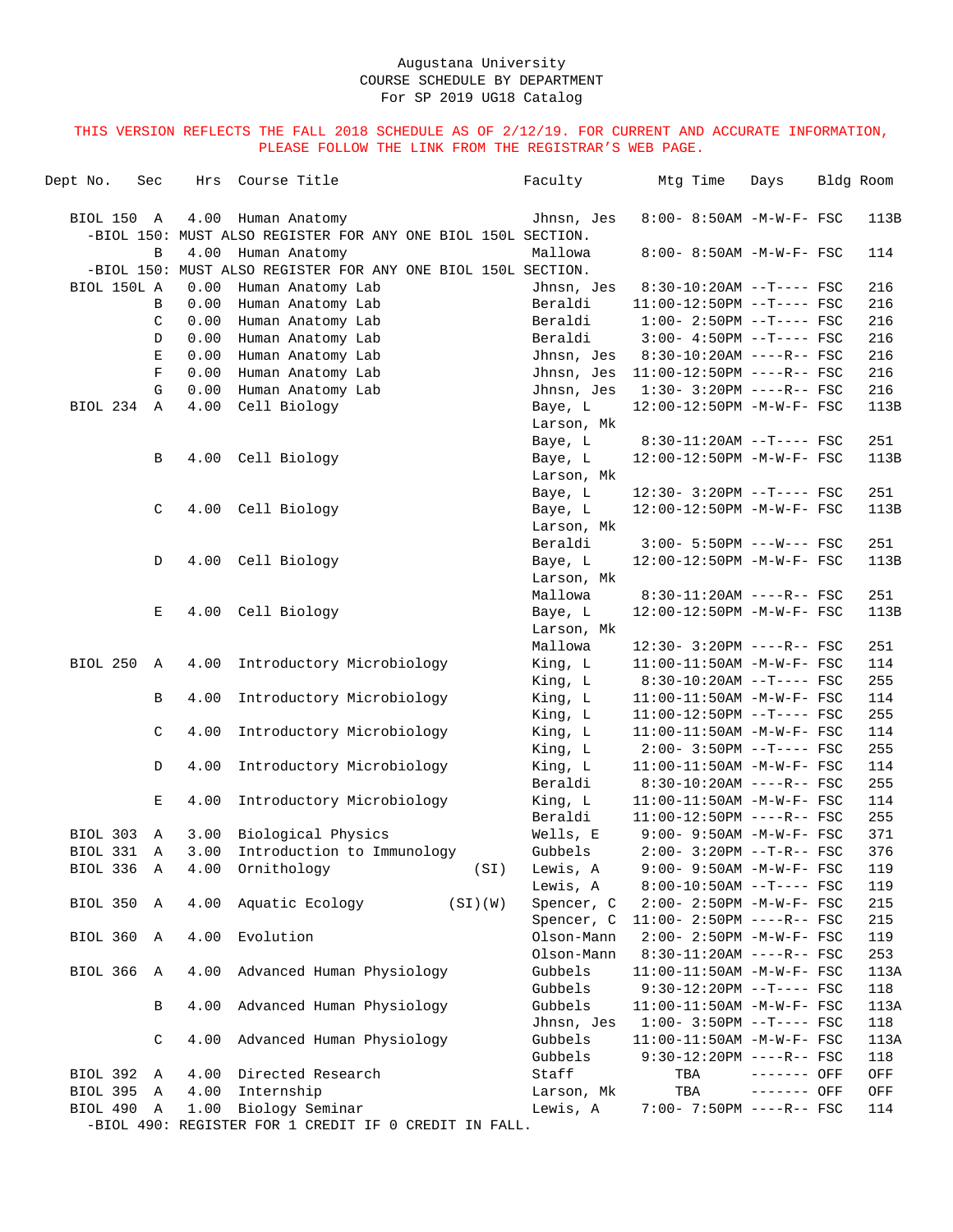| Dept No.                |              | Sec          | Hrs   | Course Title                         |     | Faculty              | Mtg Time                                                | Days         | Bldg Room |            |
|-------------------------|--------------|--------------|-------|--------------------------------------|-----|----------------------|---------------------------------------------------------|--------------|-----------|------------|
| Business Administration |              |              |       |                                      |     |                      |                                                         |              |           |            |
| BSAD 120                |              | $\mathbb{A}$ | 3.00  | Pers Financial Stewardship<br>(WB)   |     | Marsh, C             | $8:30 - 9:50AM -T-R--MC$                                |              |           | 101        |
| BSAD 205                |              | Α            | 3.00  | Management Information Systems I     |     | Entwistle            | $8:30 - 9:50AM -T-R-- MC$                               |              |           | 002        |
|                         |              | B            | 3.00  | Management Information Systems I     |     | Entwistle            | $11:00-12:20PM$ --T-R-- MC                              |              |           | 002        |
| BSAD 232                |              | Α            | 3.00  | SD Real Estate Pre-Licensing         |     | Ogdie                | $1:00 - 2:20PM -M-W-F- HUM$                             |              |           | 302        |
| BSAD 310                |              | Α            | 3.00  | Principles of Marketing              |     | Keltgen, J           | $9:00 - 9:50AM - M-W-F - MC$                            |              |           | 264        |
| BSAD 320                |              | Α            | 3.00  | Principles of Management             |     | Gardner, S           | 11:00-11:50AM -M-W-F- MC                                |              |           | 103        |
|                         |              | B            | 3.00  | Principles of Management             |     | Gardner, S           | 12:00-12:50PM -M-W-F- MC                                |              |           | 103        |
| BSAD 330                |              | Α            | 3.00  | Principles of Finance                |     | Koepsell             | $2:00 - 2:50PM -M-W-F - MC$                             |              |           | 202        |
| BSAD 340                |              | Α            | 3.00  | Business Law I                       |     | Harris, J            | $1:00-2:20PM -T-R--MC$                                  |              |           | 103        |
| BSAD 342                |              | Α            | 3.00  | Project Management                   | (W) | Steinwand            | $8:30 - 9:50AM -T-R--FSC$                               |              |           | 372        |
| BSAD 380                |              | $\mathbb A$  | 3.00  | Business Law II                      |     | Harris, J            | $2:00-2:50PM -M-W-F-MC$                                 |              |           | 103        |
| BSAD 382                |              | Α            | 3.00  | Business Ethics                      |     | Marsh, C             | 8:00- 9:50AM -M-W-F- MC                                 |              |           | 201        |
|                         | $-BSAD 382:$ |              | MEETS | 2ND 1/2 OF TERM - APR 1 THRU MAY 17. |     |                      |                                                         |              |           |            |
| BSAD 421                |              | A            | 3.00  | Human Resource Management            |     | Harris, J            | $11:00-12:20PM$ --T-R-- MC                              |              |           | 103        |
| BSAD 427                |              | $\mathbb{A}$ | 3.00  | Production & Operations Mgmt         |     | Marsh, C             | $1:00-2:20PM -T-R--MC$                                  |              |           | 157        |
| BSAD 435                |              | Α            | 3.00  | Investment Fundamentals              |     | Koepsell             | 12:00-12:50PM -M-W-F- MC                                |              |           | 264        |
| BSAD 445                |              | Α            | 3.00  | Adv Sport Marketing & Promotion      |     | Miller, B            | $6:30-9:30PM --T---MC$                                  |              |           | 264        |
| BSAD 495                |              | Α            | 3.00  | Business Internship                  | (W) | Gardner, S           | TBA                                                     | ------- OFF  |           | OFF        |
| BSAD 496                |              | $\mathbb{A}$ | 4.00  | Business Internship                  |     | Gardner, S           | TBA                                                     | ------- OFF  |           | OFF        |
|                         |              |              |       |                                      |     |                      |                                                         |              |           |            |
| Chemistry               |              |              |       |                                      |     |                      |                                                         |              |           |            |
| CHEM 102                |              | Α            | 1.00  | Trustee's Fellowshp in Chemistry     |     | Eichler              | TBA                                                     | ------- OFF  |           | OFF        |
| CHEM 116                |              | A1           | 4.00  | General Chemistry I<br>(NS)          |     | Weiss                | $2:00 - 2:50PM - M - W - F - FSC$                       |              |           | 370        |
|                         |              |              |       |                                      |     | Weiss                | $8:00 - 9:50AM -T--- FSC$                               |              |           | 317        |
| CHEM 117                |              | A1           | 4.00  | General Chemistry II<br>A3.2         |     | Eichler              | 12:00-12:50PM -M-W-F- FSC                               |              |           | 370        |
|                         |              |              |       |                                      |     | Eichler              | $3:30 - 5:20PM -T--- FSC$                               |              |           | 313        |
|                         |              | A2           | 4.00  | General Chemistry II<br>A3.2         |     | Eichler              | 12:00-12:50PM -M-W-F- FSC                               |              |           | 370        |
|                         |              |              |       |                                      |     | Weiss                | 10:30-12:20PM ----R-- FSC                               |              |           | 313<br>370 |
|                         |              | B1           | 4.00  | General Chemistry II<br>A3.2         |     | Klose, A             | 9:00- 9:50AM -M-W-F- FSC<br>$8:00 - 9:50AM$ ----R-- FSC |              |           | 313        |
|                         |              | B2           | 4.00  | General Chemistry II<br>A3.2         |     | Klose, A<br>Klose, A | $9:00 - 9:50AM - M-W-F - FSC$                           |              |           | 370        |
|                         |              |              |       |                                      |     | Weiss                | $1:00-2:50PM -T---FSC$                                  |              |           | 313        |
| CHEM 145                |              | Α            | 4.00  | Survey of Organic & Biochemistry     |     | Strandjord           | $9:00 - 9:50AM - M - W - F - FSC$                       |              |           | 114        |
|                         |              | B            | 4.00  | Survey of Organic & Biochemistry     |     | Strandjord           | 12:00-12:50PM -M-W-F- FSC                               |              |           | 114        |
|                         | CHEM 145L A  |              | 0.00  | Survey of Organic & Biochem Lab      |     | Strandjord           | $8:00 - 9:50AM -T--- FSC$                               |              |           | 313        |
|                         |              | B            | 0.00  | Survey of Organic & Biochem Lab      |     | Strandjord           | 10:30-12:20PM --T---- FSC                               |              |           | 313        |
|                         |              | $\mathsf C$  | 0.00  | Survey of Organic & Biochem Lab      |     | Strandjord           | $1:00-2:50PM$ ----R-- FSC                               |              |           | 313        |
|                         |              | D            | 0.00  | Survey of Organic & Biochem Lab      |     | Strandjord           | $3:30 - 5:20PM$ ----R-- FSC                             |              |           | 313        |
| CHEM 201                |              | A1           | 4.00  | Organic Chemistry I                  |     | Mays, J              | $9:00 - 9:50AM - M-W-F - FSC$                           |              |           | 374        |
|                         |              |              |       |                                      |     | Mays, J              | $8:00-11:50AM$ --T---- FSC                              |              |           | 315        |
|                         |              | A2           | 4.00  | Organic Chemistry I                  |     | Mays, J              | $9:00 - 9:50AM - M-W-F - FSC$                           |              |           | 374        |
|                         |              |              |       |                                      |     | Weiss                | $2:00 - 5:50PM$ ----R-- FSC                             |              |           | 315        |
| CHEM 202 A1             |              |              | 4.00  | Organic Chemistry II                 |     | Duffy-Matz           | 11:00-11:50AM -M-W-F- FSC                               |              |           | 374        |
|                         |              |              |       |                                      |     | Duffy-Matz           | $8:00-11:50AM$ ----R-- FSC                              |              |           | 315        |
|                         |              | A2           | 4.00  | Organic Chemistry II                 |     | Duffy-Matz           | 11:00-11:50AM -M-W-F- FSC                               |              |           | 374        |
|                         |              |              |       |                                      |     | Duffy-Matz           | $2:00 - 5:50PM -T--- FSC$                               |              |           | 315        |
| CHEM 242 A              |              |              | 4.00  | Analysis                             |     | Johnsn-Edl           | 2:00- 2:50PM -M-W-F- FSC                                |              |           | 371        |
|                         |              |              |       |                                      |     | Johnsn-Edl           | $2:00 - 5:50PM$ ----R-- FSC                             |              |           | 317        |
| CHEM 250                |              | Α            | 2.00  | Instrument Proficiency for Scien     |     | Weisshaar            | TBA                                                     | $------$ FSC |           | 350        |
| CHEM 330                |              | Α            | 4.00  | Medicinal Chem & Biochem             | (W) | Mays, J              | $1:00-1:50PM$ -M-WRF- FSC                               |              |           | 371        |
| CHEM 395                |              | Α            | 4.00  | Internship                           |     | Eichler              | TBA                                                     | ------- OFF  |           | OFF        |
| CHEM 397 A              |              |              | 4.00  | TOPICS:                              |     |                      |                                                         |              |           |            |
|                         |              |              |       | Modern Nuclear Chemistry             |     | Klose, A             | 12:00-12:50PM -M-W-F- FSC                               |              |           | 214        |
|                         |              |              |       |                                      |     | Klose, A             | $1:00-4:50PM --T---FSC$                                 |              |           | 317        |
|                         |              |              |       |                                      |     |                      |                                                         |              |           |            |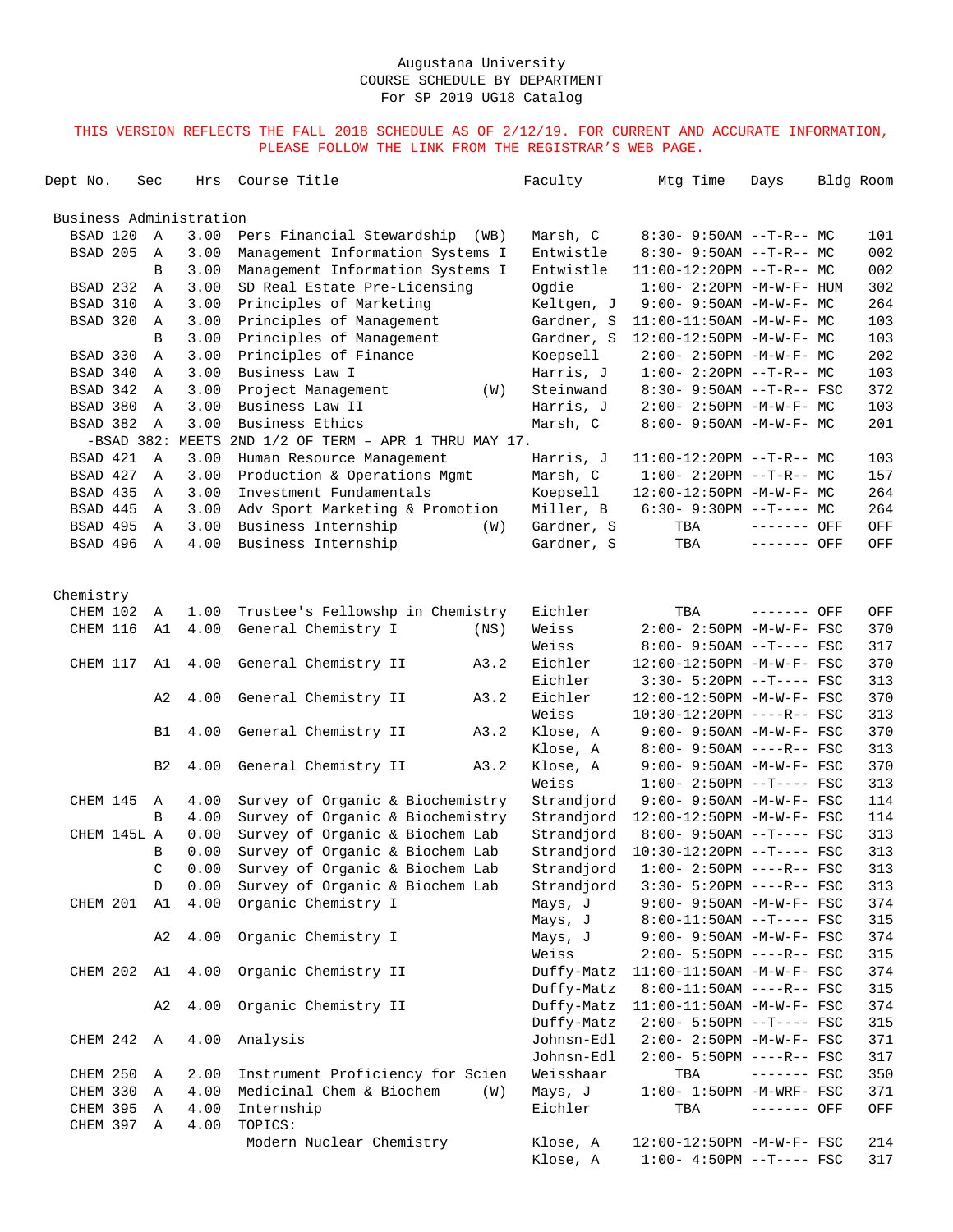| Dept No. |                  | Sec            | Hrs                     | Course Title                              | Faculty             | Mtg Time                                 | Days        | Bldg Room |     |
|----------|------------------|----------------|-------------------------|-------------------------------------------|---------------------|------------------------------------------|-------------|-----------|-----|
| Civitas  |                  |                |                         |                                           |                     |                                          |             |           |     |
|          | CIVT 110         | Α              | 3.00                    | Exploring Christian Faith<br>(CT)         | Swanson, R          | $11:00-11:50AM$ -M-W-F- HUM              |             |           | 201 |
|          | CIVT 200         | Α              | 3.00                    | Literary Experience<br>$(W)$ & $(LT)$     | Blank-Libr          | 10:40-11:50AM -M-W--- CWS                |             |           | 108 |
|          | CIVT 201         | A              | 3.00                    | Reading Augustana                         | Swart, W            | $11:00-12:20PM$ --T-R-- CWS              |             |           | 108 |
|          | CIVT 202         | $\overline{A}$ | 3.00                    | Pertinence:                               |                     |                                          |             |           |     |
|          |                  |                |                         | How Class Works                           | Minister<br>Pehl, M | $8:30 - 9:50AM -T-R - CWS$               |             |           | 108 |
|          | CIVT 204 A       |                | 3.00                    | Freedom:                                  |                     |                                          |             |           |     |
|          |                  |                |                         | The Cutting Room Floor                    | Miller, J           | $6:00-9:00PM -M--- MC$                   |             |           | 201 |
|          |                  | B              |                         | 3.00 Creation, Resistance, & Freedom      | Swanson, R          | $9:00 - 9:50AM - M - W - F - HUM$        |             |           | 201 |
| Classics |                  |                |                         |                                           |                     |                                          |             |           |     |
|          | CLAS 203         | Α              | 3.00                    | Intermediate Greek IV                     | Wentzel, R          | 8:00- 8:50AM -M-W-F- HUM                 |             |           | 218 |
|          | CLAS 206         | Α              | 3.00                    | Elementary Latin II<br>(L2)               | Wentzel, R          | $9:00 - 9:50AM - M - W - F - HUM$        |             |           | 227 |
|          | CLAS 230         | A              | 3.00                    | Classical Mythology<br>(LT)               |                     | Wentzel, $R$ 12:00-12:50PM $-M-W-F-$ HUM |             |           | 201 |
|          |                  |                |                         |                                           |                     |                                          |             |           |     |
|          |                  |                | Communication Disorders |                                           |                     |                                          |             |           |     |
|          | CMDS 222 A       |                | 3.00                    | Phonetics                                 | Mahan, K            | $9:00 - 9:50AM - M - W - F - MC$         |             |           | 102 |
|          | CMDS 224 A       |                | 3.00                    | Intro to Aural Rehabilitation             | Hanavan, P          | $8:00 - 8:50AM - M - W - F - MC$         |             |           | 161 |
|          |                  |                |                         |                                           | Hanavan, P          | $9:00 - 9:50AM -T--- MC$                 |             |           | 156 |
|          |                  | B              | 3.00                    | Intro to Aural Rehabilitation             | Hanavan, P          | 8:00- 8:50AM -M-W-F- MC                  |             |           | 161 |
|          |                  |                |                         |                                           | Hanavan, P          | $10:00-10:50AM$ --T---- MC               |             |           | 156 |
|          |                  | C              | 3.00                    | Intro to Aural Rehabilitation             | Hanavan, P          | $8:00 - 8:50AM - M - W - F - MC$         |             |           | 161 |
|          |                  |                |                         |                                           | Hanavan, P          | $11:00-11:50AM$ --T---- MC               |             |           | 156 |
|          | CMDS 272         | A              | 3.00                    | Artic & Phonological Process Dis          | Mahan, K            | 11:00-11:50AM -M-W-F- MC                 |             |           | 161 |
|          | CMDS 288         | A              | 1.00                    | Observation Practicum                     | Mahan, K            | TBA                                      | ------- OFF |           | OFF |
|          |                  |                |                         | -CMDS 288: REOUIRES INSTRUCTOR SIGNATURE. |                     |                                          |             |           |     |
|          | CMDS 388 A       |                |                         | 10.00 Clinical Practicum                  | Mahan, K            | TBA                                      | ------- OFF |           | OFF |
|          |                  |                |                         | -CMDS 388: REOUIRES INSTRUCTOR SIGNATURE. |                     |                                          |             |           |     |
|          | CMDS 488 A       |                |                         | 10.00 Adv Clinical Prct: Comm Disorders   | Mahan, K            | TBA                                      | ------- OFF |           | OFF |
|          |                  |                |                         | -CMDS 488: REQUIRES INSTRUCTOR SIGNATURE. |                     |                                          |             |           |     |
|          |                  |                | Communication Studies   |                                           |                     |                                          |             |           |     |
|          | COMM 260         | $\mathbb{A}$   | 3.00                    | Persuasion                                | Bart, J             | $1:00 - 1:50PM - M - W - F - HUM$        |             |           | 331 |
|          | COMM 300         | A              | 3.00                    | Internt'l/Intercult Communicat            | Nitz, M             | 8:00- 8:50AM -M-W-F- HUM                 |             |           | 323 |
|          | COMM 310         | Α              | 3.00                    | Communication Theory                      | Bart, H             | $9:00 - 9:50AM - M - W - F - HUM$        |             |           | 301 |
|          | COMM 350         | Α              | 3.00                    | Organizational Communication              | Bart, H             | $12:00-12:50PM -M-W-F- HUM$              |             |           | 331 |
|          | COMM 380         | $\mathbb A$    | 3.00                    | Mass Media Effects                        | Bart, H             | $1:00 - 2:20PM -T-R--HUM$                |             |           | 331 |
|          | COMM 395 A       |                | 4.00                    | Internship                                | Nitz, M             | TBA                                      | ------- OFF |           | OFF |
|          | Computer Science |                |                         |                                           |                     |                                          |             |           |     |
|          | COSC 180         | A              | 3.00                    | Web Site Development & Design             | Gray, S             | $1:00-2:20PM -T-R--MC$                   |             |           | 001 |
|          | COSC 205         | A              | 3.00                    | Management Information Systems I          | Entwistle           | $8:30 - 9:50AM -T-R-- MC$                |             |           | 002 |
|          |                  | B              | 3.00                    | Management Information Systems I          | Entwistle           | $11:00-12:20PM$ --T-R-- MC               |             |           | 002 |
|          | COSC 211         | Α              | 4.00                    | Computer Science II                       | Shum, S             | 8:40- 9:50AM -M-W-F- FSC                 |             |           | 372 |
|          |                  | B              | 4.00                    | Computer Science II                       | Shum, S             | 10:40-11:50AM -M-W-F- FSC                |             |           | 372 |
|          | COSC 215         | Α              | 3.00                    | Fundamentals of Database Process          | Mournet             | $1:00 - 1:50PM -M-W-F - MC$              |             |           | 002 |
|          | COSC 225         | A              | 3.00                    | WEB Programming                           | Shum, S             | $2:00 - 2:50PM -M-W-F - FSC$             |             |           | 372 |
|          | COSC 310 A       |                | 3.00                    | Operating Systems                         | Steinwand           | $1:00 - 1:50PM - M - W - F - FSC$        |             |           | 372 |
|          | COSC 322         | A              | 3.00                    | Data Visualization                        | Steinwand           | $11:00-12:20PM$ --T-R-- FSC              |             |           | 372 |
|          | COSC 327         | Α              | 3.00                    | Advanced Data Structures                  | Shum, S             | 12:00-12:50PM -M-W-F- FSC                |             |           | 372 |
|          | COSC 342 A       |                | 3.00                    | Project Management<br>(W)                 | Steinwand           | $8:30 - 9:50AM -T-R--FSC$                |             |           | 372 |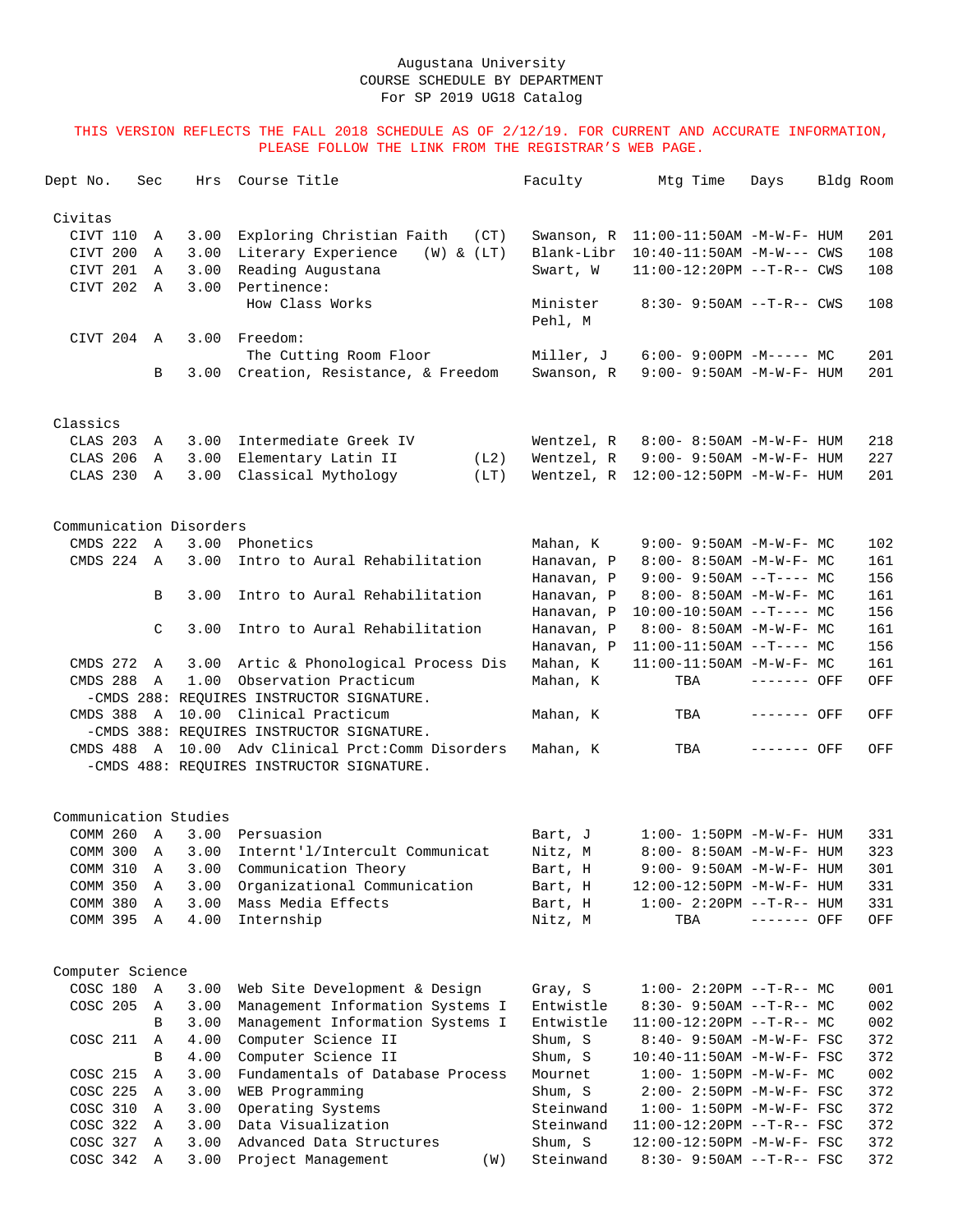| Dept No.<br>Sec     |              | Hrs      | Course Title                                                                                                          | Faculty          | Mtg Time                               | Days                             | Bldg Room |     |
|---------------------|--------------|----------|-----------------------------------------------------------------------------------------------------------------------|------------------|----------------------------------------|----------------------------------|-----------|-----|
| Economics           |              |          |                                                                                                                       |                  |                                        |                                  |           |     |
| ECON 120            | Α            | 3.00     | Principles of Economics I<br>(SS)                                                                                     | Eqqleston        |                                        | $11:00-12:20PM -T-R-- MC$        |           | 153 |
|                     | B            | 3.00     | Principles of Economics I<br>(SS)                                                                                     | Eqqleston        |                                        | $1:00-2:20PM -T-R--MC$           |           | 153 |
| ECON 121            | A            | 3.00     | Principles of Economics II                                                                                            | Loginov          |                                        | $1:00 - 1:50PM - M - W - F - MC$ |           | 153 |
|                     | B            | 3.00     | Principles of Economics II                                                                                            | Loginov          |                                        | $2:00-2:50PM -M-W-F-MC$          |           | 153 |
| ECON 270            | $\mathbb{A}$ | 4.00     | Statistics                                                                                                            | Sorenson, D      |                                        | 8:00- 8:50AM -M-W-F- MC          |           | 153 |
|                     |              |          | -ECON 270: MUST ALSO REGISTER FOR AN ECON 270L LAB.                                                                   |                  |                                        |                                  |           |     |
|                     | B            | 4.00     | Statistics                                                                                                            | Sorenson, D      |                                        | $9:00 - 9:50AM - M-W-F - MC$     |           | 153 |
|                     |              |          | -ECON 270: MUST ALSO REGISTER FOR AN ECON 270L LAB.                                                                   |                  |                                        |                                  |           |     |
| ECON 270L A         |              | 0.00     | $ECON$ 270: Lab                                                                                                       | Sorenson, D      |                                        | $7:00 - 7:50PM$ ---W--- MC       |           | 001 |
|                     | B            | 0.00     | $ECON$ 270: Lab                                                                                                       | Sorenson, D      |                                        | $9:00 - 9:50AM$ ----R-- MC       |           | 001 |
|                     | C            | 0.00     | ECON 270: Lab                                                                                                         | Sorenson, D      |                                        | $10:00-10:50AM$ ----R-- MC       |           | 001 |
| ECON 301            | Α            | 3.00     | Money, Bank, Financial Inst                                                                                           | Wright, R<br>(W) |                                        | $8:30 - 9:50AM -T-R-- MC$        |           |     |
| ECON 320            | Α            | 3.00     | Intermediate Microeconomics                                                                                           | Loginov          |                                        | $11:00-12:20PM$ --T-R-- MC       |           | 102 |
| ECON 337            | A            | 3.00     | Hist Econ Thought & Methodology                                                                                       | Eggleston        |                                        | 12:00-12:50PM -M-W-F- MC         |           | 120 |
| ECON 495            | A            | 4.00     | Internship in Economic Analysis                                                                                       | Sorenson, D      | TBA                                    | ------- OFF                      |           | OFF |
|                     |              |          |                                                                                                                       |                  |                                        |                                  |           |     |
| Education           |              |          | Found of American Education (SS)                                                                                      |                  |                                        |                                  |           |     |
| EDUC 110            | A            | 3.00     |                                                                                                                       | VanBockern       |                                        | $1:00-2:20PM -T-R--MC$           |           | 253 |
|                     |              |          | -EDUC 110: INTENDED FOR STUDENTS PURSUING ENTRANCE TO TEACHER EDUC PROGRAM. REQUIRES 1-2 HRS<br>PER FIELD EXPERIENCE. |                  |                                        |                                  |           |     |
|                     |              | 3.00     | Found of American Education (SS)                                                                                      |                  |                                        |                                  |           |     |
|                     | B            |          | -EDUC 110: INTENDED FOR STUDENTS PURSUING ENTRANCE TO TEACHER EDUC PROGRAM. REQUIRES 1-2 HRS                          | Uthe-Burow       |                                        | $8:30-9:50AM --T-R--MC$          |           | 202 |
|                     |              |          | PER FIELD EXPERIENCE.                                                                                                 |                  |                                        |                                  |           |     |
| EDUC 200L A         |              | 0.00     | Program Admission ePortfolio Lab                                                                                      | Andrews, SE      |                                        | $10:00-10:50AM$ --T---- MC       |           | 001 |
|                     | B            | 0.00     | Program Admission ePortfolio Lab                                                                                      | Andrews, SE      |                                        | $12:00-12:50PM$ --T---- MC       |           | 001 |
|                     |              |          | -EDUC 200L: SHOULD REGISTER FOR EDUC 200L IN THE SAME SEMESTER YOU ENROLL IN EDUC 275.                                |                  |                                        |                                  |           |     |
| EDUC 219 A          |              | 3.00     | Technology in Education                                                                                               | Hanavan, P       |                                        | $9:00 - 9:50AM - M-W-F - MC$     |           | 001 |
| EDUC 245 A          |              | 3.00     | Educ Psychology & Assessment                                                                                          | Kinsinger        |                                        | 8:00- 8:50AM -M-W-F- MC          |           | 264 |
|                     |              |          | EDUC 245: NOT OPEN TO FRESHMEN.                                                                                       |                  |                                        |                                  |           |     |
| EDUC <sub>275</sub> | A            | 3.00     | Teach Learn Connect Method                                                                                            | (W)<br>Ashworth  |                                        | $10:40-11:30AM$ --T-R-- MC       |           | 164 |
|                     | В            | 3.00     | Teach Learn Connect Method                                                                                            | Ashworth<br>(W)  |                                        | $11:40-12:30PM$ --T-R-- MC       |           | 164 |
|                     |              | 8AM-3PM. | -EDUC 275: NOT OPEN TO FRESHMEN AND REQUIRES A 4 HR FIELD EXPERIENCE PER WK SCHEDULED BETWEEN                         |                  |                                        |                                  |           |     |
| EDUC 290 A          |              |          | 2.00 Children's Literature                                                                                            | Ashworth         |                                        | $1:00-1:50PM -T-R--MC$           |           | 164 |
|                     |              |          | -EDUC 290: REQUIRES 4-6 HRS OF OBSERVATION IN AREA SCHOOLS.                                                           |                  |                                        |                                  |           |     |
| EDUC 300L A         |              |          | 0.00 Pre-Student Teach ePortfolio Lab                                                                                 |                  | Andrews, SE   10:00-10:50AM --T---- MC |                                  |           | 001 |
|                     |              |          | -EDUC 300L: SHOULD REGISTER FOR EDUC 300L IN THE SEMESTER PRIOR TO STUDENT TEACHING.                                  |                  |                                        |                                  |           |     |
| EDUC 301 A          |              |          | 3.00 Content, Meth, MatTeachSciK-8Clsrm                                                                               | Sun, L           |                                        | $9:00 - 9:50AM - M - W - F - MC$ |           | 164 |
|                     |              |          | -EDUC 301: REQUIRES OBSERVATION AND TEACHING IN ELEM SCHOOLS.                                                         |                  |                                        |                                  |           |     |
| EDUC 313 A          |              |          | 3.00 Methods of Teach Elem/MS Math                                                                                    | Sun, L           |                                        | $8:00 - 8:50AM - M - W - F - MC$ |           | 164 |
|                     |              |          | -EDUC 313: ADMITTED TEACHER EDUC STUDENTS ONLY. PLAN TO SPEND 1 HR PER WK IN THE FIELD.                               |                  |                                        |                                  |           |     |
| EDUC 320 A          |              |          | 3.00 Methods Teach and Assess Writing                                                                                 | Manning          |                                        | $11:00-11:50AM$ -M-W-F- MC       |           | 164 |
|                     |              |          | -EDUC 320: ADMITTED TEACHER EDUC STUDENTS ONLY. MUST ALSO REGISTER FOR EDUC 325. PLAN TO SPEND                        |                  |                                        |                                  |           |     |
|                     |              |          | 2 HRS IN THE FIELD 1 MORNING PER WK.                                                                                  |                  |                                        |                                  |           |     |
|                     |              |          | EDUC 325 A 3.00 Methods Teach and Assess Reading                                                                      | Manning          |                                        | 12:00-12:50PM -M-W-F- MC         |           | 164 |
|                     |              |          | -EDUC 325: ADMITTED TEACHER EDUC STUDENTS ONLY. MUST ALSO REGISTER FOR EDUC 320. PLAN TO SPEND                        |                  |                                        |                                  |           |     |
|                     |              |          | 2 HRS IN THE FIELD 1 MORNING PER WK.                                                                                  |                  |                                        |                                  |           |     |
| EDUC 335 A          |              |          | 3.00 Literacy in the Content Area                                                                                     |                  |                                        |                                  |           | 161 |
|                     |              |          | -EDUC 335: ADMITTED TEACHER EDUC STUDENTS ONLY.                                                                       |                  |                                        |                                  |           |     |
| EDUC 345 A          |              |          | 3.00 Adolescent Development A1.2                                                                                      |                  | Kinsinger 1:00-1:50PM -M-W-F- MC       |                                  |           | 103 |
|                     |              |          | -EDUC 345: ADMITTED TEACHER EDUC STUDENTS ONLY. RESTRICTED TO ELED, SEED, EK12 MAJORS WITH<br>SOPH STANDING OR ABOVE. |                  |                                        |                                  |           |     |
|                     |              |          | EDUC 355 A 3.00 Human Relations in Education                                                                          |                  | VanBockern  11:00-12:20PM --T-R-- MC   |                                  |           | 253 |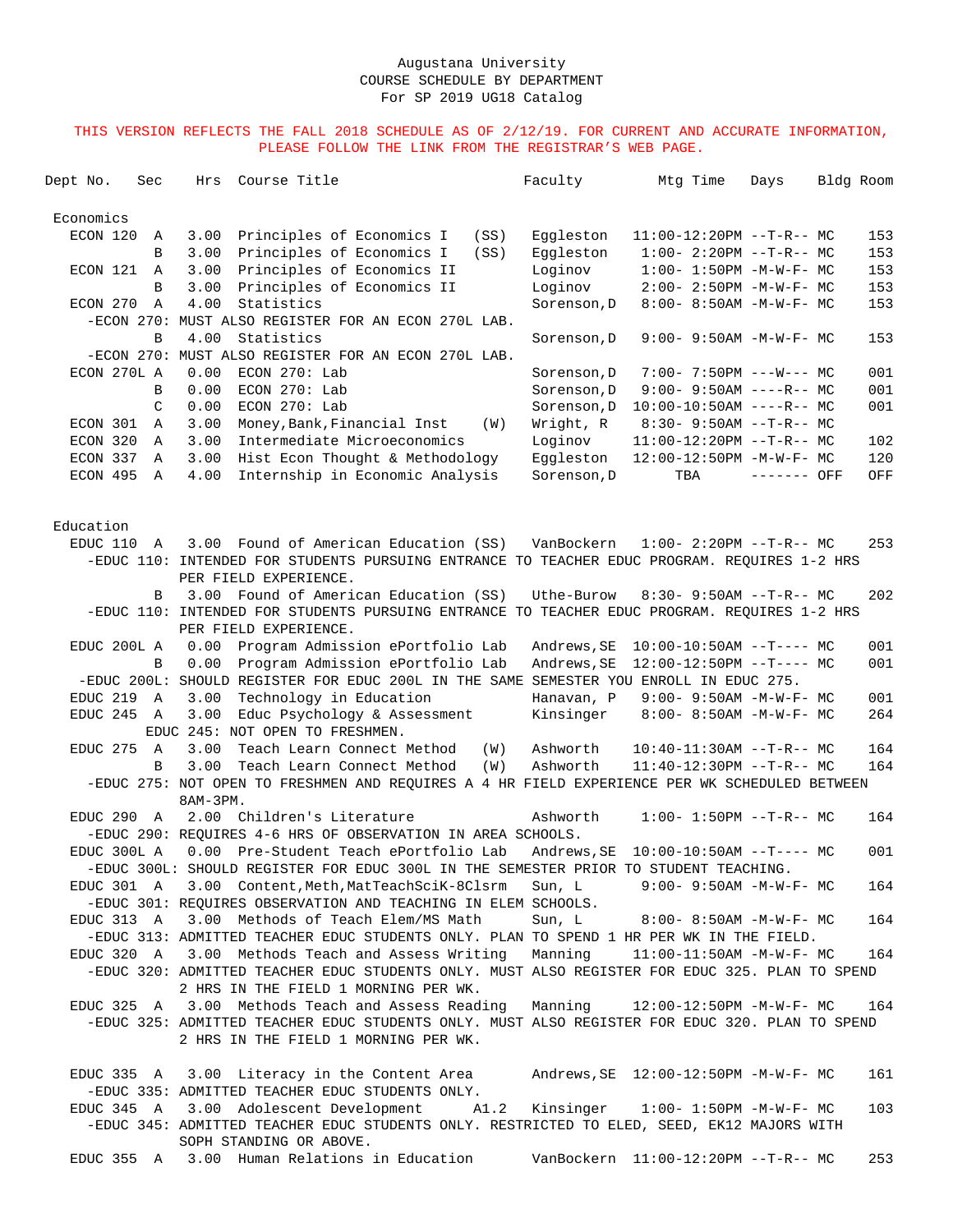| Dept No. |                      | Sec              | Hrs          | Course Title                                                                                                                                            |      | Faculty                   | Mtg Time                          | Days        | Bldg Room |            |
|----------|----------------------|------------------|--------------|---------------------------------------------------------------------------------------------------------------------------------------------------------|------|---------------------------|-----------------------------------|-------------|-----------|------------|
|          | EDUC 380             | A<br>EDUC 400L A | 3.00<br>0.00 | Methods of Engl as New Language<br>Student Teacher ePortfolio Lab<br>-EDUC 400L: SHOULD REGISTER FOR EDUC 400L DURING THE SEMESTER OF STUDENT TEACHING. |      | Sackreiter<br>Andrews, SE | $1:00 - 1:50PM -M-W-F-MC$<br>TBA  | ------- OFF |           | 161<br>OFF |
|          | EDUC 470             |                  |              | A 12.00 Student Teach: All Grades<br>-EDUC 470: SIGNATURE OF FIELD EXPERIENCE COORDINATOR REQUIRED.                                                     |      | Fiala, R                  | TBA                               | ------- OFF |           | OFF        |
|          |                      | EDUC 471 A       |              | 12.00 Student Teach: Middle School<br>-EDUC 471: SIGNATURE OF FIELD EXPERIENCE COORDINATOR REQUIRED.                                                    |      | Fiala, R                  | TBA                               | ------- OFF |           | OFF        |
|          |                      | EDUC 472 A       |              | 12.00 Student Teach: Elementary<br>-EDUC 472: SIGNATURE OF FIELD EXPERIENCE COORDINATOR REQUIRED.                                                       |      | Fiala, R                  | TBA                               | ------- OFF |           | OFF        |
|          |                      |                  |              | EDUC 473 A 12.00 Student Teach: Kindergarten<br>-EDUC 473: SIGNATURE OF FIELD EXPERIENCE COORDINATOR REQUIRED.                                          |      | Fiala, R                  | TBA                               | ------- OFF |           | OFF        |
|          |                      |                  |              | EDUC 474 A 12.00 Student Teach: Secondary<br>-EDUC 474: SIGNATURE OF FIELD EXPERIENCE COORDINATOR REQUIRED.                                             |      | Fiala, R                  | TBA                               | ------- OFF |           | OFF        |
|          | English              |                  |              |                                                                                                                                                         |      |                           |                                   |             |           |            |
|          | ENGL 115<br>ENGL 200 | A<br>A           | 3.00         | 3.00 News Reporting & Writing<br>Literary Experience (W) & (LT)                                                                                         | (W)  | Blank-Libr                | 9:00- 9:50AM -M-W-F- HUM          |             |           | 103        |
|          |                      |                  |              | Literature of Australia/NZealand                                                                                                                        |      | Rives, D                  | 8:00- 8:50AM -M-W-F- HUM          |             |           | 103        |
|          |                      | В                | 3.00         | Medicine and Literature                                                                                                                                 |      | Harris, Mit               | $9:00 - 9:50AM - M - W - F - HUM$ |             |           | 102        |
|          |                      | C                | 3.00         | Literary Experience<br>$(W)$ & $(LT)$                                                                                                                   |      | Nelson, C                 | $1:00 - 1:50PM -M-W-F - HUM$      |             |           | 102        |
|          |                      | D                | 3.00         | Literary Experience<br>$(W)$ & $(LT)$                                                                                                                   |      | Gerling                   | $2:00 - 2:50PM -M-W-F - HUM$      |             |           | 103        |
|          |                      | E                | 3.00         | Literary Experience<br>(W) & (LT)                                                                                                                       |      | Nelson, C                 | $11:00-12:20PM$ --T-R-- HUM       |             |           | 103        |
|          | ENGL 203             | Α                | 3.00         | Intro to Creative Writing                                                                                                                               | (W)  | Hicks, P                  | $8:30 - 9:50AM -T-R-- HUM$        |             |           | 102        |
|          | ENGL 215             | Α                | 3.00         | Newspaper Writing: Sports                                                                                                                               | (W)  | Miller, J                 | 12:00-12:50PM -M-W-F- HUM         |             |           | 103        |
|          | ENGL 225             | Α                | 3.00         | World Lit I:Western Traditn (WT)                                                                                                                        |      | Hanson, D                 | 2:00- 2:50PM -M-W-F- HUM          |             |           | 123        |
|          | ENGL 240             | A                | 3.00         | Intro to American Lit Hist                                                                                                                              | (US) | Rives, D                  | $11:00-11:50AM$ -M-W-F- HUM       |             |           | 123        |
|          | ENGL 289             | Α                | 3.00         | Seminar in Literary Crit & Theor                                                                                                                        |      | Rives, D                  | 12:00-12:50PM -M-W-F- HUM         |             |           | 106        |
|          | ENGL 304             | Α                | 3.00         | Creative Writing: Fiction                                                                                                                               | (W)  | Hicks, P                  | $6:00-9:00PM --T---HUM$           |             |           | 106        |
|          | ENGL 310             | Α                | 3.00         | Seminar in Later British Literat                                                                                                                        |      | Hicks, P                  | $11:00-12:20PM$ --T-R-- HUM       |             |           | 102        |
|          | ENGL 311             | Α                | 3.00         | Advanced Composition                                                                                                                                    | (W)  | Boyens, B                 | $2:00-2:50PM -M-W-F-HUM$          |             |           | 106        |
|          | ENGL 312             | Α                | 3.00         | Writing for Magazines                                                                                                                                   | (W)  | Walker, J                 | 11:00-12:20PM --T-R-- HUM         |             |           | 106        |
|          | ENGL 330             | Α                | 3.00         | Seminar in Later American Lit                                                                                                                           |      | Hanson, D                 | $1:00 - 1:50PM - M - W - F - HUM$ |             |           | 106        |
|          | ENGL 335             | A                | 3.00         | Seminar: Young Adult Literature                                                                                                                         |      | Boyens, B                 | $1:00 - 2:20PM -T-R--HUM$         |             |           | 106        |
|          | ENGL 361             | A                | 3.00         | Shakespeare                                                                                                                                             | (W)  | Harris, Mit               | $6:00 - 9:00PM$ ---W--- HUM       |             |           | 106        |
|          | ENGL 395             | A                | 4.00         | Internship                                                                                                                                              |      | Blank-Libr                | TBA                               | ------- OFF |           | OFF        |
|          |                      | Exercise Science |              |                                                                                                                                                         |      |                           |                                   |             |           |            |
|          | EXSC 265             | A                |              | 2.00 Theory & Tech of Strenth & Cond                                                                                                                    |      | Chambers                  | 11:30-12:20PM --T-R-- ELMN        |             |           | 230        |
|          | EXSC 310             | A                | 3.00         | Science of Exercise                                                                                                                                     | (SI) | Scholten, S               | $1:00 - 2:20PM -T-R--FSC$         |             |           | 272        |
|          | EXSC 320             | A                | 4.00         | Physiology of Exercise                                                                                                                                  |      | Gorres-Mar                | $2:00 - 2:50PM - M - W - F - FSC$ |             |           | 376        |
|          |                      |                  |              |                                                                                                                                                         |      | Barkley, S                | $8:00 - 9:50AM -T--- FSC$         |             |           | 273        |
|          |                      | В                | 4.00         | Physiology of Exercise                                                                                                                                  |      | Gorres-Mar                | $2:00 - 2:50PM - M - W - F - FSC$ |             |           | 376        |
|          |                      |                  |              |                                                                                                                                                         |      | Barkley, S                | $11:00-12:50PM$ --T---- FSC       |             |           | 273        |
|          | EXSC 322             | A                | 3.00         | Structural Kinesiology                                                                                                                                  |      | Gorres-Mar                | 8:30- 9:50AM --T-R-- FSC          |             |           | 272        |
|          | EXSC 323             | A                | 3.00         | Biomechanics                                                                                                                                            |      | Scholten, S               | $11:00-12:20PM$ --T-R-- FSC       |             |           | 376        |
|          |                      | EXSC 355 A       | 3.00         | Curr Topics Exercse/Sport Sci(W)                                                                                                                        |      | Day, J                    | 12:30- 1:50PM --T-R-- ELMN        |             |           | 230        |
|          |                      | EXSC 361 A       | 2.00         | Fitness Administration                                                                                                                                  |      | Authier                   | $9:00 - 9:50AM -T-R-- ELMN$       |             |           | 241        |
|          |                      | EXSC 370 A       | 3.00         | Exer Prescrpt Hlth & Disease(SI)                                                                                                                        |      | Barkley, S                | $11:00-11:50AM$ -M-W-F- FSC       |             |           | 273        |
|          |                      | EXSC 395 A       | 4.00         | Internship                                                                                                                                              |      |                           |                                   |             |           |            |
|          |                      |                  |              | Fitness                                                                                                                                                 |      | Barkley, S                | TBA                               | ------- OFF |           | OFF        |
|          |                      |                  |              | -EXSC 395: NEED PERMISSION FROM INSTRUCTOR.                                                                                                             |      |                           |                                   |             |           |            |
|          |                      | EXSC 397 A       | 1.00         | TOPICS:                                                                                                                                                 |      |                           |                                   |             |           |            |
|          |                      |                  |              | Expl Sport Phys Activity Norway                                                                                                                         |      | Barkley, S                | TBA                               | ------- OFF |           | SHRT       |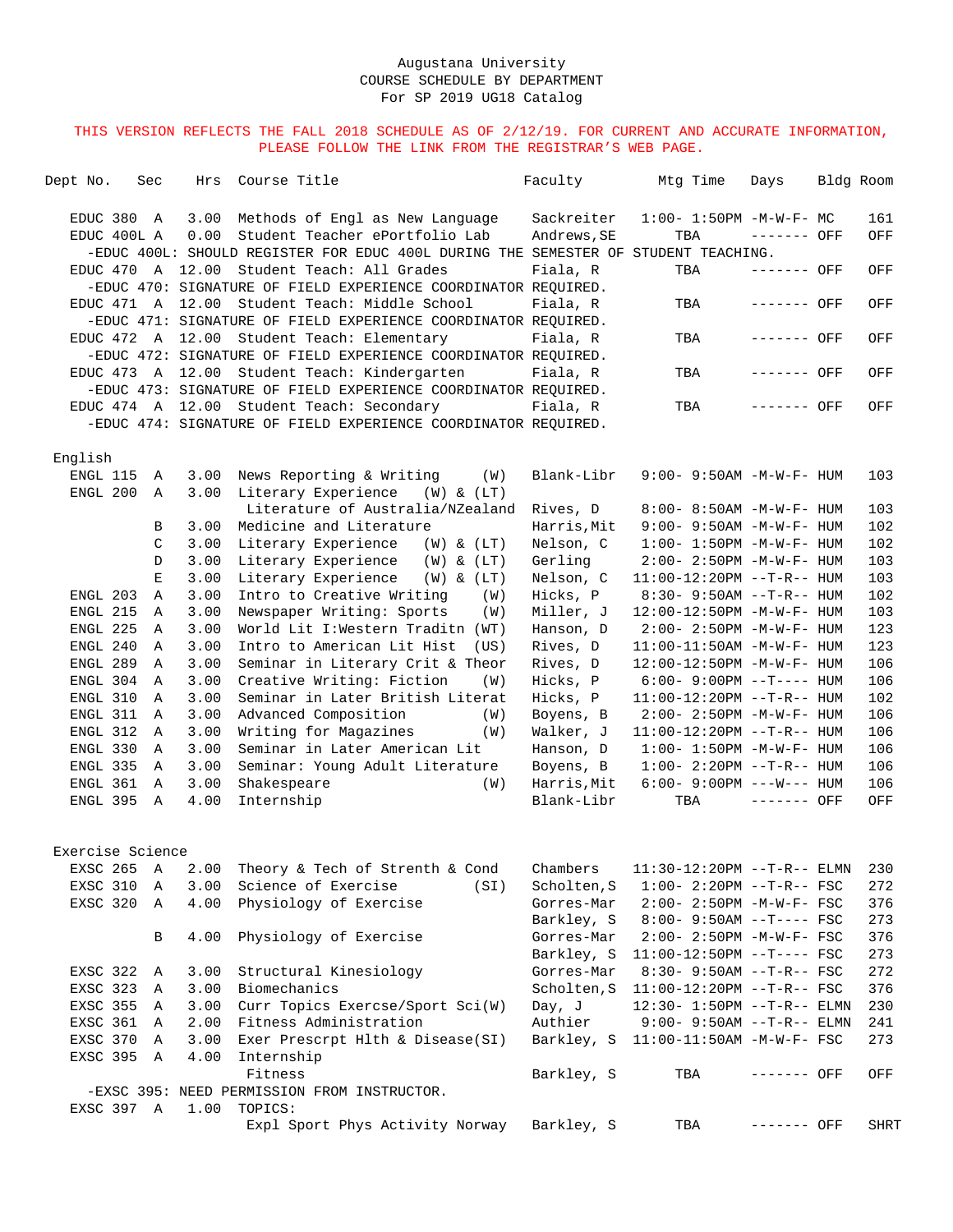THIS VERSION REFLECTS THE FALL 2018 SCHEDULE AS OF 2/12/19. FOR CURRENT AND ACCURATE INFORMATION, PLEASE FOLLOW THE LINK FROM THE REGISTRAR'S WEB PAGE.

| Dept No.   | Sec | Hrs Course Title                        |       | Faculty |     | Mtq Time | Days                            | Bldg Room |     |
|------------|-----|-----------------------------------------|-------|---------|-----|----------|---------------------------------|-----------|-----|
| French     |     |                                         |       |         |     |          |                                 |           |     |
| FREN 111 A |     | 3.00 Intro to French II                 | (L2)  | Fish    |     |          | $9:00 - 9:50$ AM $-M-W-F-$ HUM  |           | 320 |
| FREN 211 A |     | 4.00 Intermediate French II             |       | Fish    |     |          | $2:00 - 2:50PM - MTW - F - HUM$ |           | 320 |
|            |     | FREN 360 A 3.00 Hist of Lit of France I | A3.5a | Fish    |     |          | $8:30 - 9:50AM -T-R-- H I J M$  |           | 320 |
|            |     | FREN 395 A 4.00 Internship              |       | Fish    |     | TBA      | ------- OFF                     |           | OFF |
| FREN 400 A |     | 1.00 Honors Thesis                      |       | Fish    | TBA |          | ------- OFF                     |           | OFF |

| First Year Seminar |  |
|--------------------|--|
|--------------------|--|

| <b>FYS 111</b> | $\mathbb A$  | 4.00 | First Year Seminar II<br>(FS)     |             |                                  |     |
|----------------|--------------|------|-----------------------------------|-------------|----------------------------------|-----|
|                |              |      | Political Trials                  | Johnson, Jl | $10:40-11:50AM - M-W-F-MC$       | 264 |
|                | B            | 4.00 | WTF, English?                     | Gerling     | 10:40-11:50AM -M-W-F- HUM        | 103 |
|                | C            | 4.00 | All the World, Staged             | Hanson, D   | 10:40-11:50AM -M-W-F- HUM        | 102 |
|                | D            | 4.00 | Medicine, Lit&Ethics of Emphathy  | Harris, Mit | 10:40-11:50AM -M-W-F- HUM        | 301 |
|                | Е            | 4.00 | Feast or Famine                   | Kolbrek.A   | $10:40-11:50AM - M-W-F-MC$       | 157 |
|                | F            | 4.00 | Latin America Today               | Conover     | 10:40-11:50AM -M-W-F- MC         | 253 |
|                | G            | 4.00 | Grand Endeavor of Drug Making     | Larson, Mk  | $10:40-11:50AM$ -M-W-F- FSC      | 116 |
|                | H            | 4.00 | Race & Rights in Modern America   | Pehl, M     | $10:40 - 11:50$ AM $-M-W-F-MC$   | 255 |
|                | T.           | 4.00 | Crimes, Cops, and Culprits        | Nelson, C   | $10:40 - 11:50AM$ $-M-W-F-$ HUM  | 319 |
|                | $\mathbf{J}$ | 4.00 | The Good, The Bad, and The Uqly   | Boyens, B   | 10:40-11:50AM -M-W-F- HUM        | 323 |
|                | K            | 4.00 | Perils of Prediction              | Sorenson, T | $10:40 - 11:50AM$ -M-W-F- FSC    | 214 |
|                | L            | 4.00 | The Brain of the Future           | Kloth       | 10:40-11:50AM -M-W-F- FSC        | 370 |
|                | M            | 4.00 | India:Gandhi and Independence     | Preston, M  | $10:40-11:50AM$ -M-W-F- MC       | 102 |
|                | N            | 4.00 | Art Shock: Art's Power to Provoke | Twa, L      | $10:40 - 11:50$ AM $-M-W-F-$ CVA | 182 |
|                | $\Omega$     | 4.00 | Media Activism                    | McCollough  | 10:40-11:50AM -M-W-F- HUM        | 302 |
|                | P            | 4.00 | The Ethics of Sport               | Bart, J     | $10:40 - 11:50AM$ $-M-W-F-$ HUM  | 202 |
|                | Q            | 4.00 | Here I stand?: Religion and Comm  | Nitz, M     | $10:40 - 11:50$ AM $-M-W-F-$ HUM | 325 |
|                | $\mathbb{R}$ | 4.00 | HA! Laughter, Humor, Comedy 2.0   | Bowman, R   | 10:40-11:50AM -M-W-F- HUM        | 226 |
|                | S            | 4.00 | Global Poverty                    | Minister    | $10:40 - 11:50AM$ $-M-W-F-$ HUM  | 321 |
|                | T            | 4.00 | Matters of Life and Death         | Vicens      | 10:40-11:50AM -M-W-F- HUM        | 121 |
|                | U            | 4.00 | CANCELED                          |             |                                  |     |
|                | $\mathbf{V}$ | 4.00 | Power of Different: Beyond Labels | Johnson, M  | $10:40-11:50AM$ $-M-W-F-$ MC     | 153 |
|                | W            | 4.00 | Education: Grading Our Schools    | Lhotzky, M  | $10:40 - 11:50$ AM $-M-W-F-$ HUM | 320 |
|                | X            | 4.00 | Applied Batman Psychology         | Jeppsen     | $10:40-11:50AM$ $-M-W-F-MC$      | 257 |
|                |              |      |                                   |             |                                  |     |
|                |              |      |                                   |             |                                  |     |

| General Studies |  |
|-----------------|--|
|                 |  |

| GENL 100 | A            |                 | 2.00 Career Exploration/Engagemnt(WB)                                     |            |                                |             |     |
|----------|--------------|-----------------|---------------------------------------------------------------------------|------------|--------------------------------|-------------|-----|
|          |              |                 | Choosing a Major or Career                                                | Streufert  | $10:00-10:50$ AM $--T-R--$ HUM |             | 123 |
|          |              |                 |                                                                           | Streufert  | $10:00-10:50AM$ --T-R-- HUM    |             | 102 |
|          | $\mathbf{B}$ |                 | 2.00 Locating a Job or Internship                                         | Kolbrek.A  | $10:00-10:50$ AM $--T-R--$ HUM |             | 123 |
|          |              |                 |                                                                           | Kolbrek.A  | $10:00-10:50$ AM $--T-R--$ HUM |             | 103 |
|          |              |                 | GENL 105 A 12.00 Off Campus Study Programs                                | Iverson    | TBA                            | ------- OFF | SEM |
|          |              |                 | GENL 107 A 16.00 The Washington Semester                                  | Wanless, E | TBA                            | ------- OFF | SEM |
|          |              | GENL 116 A 1.00 | Becoming a Master Student                                                 | Homan, T   | $10:00-10:50AM$ --T---- MC     |             | 103 |
|          |              |                 | -GENL 116A: MEETS $2^{ND}$ $\frac{1}{2}$ OF SEMESTER - APR 1 THRU MAY 14. |            |                                |             |     |

# German

|  | GERM 111 A 3.00 Intro to German II      |            | (L2) Lhotzky, M 12:00-12:50PM -M-W-F- HUM 319 |             |     |
|--|-----------------------------------------|------------|-----------------------------------------------|-------------|-----|
|  | GERM 211 A 4.00 Intermediate German II  |            | Lhotzky, $S = 2:00 - 2:50PM - MTW - F - HUM$  |             | 319 |
|  | GERM 360 A 3.00 History of German Lit I |            | A3.5 Lhotzky, S 1:00- 1:50PM -M-W-F- HUM      |             | 319 |
|  | GERM 395 A 4.00 Internship              | Lhotzky, S |                                               |             | OFF |
|  | GERM 400 A 1.00 Honors Thesis           | Lhotzky, S | TBA                                           | ------- OFF | OFF |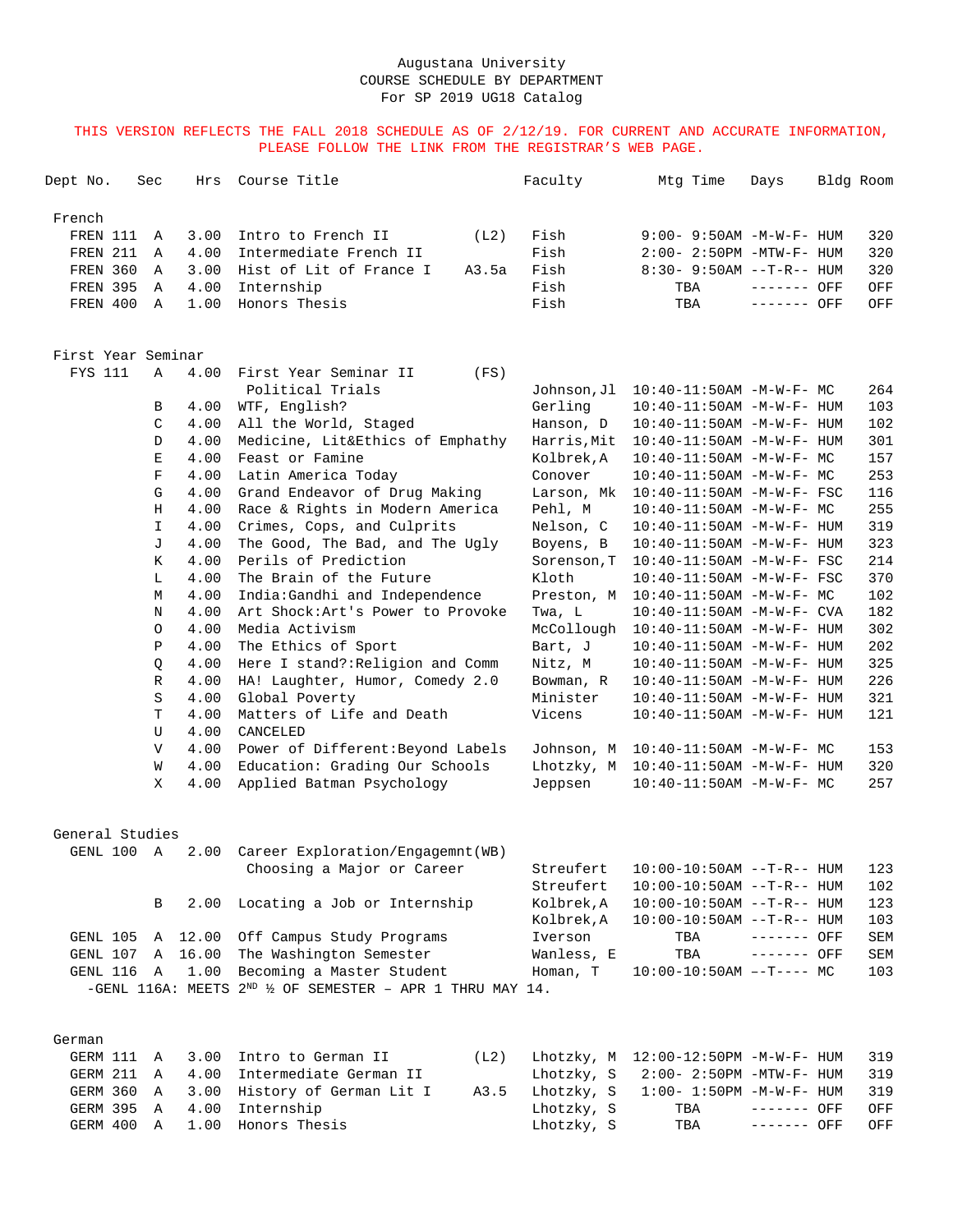| Dept No.                | Sec          | Hrs  | Course Title                            |       | Faculty             | Mtg Time                            | Days         | Bldg Room   |
|-------------------------|--------------|------|-----------------------------------------|-------|---------------------|-------------------------------------|--------------|-------------|
| Government/Intl Affairs |              |      |                                         |       |                     |                                     |              |             |
| GOVT 110                | A            | 3.00 | Intro to Government                     | (SS)  | Wanless, E          | $6:30 - 9:20PM -T--- MC$            |              | 201         |
|                         | B            | 3.00 | Intro to Government                     | (SS)  | Golemboski          | 12:00-12:50PM -M-W-F- MC            |              | 202         |
| GOVT 120                | A            | 3.00 | Politics in a Diverse World (NW)        |       | Dndelinger          | $11:00-12:20PM$ --T-R-- MC          |              | 201         |
| GOVT 200                | A            | 3.00 | American Government                     | (US)  | Wanless, E          | 8:00- 8:50AM -M-W-F- MC             |              | 202         |
| GOVT 210                | Α            | 3.00 | Congress                                |       | Wanless, E          | $9:00 - 9:50AM - M - W - F - MC$    |              | 202         |
| GOVT 252                | A            | 3.00 | Religion and the Law                    |       | Golemboski          | $1:00-2:20PM -T-R--MC$              |              | 264         |
| GOVT 290                | A            | 3.00 | Criminal Law                            |       | Golemboski          | $2:00 - 2:50PM -M-W-F-MC$           |              | 264         |
| GOVT 305                | A            | 3.00 | Theories of American Democracy          |       | Johnson, Jl         | $1:00 - 1:50PM -M-W-F - MC$         |              | 264         |
| GOVT 325                | A            | 3.00 | International Law                       |       | Dndelinger          | $8:30-9:50AM --T-R--MC$             |              | 264         |
| GOVT 390                | $\mathbb{A}$ | 2.00 | Research Seminar                        | (W)   | Johnson, Jl         | TBA                                 | ------- OFF  | OFF         |
| GOVT 391                | Α            | 2.00 | Honors Seminar                          | (W)   | Johnson, Jl         | TBA                                 | ------- OFF  | OFF         |
| GOVT 395                | A            | 4.00 | Internship                              |       | Wanless, E          | TBA                                 | ------- OFF  | OFF         |
| GOVT 396 A              |              | 7.00 | Internship                              |       | Johnson, Jl         | TBA                                 | ------- OFF  | OFF         |
| History                 |              |      |                                         |       |                     |                                     |              |             |
| HIST 110                | A            | 3.00 | Western Civilization I                  | (WT)  | Babb                | $2:00 - 2:50PM -M-W-F-MC$           |              | 101         |
| HIST 111 A              |              | 3.00 | Western Civilization II                 | (WT)  | Conover             | $1:00 - 1:50PM - M - W - F - MC$    |              | 253         |
| HIST 113                | A            | 3.00 | Art Hist II: Ren-20th Cent              | (WT)  | Twa, L              | $9:00 - 9:50AM - M - W - F - FSC$   |              | 113B        |
| HIST 121                | A            | 3.00 | American Exper. Since 1877              | (US)  | Amundson            | 8:00- 8:50AM -M-W-F- MC             |              | 253         |
|                         | B            | 3.00 | American Exper. Since 1877              | (US)  | Amundson            | $9:00 - 9:50AM - M-W-F - MC$        |              | 253         |
| HIST 261                | Α            | 3.00 | Hist of Lat Amer, 1450-2010             | (NW)  | Conover             | $9:00 - 9:50AM - M-W-F - MC$        |              | 157         |
| HIST 297 A              |              | 3.00 | TOPICS:                                 |       |                     |                                     |              |             |
|                         |              |      | Podcasting the Past                     |       | Pehl, M             | $6:30-9:30PM --T---MC$              |              | 220         |
|                         | B            | 3.00 | How Class Works                         |       | Minister<br>Pehl, M | $8:30 - 9:50AM -T-R - CWS$          |              | 108         |
| HIST 490 A              |              | 3.00 | History Thesis Seminar                  | (W)   |                     | Preston, M 11:00-12:20PM --T-R-- MC |              | 120         |
| Health                  |              |      |                                         |       |                     |                                     |              |             |
| HLTH 216 A              |              |      | 2.00 Stress Management                  | (WB2) | VanLaecken          | $9:00 - 9:50AM -T-R--FSC$           |              | 370         |
|                         |              |      | HLTH 216: HYBRID COURSE.                |       |                     |                                     |              |             |
| HLTH 222 A              |              |      | 3.00 Nutrition                          | (WB)  | Gorres-Mar          | $1:00 - 2:20PM -T-R--FSC$           |              | 370         |
| International Studies   |              |      |                                         |       |                     |                                     |              |             |
| INST 100 A              |              |      | 1.00 Intro to International Studies     |       | Sorenson.T          | $6:30 - 7:50PM -M--- HUM$           |              | 323         |
|                         |              |      | INST 390 A 1.00 Senior Research Project |       | Nitz, M             | TBA ------- OFF                     |              | ${\tt OFF}$ |
| INST 395 A              |              |      | 3.00 Internship                         |       | Nitz, M             | TBA                                 | ------- OFF  | OFF         |
|                         |              |      |                                         |       |                     |                                     |              |             |
| Sign Lang. Interpreting |              |      |                                         |       |                     |                                     |              |             |
| INTR 301                | $\mathbb A$  | 3.00 | Building Translation Skills             |       | Gundersn, C         | $10:40-11:50AM$ -M-W--- MC          |              | 254         |
| INTR 342 A              |              | 3.00 | Amer Sign Language to English I         |       | Dyce, M             | $8:30 - 9:50AM -M-W--- MC$          |              | 254         |
| INTR 343 A              |              |      | 3.00 English to Amer Sign Language I    |       | Gundersn, C         | $8:30 - 9:50AM$ --T-R-- MC          |              | 254         |
| INTR 355 A              |              |      | 3.00 Interpreting Practicum             |       | Dyce, M             | TBA                                 | ------- OFF  | OFF         |
| INTR 455 A              |              | 9.00 | Advanced Interpreting Practicum         |       | Dyce, M             | TBA                                 | ------- OFF  | OFF         |
| Journalism              |              |      |                                         |       |                     |                                     |              |             |
| JOUR 095 A              |              | 1.00 | Journalism Participation                |       |                     |                                     |              |             |
|                         |              |      | MIRROR                                  |       | Miller, J           | TBA                                 | $------$ HUM | 222         |
|                         | В            | 1.00 | <b>EDDA</b>                             |       | Blank-Libr          | TBA                                 | $------HH$   | 221         |
| <b>JOUR 115</b>         | Α            | 3.00 | News Reporting & Writing                | (W)   | Blank-Libr          | 9:00- 9:50AM -M-W-F- HUM            |              | 103         |
| <b>JOUR 215</b>         | Α            | 3.00 | Newspaper Writing: Sports               | (W)   | Miller, J           | $12:00-12:50PM -M-W-F- HUM$         |              | 103         |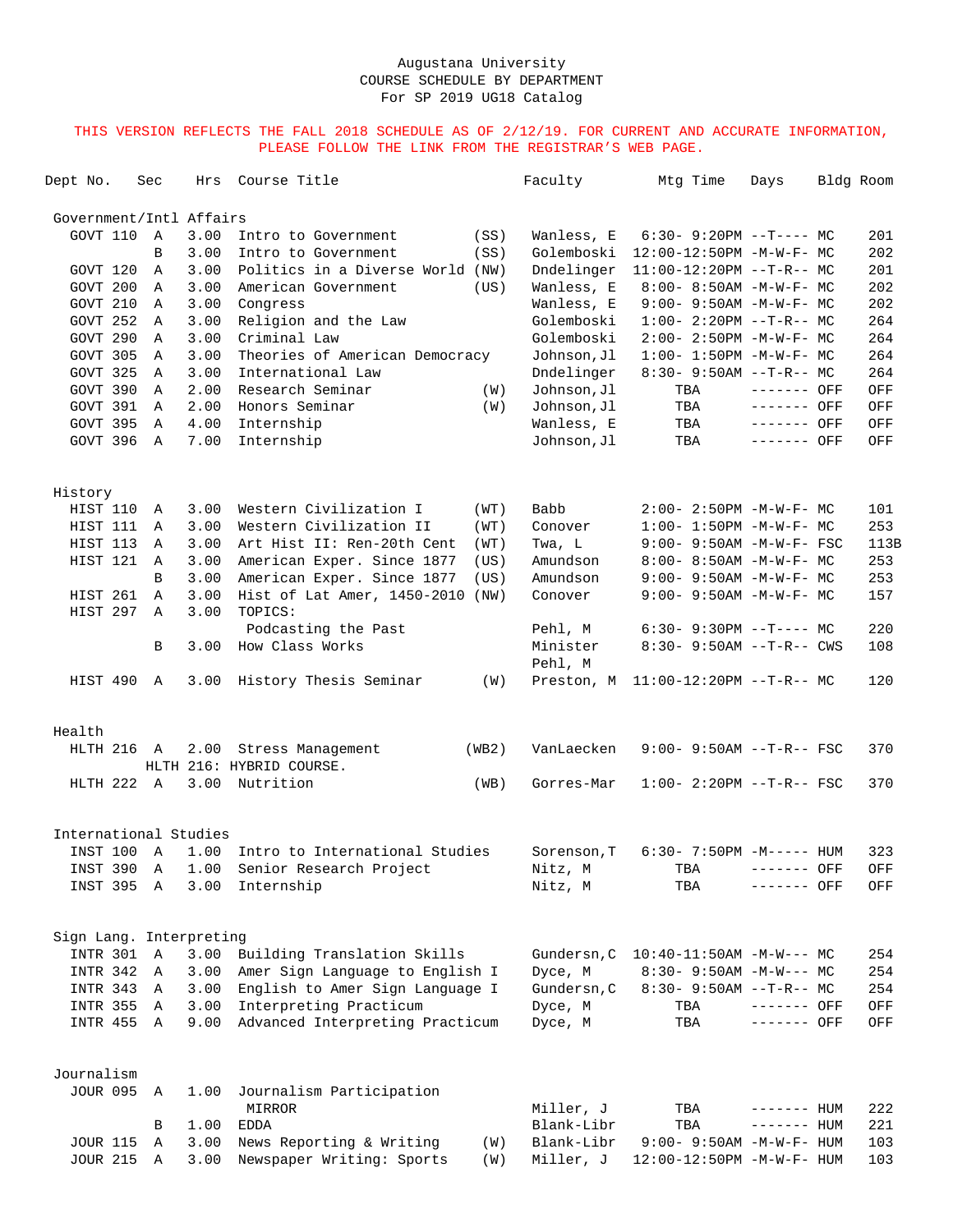| Dept No.              | Sec          | Hrs  | Course Title                           |       | Faculty     | Mtg Time                            | Days         | Bldg Room |      |
|-----------------------|--------------|------|----------------------------------------|-------|-------------|-------------------------------------|--------------|-----------|------|
| <b>JOUR 312</b>       | $\mathbb{A}$ | 3.00 | Writing For Magazines                  | (W)   | Walker, J   | $11:00-12:20PM -T-R--HUM$           |              |           | 106  |
| <b>JOUR 395</b>       | Α            | 4.00 | Internship                             |       | Blank-Libr  | TBA                                 | ------- OFF  |           | OFF  |
| <b>JOUR 495</b>       | Α            | 4.00 | Internship                             |       | Blank-Libr  | TBA                                 | ------- OFF  |           | OFF  |
| Luther House of Study |              |      |                                        |       |             |                                     |              |           |      |
| LHOS 432 A            |              |      | 3.00 Lutheran Heritg: Confessions A4.2 |       | Croghan     | $1:00 - 1:50PM - M - W - F - SFS$   |              |           | 204B |
| Mathematics           |              |      |                                        |       |             |                                     |              |           |      |
| MATH 131              | A            | 3.00 | Geom & Probabil for Teachrs (MT)       |       | Olimb, C    | $9:00 - 9:50AM - M - W - F - FSC$   |              |           | 373  |
| MATH 140              | Α            | 3.00 | Quantitative Reasoning                 | (MT)  | Erickson, L | 8:00- 8:50AM -M-W-F- FSC            |              |           | 374  |
|                       | B            | 3.00 | Quantitative Reasoning                 | (MT)  | Erickson, L | 12:00-12:50PM -M-W-F- FSC           |              |           | 373  |
| MATH 150              | Α            | 4.00 | Pre-Calculus                           | (MT)  | Sorenson, T | 12:00-12:50PM -MTW-F- FSC           |              |           | 272  |
| MATH 151              | Α            | 4.00 | Calculus I                             | (MT)  | Vorland     | 12:00-12:50PM -MTW-F- FSC           |              |           | 374  |
|                       | B            | 4.00 | Calculus I                             | (MT)  | Vorland     | $1:00-1:50PM -MTW-F-FSC$            |              |           | 374  |
| MATH 152              | Α            | 4.00 | Calculus II                            |       | Gregg, M    | $1:00-1:50PM -MTW-F-FSC$            |              |           | 373  |
|                       | B            | 4.00 | Calculus II                            |       | Gregg, M    | 2:00- 2:50PM -MTW-F- FSC            |              |           | 373  |
| MATH 153              | A            | 3.00 | Calculus III                           |       | Olimb, C    | 8:00- 8:50AM -M-W-F- FSC            |              |           | 373  |
|                       | B            | 3.00 | Calculus III                           |       | Sorenson, T | $2:00 - 2:50PM -M-W-F-$ FSC         |              |           | 374  |
| MATH 220              | Α            | 3.00 | Linear Algebra                         |       | Vorland     | $9:00 - 9:50AM - M-W-F - FSC$       |              |           | 376  |
| MATH 345              | Α            | 3.00 | Topology                               |       | Olimb, C    | $1:00-2:20PM -T-R--FSC$             |              |           | 214  |
| MATH 397              | $\mathbb{A}$ | 3.00 | TOPICS:<br>Graph Theory                |       | Erickson,L  | $11:00-11:50AM$ -M-W-F- FSC         |              |           | 373  |
| MATH 490 A            |              | 1.00 | Senior Seminar                         |       | Gregg, M    | 6:30- 7:20PM -M----- FSC            |              |           | 371  |
| Media Studies         |              |      |                                        |       |             |                                     |              |           |      |
| MDST 110              | A            | 3.00 | Media and Society                      | (SS)  | McCollough  | $11:00-12:20PM$ --T-R-- HUM         |              |           | 301  |
| MDST 220              | Α            | 3.00 | History of Electronic Media (US)       |       | Bart, J     | $9:00 - 9:50AM - M - W - F - HUM$   |              |           | 331  |
| MDST 380              | $\mathbb{A}$ | 3.00 | Mass Media Effects                     |       | Bart, H     | $1:00 - 2:20PM -T-R--HUM$           |              |           | 331  |
| MDST 390              | Α            | 3.00 | Critical Media Studies                 |       | McCollough  | $8:30 - 9:50AM -T-R-- HUM$          |              |           | 301  |
|                       |              |      |                                        |       |             |                                     |              |           |      |
| Music<br>MUSI 095     | A            | 1.00 | Music Ensemble:                        | A3.5B |             |                                     |              |           |      |
|                       |              |      | Augustana Choir                        |       | Grives      | 3:55- 5:10PM -MTWR-- HUM            |              |           | 173  |
|                       | B            |      | 1.00 University Chorale                |       | Svenningsn  | $3:00-3:50PM -MTW-F-CHPL$           |              |           |      |
|                       | D            | 1.00 | Angelus                                |       | Grevlos, L  | $3:00 - 3:50PM - MTW - F - HUM$     |              |           | 173  |
|                       | Е            | 1.00 | Augustana Concert Band                 |       | Unger       | 4:00- 5:30PM -M-WR-- HUM            |              |           | 168  |
|                       |              |      |                                        |       | Unger       | $7:00 - 7:50AM -T--- HUM$           |              |           | 168  |
|                       | F            | 1.00 | Blue & Gold Band                       |       | Petersen, L | $6:30 - 9:00PM$ ----R-- HUM         |              |           | 168  |
|                       | K            | 1.00 | Aug Orchestra (Woods, Brass, Perc)     |       | Folliard    | $6:30 - 9:00 \text{PM}$ U------ HUM |              |           | 168  |
|                       |              |      |                                        |       | Folliard    | $3:00-4:30PM -T--- HUM$             |              |           | 168  |
|                       | L            | 1.00 | Augustana Orchestra (Strings)          |       | Folliard    | $6:30 - 9:00 \text{PM}$ U------ HUM |              |           | 168  |
|                       |              |      |                                        |       | Folliard    | $3:00-4:30PM -T--- HUM$             |              |           | 168  |
|                       |              |      |                                        |       | Folliard    | $3:00 - 4:30PM$ ---W--- HUM         |              |           | 178  |
|                       | М            | 1.00 | Symphonic Chorus                       |       | Johnson, J  | $7:00-10:00PM -M---$ HUM            |              |           | 173  |
| MUSI 096              | Α            | 1.00 | Chamber Music:                         |       |             |                                     |              |           |      |
|                       |              |      | Opera Theater Workshop                 |       | Grevlos, L  | $10:00-10:50AM$ --T-R-- HUM         |              |           | 173  |
|                       |              |      |                                        |       | Grevlos, L  | $4:00 - 5:00PM$ -----F- HUM         |              |           | 178  |
|                       | В            | 1.00 | Brass Quintet                          |       | Unger       | TBA                                 | $------$ HUM |           |      |
|                       | C            | 1.00 | Saxophone Quartet                      |       | Hanegan, B  | TBA                                 | $------$ HUM |           | 155  |
|                       | D            | 1.00 | String Ensemble                        |       | Folliard    | TBA                                 | ------- HUM  |           |      |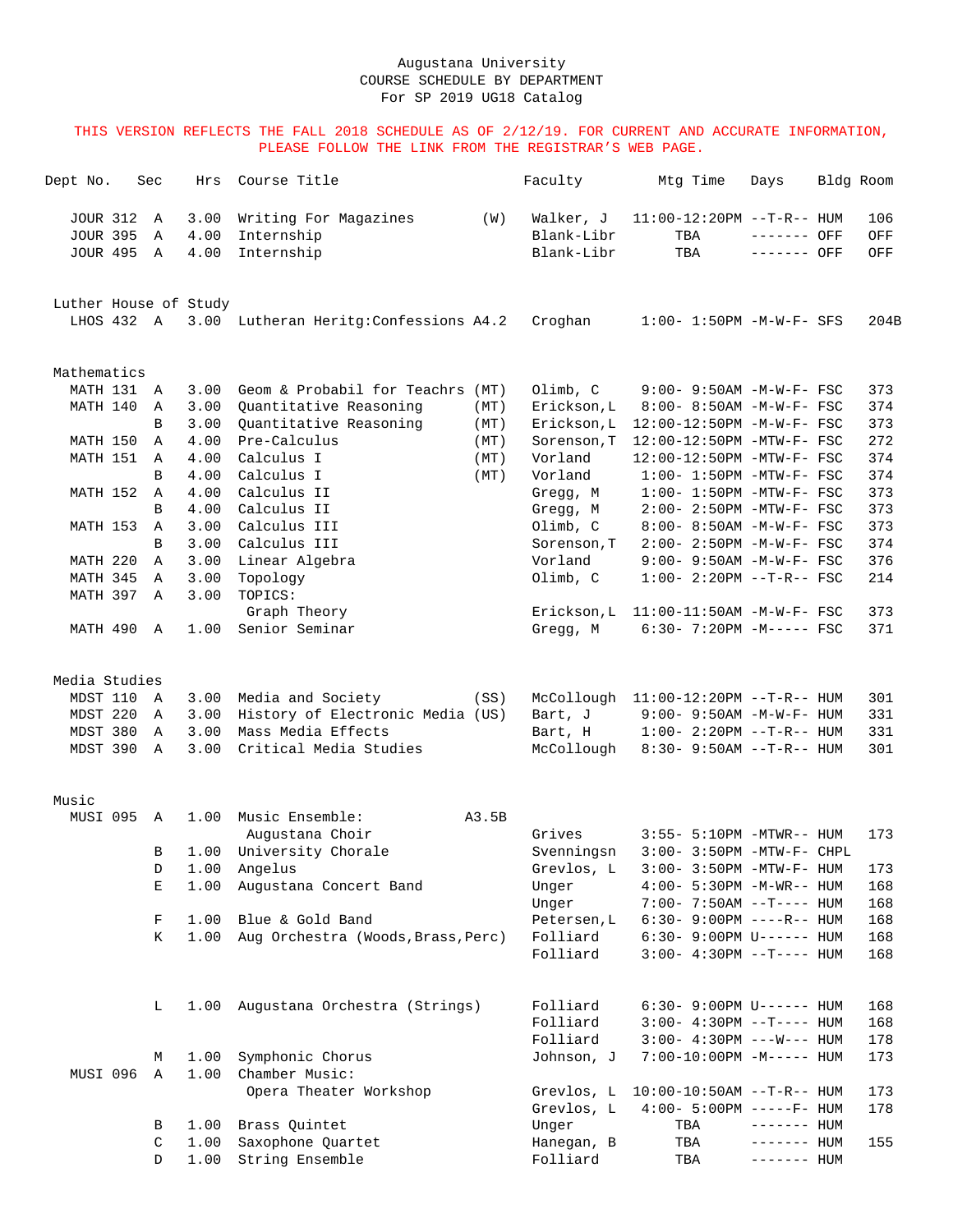| Dept No.             | Sec |              | Hrs          | Course Title                                                     | Faculty     | Mtg Time                           | Days          | Bldg Room |                |
|----------------------|-----|--------------|--------------|------------------------------------------------------------------|-------------|------------------------------------|---------------|-----------|----------------|
|                      |     | Е            | 1.00         | Clarinet Choir                                                   | Larson, A   | TBA                                | $------$ HUM  |           | 155            |
|                      |     | $\mathbf F$  | 1.00         | Flute Choir                                                      | Anderson, E | TBA                                | $------$ HUM  |           |                |
|                      |     | Η            | 1.00         | Woodwind Ouintet                                                 | Hanegan, B  | TBA                                | $------$ HUM  |           | 168            |
|                      |     | I            | 1.00         | Percussion Ensemble                                              | Pennington  | $6:00 - 8:00PM$ ---W--- HUM        |               |           | 168            |
|                      |     | Κ            | 1.00         | Trombone Choir                                                   | Roseth      | $4:30 - 5:30PM -T--- HUM$          |               |           | 178            |
|                      |     | L            | 1.00         | String Quartet                                                   | Folliard    | TBA                                | $------$ HUM  |           |                |
|                      |     | М            | 1.00         | Jazz Lab                                                         | Hanegan, B  | $5:40-6:30PM -T--- HUM$            |               |           | 168            |
|                      |     | N            | 1.00         | Northlanders Jazz Combo                                          | Hanegan, B  | 8:15- 9:30PM -M----- HUM           |               |           | 168            |
|                      |     | Q            | 1.00         | Mallet Keyboard Ensemble                                         | Pennington  | TBA                                | $---W---$ HUM |           | 144            |
| MUSI 097             |     | $\mathbb{A}$ | 1.00         | Chamber Music Ensemble:<br>Chamber Choir                         | Grives      | 5:15- 6:15PM -M--R-- HUM           |               |           | 173            |
|                      |     | В            | 1.00         | Brass Choir                                                      | Unger       | $6:00 - 7:00PM$ ----R-- HUM        |               |           | 177            |
|                      |     | C            | 1.00         | Northlanders Jazz Band                                           | Hanegan, B  | $5:40-6:30PM -MT--- HUM$           |               |           | 168            |
|                      |     | Α            | 3.00         | The Understanding of Music                                       |             |                                    |               |           |                |
| MUSI 110             |     |              |              | (A)                                                              | Folliard    | 9:00- 9:50AM -M-W-F- HUM           |               |           | 121<br>123     |
| MUSI 118             |     | Α            | 3.00<br>2.00 | Blues, Jazz, and Rock<br>(US)                                    | Hanegan, B  | $11:00-12:20PM$ --T-R-- HUM        |               |           | 121            |
| MUSI 121             |     | Α            |              | Music Theory II                                                  | Andrews, R  | $1:00 - 1:50PM - M - W - F - HUM$  |               |           |                |
| MUSI 121L A          |     |              | 1.00         | Aural Skills II                                                  | Svenningsn  | $1:00 - 1:50PM -T-R--HUM$          |               |           | 121            |
| MUSI 153<br>MUSI 161 |     | Α<br>Α       | 1.00<br>1.00 | Interm Class Piano: Music Majors<br>Private Instruction: Strings | Schempp, M  | $8:00 - 8:50AM -T-R-- HUM$         |               |           | 146            |
|                      |     |              |              | Violin-30 min.                                                   | Modzelewsk  | TBA                                | $------$ HUM  |           | 4              |
|                      |     | AΜ           | 1.00         | Violin-50 min.                                                   | Modzelewsk  | $3:00 - 3:50PM$ ----R-- HUM        |               |           | 4              |
|                      |     | В            | 1.00         | Viola-30 min.                                                    | Peters, M   | TBA                                | $------$ HUM  |           | 11             |
|                      |     | BM           | 1.00         | Viola-50 min.                                                    | Peters, M   | $3:00 - 3:50PM$ ----R-- HUM        |               |           | 11             |
|                      |     | C            | 1.00         | Violoncello-30 min.                                              | Melik-Step  | TBA                                | $------$ HUM  |           | 152            |
|                      |     | <b>CM</b>    | 1.00         | Violoncello-50 min.                                              | Melik-Step  | $3:00 - 3:50PM$ ----R-- HUM        |               |           | 152            |
|                      |     | D            | 1.00         | Bass-30 min.                                                     | Casey, J    | TBA                                | $------$ HUM  |           | 145            |
|                      |     | DM           | 1.00         | Bass-50 min.                                                     | Casey, J    | $3:00 - 3:50PM$ ----R-- HUM        |               |           | 145            |
|                      |     | Е            | 1.00         | Guitar-30 min.                                                   | Gundersn, G | TBA                                | $------$ HUM  |           | 2              |
|                      |     | EМ           | 1.00         | Guitar-50 min.                                                   | Gundersn, G | $3:00 - 3:50PM$ ----R-- HUM        |               |           | 2              |
|                      |     | F            | 1.00         | Harp-30 min.                                                     | Vorhes, A   | TBA                                | $------$ HUM  |           | 161            |
|                      |     | FM           | 1.00         | Harp-50 min.                                                     | Vorhes, A   | $3:00 - 3:50PM$ ----R-- HUM        |               |           | 161            |
| MUSI 161A A          |     |              | 1.00         | Private Instruction: Strings<br>Violin-30 min.                   | Lin         | TBA                                | $------$ HUM  |           | 5              |
|                      |     | AΜ           | 1.00         | Violin-50 min.                                                   | Lin         | $3:00 - 3:50PM$ ----R-- HUM        |               |           | 5              |
| MUSI 162             |     | A            | 1.00         | Private Instruction: Woodwinds<br>Flute-30 min.                  | Masek, P    | TBA                                | $------$ HUM  |           | 158            |
|                      |     | AΜ           | 1.00         | Flute-50 min.                                                    | Masek, P    | $3:00 - 3:50PM$ ----R-- HUM        |               |           | 158            |
|                      |     | В            | 1.00         | Oboe-30 min.                                                     | Paul, J     | TBA                                | $------$ HUM  |           | $7\phantom{.}$ |
|                      |     | BM           |              | 1.00 Oboe-50 min.                                                | Paul, J     | $3:00-3:50PM$ ----R-- HUM          |               |           | 7 <sup>7</sup> |
|                      |     | C            | 1.00         | Clarinet-30 min.                                                 | Hill, C     | TBA                                | $------$ HUM  |           | 157            |
|                      |     | CM           | 1.00         | Clarinet-50 min.                                                 | Hill, C     | $3:00-3:50PM$ ----R-- HUM          |               |           | 157            |
|                      |     | D            | 1.00         | Bassoon-30 min.                                                  | Tomkins, J  | TBA                                | $------$ HUM  |           | 7 <sup>7</sup> |
|                      |     | DM           | 1.00         | Bassoon-50 min.                                                  | Tomkins, J  | $3:00 - 3:50PM$ ----R-- HUM        |               |           | $7\phantom{.}$ |
|                      |     | Е            | 1.00         | Saxophone-30 min.                                                | Hanegan, B  | TBA                                | $------HUM$   |           | 155            |
|                      |     | EМ           | 1.00         | Saxophone-50 min.                                                | Hanegan, B  | $3:00 - 3:50PM$ ----R-- HUM        |               |           | 155            |
| MUSI 162A A          |     |              | 1.00         | Private Instruction: Woodwinds<br>Clarinet-30 min.               | Larson, A   | TBA                                | $------$ HUM  |           | 157            |
| MUSI 163             |     | Α            | 1.00         | Private Instruction: Brass Winds                                 |             |                                    |               |           |                |
|                      |     |              |              | Horn-30 min.                                                     | Carlson, A  | TBA<br>$3:00 - 3:50PM$ ----R-- HUM | $------$ HUM  |           | 10             |
|                      |     | AΜ           | 1.00         | Horn-50 min.                                                     | Carlson, A  |                                    | $------HUM$   |           | 10             |
|                      |     | В            | 1.00         | Trumpet-30 min.                                                  | Olson, S    | TBA                                |               |           | 10             |
|                      |     | ΒM           | 1.00         | Trumpet-50 min.                                                  | Olson, S    | $3:00 - 3:50PM$ ----R-- HUM        |               |           | 10             |
|                      |     | C            | 1.00         | Trombone-30 min.                                                 | Roseth      | TBA                                | $------$ HUM  |           | 13             |
|                      |     | <b>CM</b>    | 1.00         | Trombone-50 min.                                                 | Roseth      | $3:00 - 3:50PM$ ----R-- HUM        |               |           | 13             |
|                      |     | D            | 1.00         | Euphonium-30 min.                                                | Roseth      | TBA                                | $------$ HUM  |           | 13             |
|                      |     | DM           | 1.00         | Euphonium-50 min.                                                | Roseth      | $3:00 - 3:50PM$ ----R-- HUM        |               |           | 13             |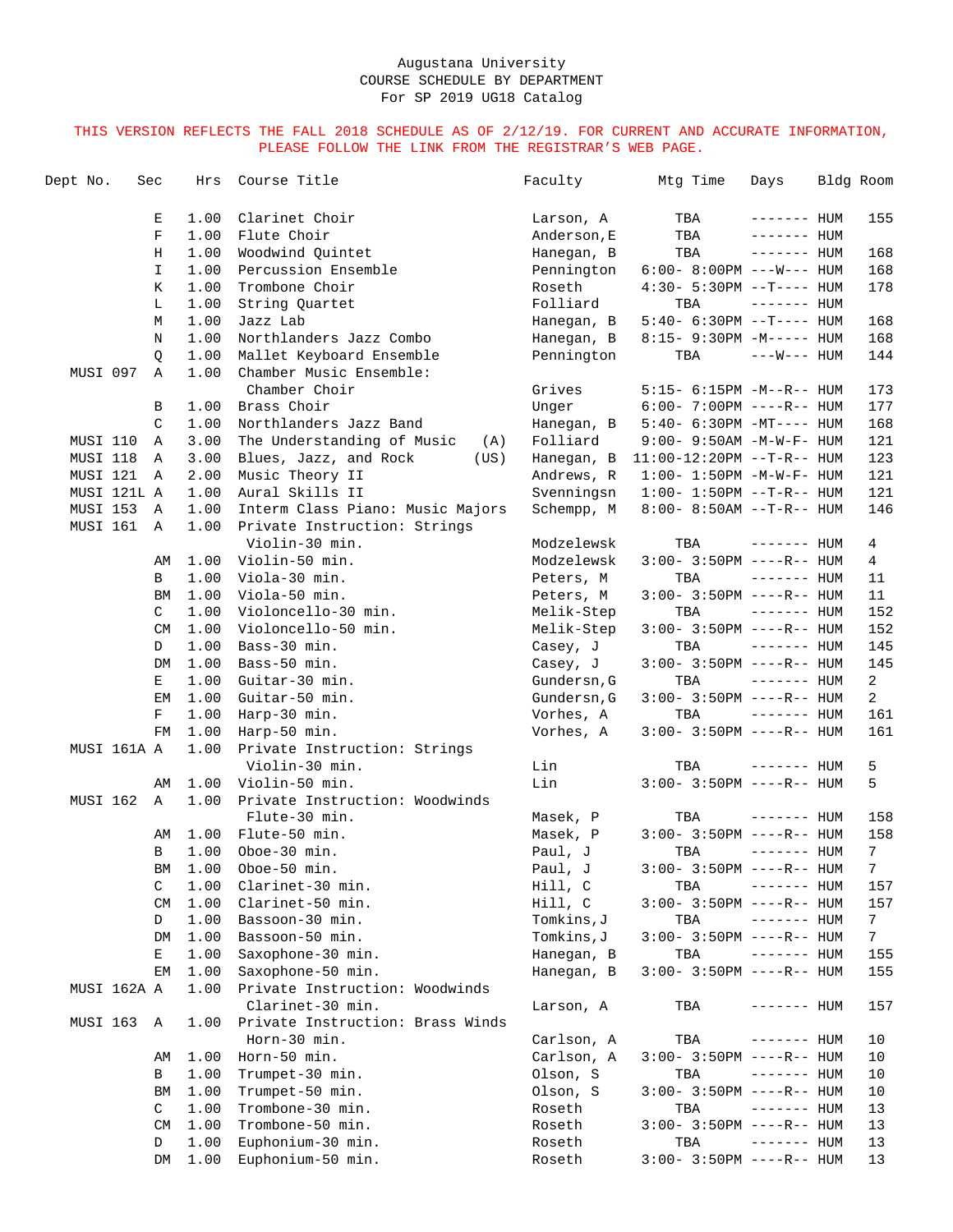| Dept No.        | Sec |           | Hrs          | Course Title                                                  | Faculty                | Mtg Time                                                 | Days         | Bldg Room       |
|-----------------|-----|-----------|--------------|---------------------------------------------------------------|------------------------|----------------------------------------------------------|--------------|-----------------|
|                 |     | Е         | 1.00         | Tuba-30 min.                                                  | Andersen, M            | TBA                                                      | $------$ HUM | 10              |
|                 |     | EM        | 1.00         | Tuba-50 min.                                                  | Andersen, M            | $3:00-3:50PM$ ----R-- HUM                                |              | 10              |
| MUSI 164        |     | Α         | 1.00         | Private Instruction: Percussion                               |                        |                                                          |              |                 |
|                 |     |           |              | Percussion-30 min.                                            | Pennington             | TBA                                                      | $------$ HUM | 144             |
|                 |     | AΜ        | 1.00         | Percussion-50 min.                                            | Pennington             | $3:00 - 3:50PM$ ----R-- HUM                              |              | 144             |
| <b>MUSI 165</b> |     | Α         | 1.00         | Private Instruction: Piano                                    |                        |                                                          |              |                 |
|                 |     |           |              | Piano-30 min.                                                 | Andrews, R             | TBA                                                      | $------$ HUM | 159             |
|                 |     | AΜ        | 1.00         | Piano-50 min.                                                 | Andrews, R             | $3:00-3:50PM$ ----R-- HUM                                |              | 159             |
|                 |     | AX        | 1.00         | Piano-30 min.                                                 | Andrews, R             | TBA                                                      | $------$ HUM | 159             |
|                 |     | В         | 1.00         | Piano-30 min.                                                 | Schempp, M             | TBA                                                      | $------$ HUM | 150             |
|                 |     | <b>BX</b> | 1.00         | Piano-30 min.                                                 | Schempp, M             | TBA                                                      | $------$ HUM | 150             |
| MUSI 166        |     | A         | 1.00         | Private Instruction: Keyboard                                 |                        |                                                          |              |                 |
|                 |     |           |              | Organ-30 min.                                                 | Schempp, M             | TBA                                                      | $------$ HUM | 150             |
|                 |     | AΜ        | 1.00         | Organ-50 min.                                                 | Schempp, M             | $3:00 - 3:50PM$ ----R-- HUM                              |              | 150             |
|                 |     | В         | 1.00         | Harpsichord-30 min.                                           | Schempp, M             | TBA                                                      | $------$ HUM | 150             |
|                 |     | BM        | 1.00         | Harpsichord-50 min.                                           | Schempp, M             | $3:00 - 3:50PM$ ----R-- HUM                              |              | 150             |
| MUSI 167        |     | Α         | 1.00         | Private Instruction: Voice                                    |                        |                                                          |              |                 |
|                 |     |           |              | Voice-30 min.                                                 | Staff                  | TBA                                                      | $------$ HUM |                 |
|                 |     | AΜ        | 1.00         | Voice-50 min.                                                 | Staff                  | $3:00 - 3:50PM$ ----R-- HUM                              |              |                 |
|                 |     | В         | 1.00         | Voice-30 min.                                                 | Grevlos, L             | TBA                                                      | $------$ HUM | 139             |
|                 |     | BM        | 1.00         | Voice-50 min.                                                 | Grevlos, L             | $3:00 - 3:50PM$ ----R-- HUM                              |              | 139             |
|                 |     | C         | 1.00         | Voice-30 min.                                                 | Schreck, J             | TBA                                                      | $------$ HUM | 153             |
|                 |     | CM        | 1.00         | Voice-50 min.                                                 | Schreck, J             | $3:00 - 3:50PM$ ----R-- HUM                              |              | 153             |
|                 |     | D         | 1.00         | Voice-30 min.                                                 | Campbell               | TBA                                                      | $------$ HUM | 45              |
|                 |     | DM<br>Е   | 1.00<br>1.00 | Voice-50 min.<br>Voice-30 min.                                | Campbell<br>Svenningsn | $3:00-3:50PM$ ----R-- HUM<br>TBA                         |              | 45              |
|                 |     | EМ        | 1.00         | Voice-50 min.                                                 | Svenningsn             | $3:00 - 3:50PM$ ----R-- HUM                              | $------$ HUM | 140<br>140      |
|                 |     | F         | 1.00         | Voice-30 min.                                                 | Barnard, M             | TBA                                                      | $------$ HUM | 153             |
|                 |     | FM        | 1.00         | Voice-50 min.                                                 | Barnard, M             | $3:00-3:50PM$ ----R-- HUM                                |              | 153             |
| MUSI 212        |     | Α         | 3.00         | Music Hist/Lit: 1750-Prsnt A3.1B                              | Folliard               | $10:40-11:50AM - M-W---$ HUM                             |              | 121             |
| MUSI 221        |     | Α         | 2.00         | Music Theory IV                                               | Andrews, R             | 2:00- 2:50PM -M-W-F- HUM                                 |              | 121             |
| MUSI 221L A     |     |           | 1.00         | Aural Skills IV                                               | Svenningsn             | $2:00 - 2:50PM -T-R--HUM$                                |              | 121             |
| MUSI 253        |     | A         | 2.00         | Percussion Pedagogy&Performance                               | Pennington             | $9:00 - 9:50AM - MTWR - - HUM$                           |              | 168             |
| MUSI 301        |     | Α         | 3.00         | Advanced Instrumental Conducting                              | Unger                  | $11:00-12:20PM$ --T-R-- HUM                              |              | 168             |
| MUSI 303        |     | Α         | 3.00         | Advanced Choral Conducting                                    | Grives                 | $11:00-12:20PM$ --T-R-- HUM                              |              | 173             |
| MUSI 361        |     | AΜ        | 1.00         | Private Instruction: Strings                                  |                        |                                                          |              |                 |
|                 |     |           |              | Violin-50 min.                                                | Modzelewsk             | $3:00 - 3:50PM$ ----R-- HUM                              |              | 4               |
|                 |     | AR        |              | 1.00 Violin-50 min. (Degree Recital)                          | Modzelewsk             | $3:00-3:50PM$ ----R-- HUM                                |              | 4               |
|                 |     |           |              | BM 1.00 Viola-50 min.                                         | Peters, M              | $3:00-3:50PM$ ----R-- HUM                                |              | 11              |
|                 |     | BR        | 1.00         | Viola-50 min. (Degree Recital)                                | Peters, M              | $3:00-3:50PM$ ----R-- HUM                                |              | 11              |
|                 |     | CM        | 1.00         | Violoncello-50 min.                                           | Melik-Step             | $3:00 - 3:50PM$ ----R-- HUM                              |              | 152             |
|                 |     | CR        | 1.00         | Violoncello-50 min. (Degree Rec)                              | Melik-Step             | $3:00 - 3:50PM$ ----R-- HUM                              |              | 152             |
|                 |     | DM        | 1.00         | Bass-50 min.                                                  | Casey, J               | $3:00 - 3:50PM$ ----R-- HUM                              |              | 145             |
|                 |     | DR        | 1.00         | Bass-50 min. (Degree Recital)                                 | Casey, J               | $3:00 - 3:50PM$ ----R-- HUM                              |              | 145             |
|                 |     | FM        | 1.00<br>1.00 | Harp-50 min.                                                  | Vorhes, A              | $3:00 - 3:50PM$ ----R-- HUM<br>$3:00-3:50PM$ ----R-- HUM |              | 161             |
| MUSI 361A AM    |     | FR        | 1.00         | Harp-50 min. (Degree Recital)<br>Private Instruction: Strings | Vorhes, A              |                                                          |              | 161             |
|                 |     |           |              | Violin-50 min.                                                | Lin                    | $3:00 - 3:50PM$ ----R-- HUM                              |              | 5               |
|                 |     | AR        | 1.00         | Violin-50 min. (Degree Recital)                               | Lin                    | $3:00-3:50PM$ ----R-- HUM                                |              | 5               |
| MUSI 362        |     | AΜ        | 1.00         | Private Instruction: Woodwinds                                |                        |                                                          |              |                 |
|                 |     |           |              | Flute-50 min.                                                 | Masek, P               | $3:00-3:50PM$ ----R-- HUM                                |              | 158             |
|                 |     | AR        | 1.00         | Flute-50 min. (Degree Recital)                                | Masek, P               | $3:00 - 3:50PM$ ----R-- HUM                              |              | 158             |
|                 |     | ΒM        | 1.00         | Oboe-50 min.                                                  | Paul, J                | $3:00 - 3:50PM$ ----R-- HUM                              |              | $7\phantom{.0}$ |
|                 |     | BR        | 1.00         | Oboe-50 min. (Degree Recital)                                 | Paul, J                | $3:00-3:50PM$ ----R-- HUM                                |              | $7\phantom{.}$  |
|                 |     | CM        | 1.00         | Clarinet-50 min.                                              | Hill, C                | $3:00 - 3:50PM$ ----R-- HUM                              |              | 157             |
|                 |     | CR        | 1.00         | Clarinet-50 min. (Degree Rec)                                 | Hill, C                | $3:00 - 3:50PM$ ----R-- HUM                              |              | 157             |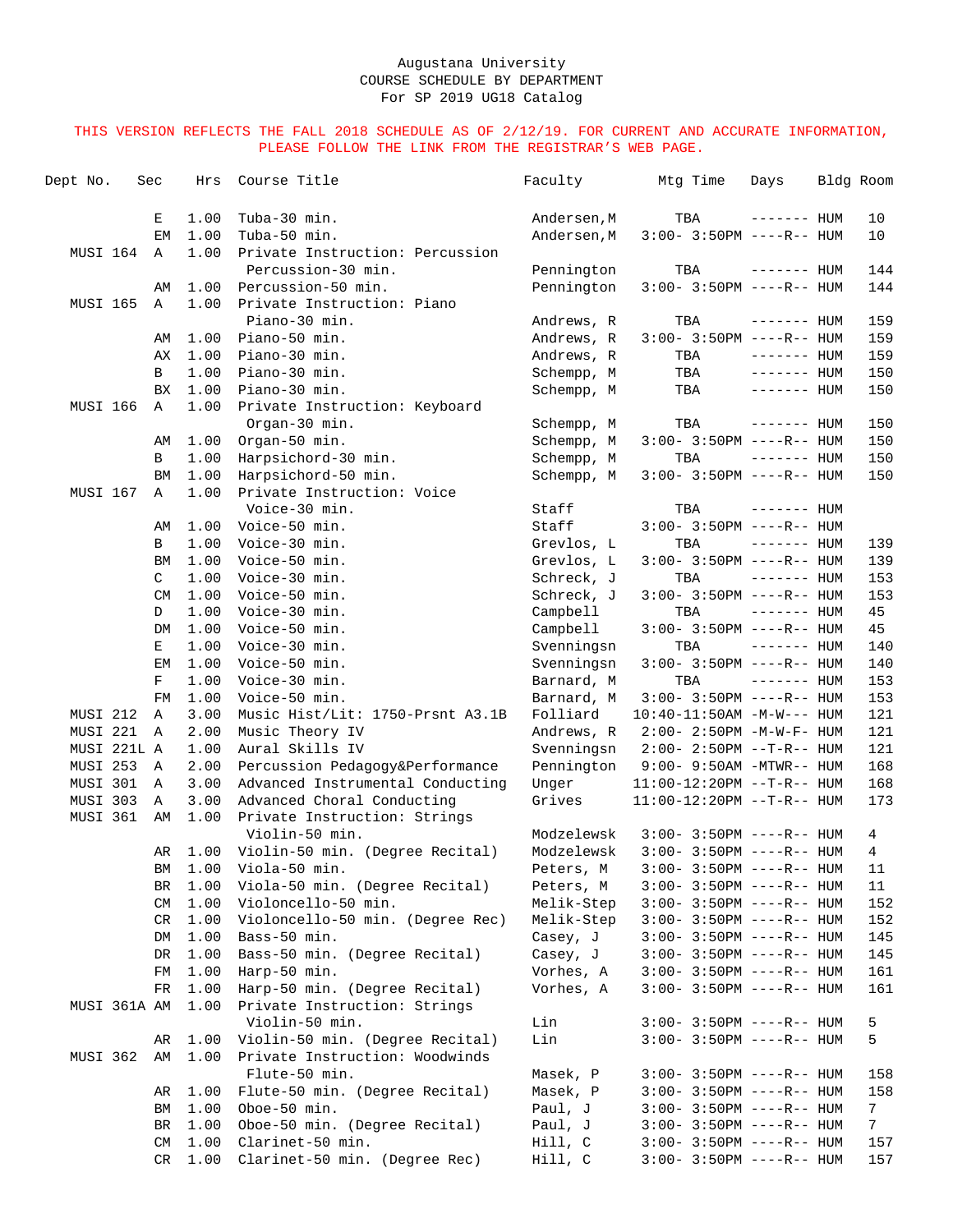| Dept No.                | Sec | Hrs          | Course Title                                                     | Faculty                               | Mtq Time                          | Days | Bldg Room |                |
|-------------------------|-----|--------------|------------------------------------------------------------------|---------------------------------------|-----------------------------------|------|-----------|----------------|
|                         | DM  | 1.00         | Bassoon-50 min.                                                  | Tomkins,J                             | $3:00-3:50PM$ ----R-- HUM         |      |           | 7              |
|                         | DR  | 1.00         | Bassoon-50 min. (Degree Recital)                                 | Tomkins, J                            | $3:00 - 3:50PM$ ----R-- HUM       |      |           | $7\phantom{.}$ |
|                         | EМ  | 1.00         | Saxophone-50 min.                                                | Hanegan, B                            | $3:00-3:50PM$ ----R-- HUM         |      |           | 155            |
|                         | ER  | 1.00         | Saxophone-50 min. (Degree Rec)                                   | Hanegan, B                            | $3:00-3:50PM$ ----R-- HUM         |      |           | 155            |
| MUSI 363                | AΜ  | 1.00         | Private Instruction: Brass Winds                                 |                                       |                                   |      |           |                |
|                         |     |              | Horn-50 min.                                                     | Carlson, A                            | $3:00 - 3:50PM$ ----R-- HUM       |      |           | 10             |
|                         | AR  | 1.00         | Horn-50 min. (Degree Recital)                                    | Carlson, A                            | $3:00 - 3:50PM$ ----R-- HUM       |      |           | 10             |
|                         | ΒM  | 1.00         | Trumpet-50 min.                                                  | Olson, S                              | $3:00 - 3:50PM$ ----R-- HUM       |      |           | 10             |
|                         | BR  | 1.00         | Trumpet-50 min. (Degree Recital)                                 | Olson, S                              | $3:00 - 3:50PM$ ----R-- HUM       |      |           | 10             |
|                         | CM  | 1.00         | Trombone-50 min.                                                 | Roseth                                | $3:00 - 3:50PM$ ----R-- HUM       |      |           | 13             |
|                         | CR  | 1.00         | Trombone-50 min. (Degree Rec)                                    | Roseth                                | $3:00 - 3:50PM$ ----R-- HUM       |      |           | 13             |
|                         | DM  | 1.00         | Euphonium-50 min.                                                | Roseth                                | $3:00-3:50PM$ ----R-- HUM         |      |           | 13             |
|                         | DR  | 1.00         | Euphonium-50 min. (Degree Rec)<br>Tuba-50 min.                   | Roseth                                | $3:00 - 3:50PM$ ----R-- HUM       |      |           | 13             |
|                         | EМ  | 1.00         |                                                                  | Andersen, M                           | $3:00 - 3:50PM$ ----R-- HUM       |      |           | 10             |
| MUSI 364                | ER  | 1.00<br>1.00 | Tuba-50 min. (Degree Recital)<br>Private Instruction: Percussion | Andersen,M                            | $3:00 - 3:50PM$ ----R-- HUM       |      |           | 10             |
|                         | AΜ  |              | Percussion-50 min.                                               | Pennington                            | $3:00 - 3:50PM$ ----R-- HUM       |      |           | 144            |
|                         | AR  | 1.00         | Percussion-50 min. (Degree Rec)                                  | Pennington                            | $3:00 - 3:50PM$ ----R-- HUM       |      |           | 144            |
| <b>MUSI 365</b>         | AΜ  | 1.00         | Private Instruction: Piano                                       |                                       |                                   |      |           |                |
|                         |     |              | Piano-50 min.                                                    | Andrews, R                            | $3:00 - 3:50PM$ ----R-- HUM       |      |           | 159            |
| MUSI 366                | AR  | 1.00<br>1.00 | Piano-50 min. (Degree Recital)                                   | Andrews, R                            | $3:00 - 3:50PM$ ----R-- HUM       |      |           | 159            |
|                         | AΜ  |              | Private Instruction: Keyboard<br>Organ-50 min                    | Schempp, M                            | $3:00 - 3:50PM$ ----R-- HUM       |      |           | 150            |
|                         | AR  | 1.00         | Organ-50 min (Degree Recital)                                    | Schempp, M                            | $3:00 - 3:50PM$ ----R-- HUM       |      |           | 150            |
|                         | ΒM  | 1.00         | Harpsichord-50 min.                                              | Schempp, M                            | $3:00-3:50PM$ ----R-- HUM         |      |           | 150            |
|                         | BR  | 1.00         | Harpsichord-50 min. (Degree Rec)                                 | Schempp, M                            | $3:00 - 3:50PM$ ----R-- HUM       |      |           | 150            |
| MUSI 367                | AΜ  | 1.00         | Private Instruction: Voice                                       |                                       |                                   |      |           |                |
|                         |     |              | Voice-50 min.                                                    | Staff                                 | $3:00 - 3:50PM$ ----R-- HUM       |      |           |                |
|                         | ΒM  | 1.00         | Voice-50 min.                                                    | Grevlos, L                            | $3:00-3:50PM$ ----R-- HUM         |      |           | 139            |
|                         | BR  | 1.00         | Voice-50 min. (Degree Recital)                                   | Grevlos, L                            | $3:00 - 3:50PM$ ----R-- HUM       |      |           | 139            |
|                         | CM  | 1.00         | Voice-50 min.                                                    | Schreck, J                            | $3:00-3:50PM$ ----R-- HUM         |      |           | 153            |
|                         | CR  | 1.00         | Voice-50 min. (Degree Recital)                                   | Schreck, J                            | $3:00 - 3:50PM$ ----R-- HUM       |      |           | 153            |
|                         | DM  | 1.00         | Voice-50 min.                                                    | Campbell                              | $3:00 - 3:50PM$ ----R-- HUM       |      |           | 45             |
|                         | DR  | 1.00         | Voice-50 (Degree Recital)                                        | Campbell                              | $3:00-3:50PM$ ----R-- HUM         |      |           | 45             |
|                         | EМ  | 1.00         | Voice-50 min.                                                    | Svenningsn                            | $3:00 - 3:50PM$ ----R-- HUM       |      |           | 140            |
|                         | ER  | 1.00         | Voice-50 min. (Degree Recital)                                   | Svenningsn                            | $3:00 - 3:50PM$ ----R-- HUM       |      |           | 140            |
|                         | FM  | 1.00         | Voice-50 min.                                                    | Barnard, M                            | $3:00 - 3:50PM$ ----R-- HUM       |      |           | 153            |
|                         | FR  | 1.00         | Voice-50 min. (Degree Recital)                                   | Barnard, M                            | $3:00 - 3:50PM$ ----R-- HUM       |      |           | 153            |
| MUSI 397 A              |     | 3.00         | TOPICS:                                                          |                                       |                                   |      |           |                |
|                         |     |              | Advanced Music Theory                                            | Andrews, R                            | $7:00 - 9:30PM -T--- HUM$         |      |           | 121            |
| Native American Studies |     |              |                                                                  |                                       |                                   |      |           |                |
| NAST 320                | A   |              | 3.00 Native American Social Sys<br>(NW)                          | Bunger                                | $6:00-9:00PM -M--- - M$           |      |           | 202            |
|                         | В   |              | 3.00 Native American Social Sys<br>(NW)                          | Bunger                                | $6:00-9:00PM$ --T---- MC          |      |           | 202            |
| Nursing                 |     |              |                                                                  |                                       |                                   |      |           |                |
| NURS 228 A              |     | 3.00         | Pathophysiology                                                  | Mueller, A<br>White, L                | 8:00- 8:50AM -M-W-F- HUM          |      |           | 123            |
|                         | В   | 3.00         | Pathophysiology                                                  | Mueller, A<br>White, L                | $9:00 - 9:50AM - M - W - F - HUM$ |      |           | 123            |
| NURS 340 A              |     | 4.00         | Adult Health Nursing I                                           | Nelson, Mry<br>Serfling<br>Mueller, A | $11:00-11:50AM$ -M-W--- FSC       |      |           | 272            |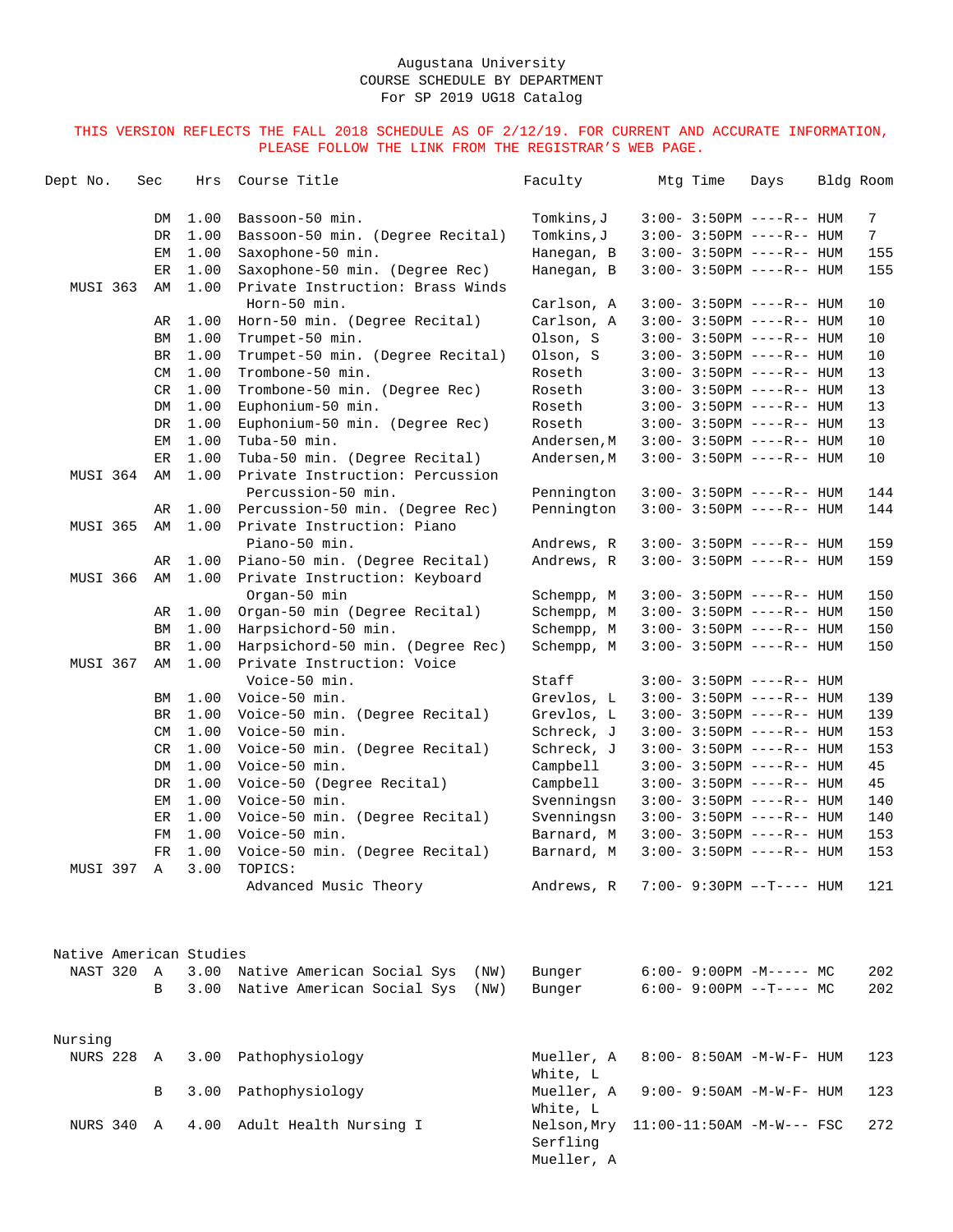| Dept No.        | Sec |           | Hrs          | Course Title                                    |                                                                    | Faculty              | Mtq Time                                                | Days        | Bldg Room  |
|-----------------|-----|-----------|--------------|-------------------------------------------------|--------------------------------------------------------------------|----------------------|---------------------------------------------------------|-------------|------------|
|                 |     |           |              |                                                 |                                                                    | Karel, B             | $11:00-11:50AM$ -----F- FSC                             |             | 272        |
|                 |     | B         | 4.00         | Adult Health Nursing I                          |                                                                    | Nelson, Mry          | $1:00 - 1:50PM -M-W--- FSC$                             |             | 272        |
|                 |     |           |              |                                                 |                                                                    | Serfling             |                                                         |             |            |
|                 |     |           |              |                                                 |                                                                    | Mueller, A           |                                                         |             |            |
|                 |     |           |              |                                                 |                                                                    | Karel, B             | $1:00 - 1:50PM$ -----F- FSC                             |             | 272        |
|                 |     | C         | 4.00         | Adult Health Nursing I                          |                                                                    | Nelson, Mry          | 2:00- 2:50PM -M-W--- FSC                                |             | 272        |
|                 |     |           |              |                                                 |                                                                    | Serfling             |                                                         |             |            |
|                 |     |           |              |                                                 |                                                                    | Mueller, A           |                                                         |             |            |
| NURS 340X XA    |     |           | 0.00         |                                                 | Adult Health Nursing I Clinical                                    | Karel, B<br>Petersen | $2:00-2:50PM$ -----F- FSC<br>7:00- 3:30PM --T---- OFF   |             | 272<br>OFF |
|                 |     | ΧB        | 0.00         |                                                 | Adult Health Nursing I Clinical                                    | Kopplow              | 7:00- 3:30PM --T---- OFF                                |             | OFF        |
|                 |     | ХC        | 0.00         |                                                 | Adult Health Nursing I Clinical                                    | Keegen               | 7:00- 3:30PM --T---- OFF                                |             | OFF        |
|                 |     | XD        | 0.00         |                                                 | Adult Health Nursing I Clinical                                    | Frank                | 7:00- 3:30PM --T---- OFF                                |             | OFF        |
|                 |     | ΧE        | 0.00         |                                                 | Adult Health Nursing I Clinical                                    | Szymonski            | 7:00- 3:30PM --T---- OFF                                |             | OFF        |
|                 |     | XF        | 0.00         |                                                 | Adult Health Nursing I Clinical                                    | Hohn                 | 7:00- 3:30PM --T---- OFF                                |             | OFF        |
|                 |     | ΧG        | 0.00         |                                                 | Adult Health Nursing I Clinical                                    | Sanyour              | 7:00- 3:30PM ----R-- OFF                                |             | OFF        |
|                 |     | ΧH        | 0.00         |                                                 | Adult Health Nursing I Clinical                                    | Bauer                | 7:00- 3:30PM ----R-- OFF                                |             | OFF        |
|                 |     | ΧI        | 0.00         |                                                 | Adult Health Nursing I Clinical                                    | Heupel               | 7:00- 3:30PM ----R-- OFF                                |             | OFF        |
|                 |     | ΧJ        | 0.00         |                                                 | Adult Health Nursing I Clinical                                    | Olinger              | 7:00- 3:30PM ----R-- OFF                                |             | OFF        |
|                 |     |           |              | -NURS 340X XJ: MEETS $2/21/19$ THRU $4/11/19$ . |                                                                    |                      |                                                         |             |            |
|                 |     | ΧK        | 0.00         |                                                 | Adult Health Nursing I Clinical                                    | Lucas                | 7:00- 3:30PM ----R-- OFF                                |             | OFF        |
|                 |     | XL        | 0.00         |                                                 | Adult Health Nursing I Clinical                                    | Fagerness            | 7:00- 3:30PM ----R-- OFF                                |             | OFF        |
| <b>NURS 352</b> |     | A         | 3.00         | Child Health Nursing                            |                                                                    | Barthle<br>Aukerman  | $8:00 - 8:50AM - M-W--- FSC$                            |             | 270        |
|                 |     | В         | 3.00         | Child Health Nursing                            |                                                                    | Barthle              | $9:00 - 9:50AM - M-W--- FSC$                            |             | 270        |
|                 |     |           |              |                                                 |                                                                    | Aukerman             |                                                         |             |            |
| NURS 352X XA    |     |           | 0.00         |                                                 | Child Health Nursing Clinical                                      | <b>Bresee</b>        | 7:00- 3:30PM --T---- OFF                                |             | OFF        |
|                 |     | <b>XB</b> | 0.00         |                                                 | Child Health Nursing Clinical                                      | Gau                  | 7:00- 3:30PM --T---- OFF                                |             | OFF        |
|                 |     | ХC        | 0.00         |                                                 | Child Health Nursing Clinical                                      | Bachtell             | 7:00- 3:30PM --T---- OFF                                |             | OFF        |
|                 |     | XD        | 0.00         |                                                 | Child Health Nursing Clinical                                      | Bachtell             | 7:00- 3:30PM --T---- OFF                                |             | OFF        |
|                 |     | ΧE        | 0.00         |                                                 | Child Health Nursing Clinical                                      | Mathiesen            | 7:00- 3:30PM ----R-- OFF                                |             | OFF        |
|                 |     | ΧF        | 0.00         |                                                 | Child Health Nursing Clinical                                      | Mages                | 7:00- 3:30PM ----R-- OFF                                |             | OFF        |
|                 |     | ΧG        | 0.00         |                                                 | Child Health Nursing Clinical                                      | Klemme               | 7:00- 3:30PM ----R-- OFF                                |             | OFF        |
| NURS 388        |     | ΧH        | 0.00         |                                                 | Child Health Nursing Clinical                                      | Klemme<br>White, L   | 7:00- 3:30PM ----R-- OFF<br>$11:00-11:50AM$ -M-W--- FSC |             | OFF<br>376 |
|                 |     | Α<br>B    | 2.00<br>2.00 |                                                 | Epidemiology Public Hlth Practc<br>Epidemiology Public Hlth Practc | White, L             | 12:00-12:50PM -M-W--- FSC                               |             | 376        |
| <b>NURS 395</b> |     | Α         | 2.00         | Internship                                      |                                                                    | Nelson, M            | TBA                                                     | ------- OFF | OFF        |
| NURS 410        |     | Α         | 3.00         |                                                 | Maternal & Reproductive Hlth Nur                                   | Gierach              | 11:00-12:50PM ---W--- FSC                               |             | 270        |
|                 |     |           |              |                                                 |                                                                    | Aukerman             |                                                         |             |            |
|                 |     | В         |              |                                                 | 3.00 Maternal & Reproductive H1th Nur                              | Gierach<br>Aukerman  | $1:00-2:50PM$ ---W--- FSC                               |             | 270        |
|                 |     |           |              |                                                 |                                                                    |                      |                                                         |             |            |
|                 |     |           |              |                                                 | NURS 410X XA 0.00 Mat & Reprod Hlth Nurs Clinical                  | Linton               | 7:00- 3:30PM --T---- OFF                                |             | OFF        |
|                 |     |           |              | -NURS 410X XA: MEETS $2/12/19 - 3/19/19$ .      |                                                                    |                      |                                                         |             |            |
|                 |     |           |              |                                                 | XB 0.00 Mat & Reprod Hlth Nurs Clinical                            | Linton               | 7:00- 3:30PM --T---- OFF                                |             | OFF        |
|                 |     |           |              | -NURS 410X XB: MEETS $4/2/19 - 4/30/19$ .       |                                                                    |                      |                                                         |             |            |
|                 |     |           |              |                                                 | XC 0.00 Mat & Reprod Hlth Nurs Clinical                            | Aldren               | 7:00- 3:30PM --T---- OFF                                |             | OFF        |
|                 |     |           |              | -NURS 410X XC: MEETS $2/12/19 - 3/19/19$ .      |                                                                    |                      |                                                         |             |            |
|                 |     |           |              | -NURS 410X XD: MEETS $2/14/19 - 3/21/19$ .      | XD 0.00 Mat & Reprod Hlth Nurs Clinical                            | Linton               | 7:00- 3:30PM ----R-- OFF                                |             | OFF        |
|                 |     | ΧE        |              |                                                 | 0.00 Mat & Reprod Hlth Nurs Clinical                               | Linton               | 7:00- 3:30PM ----R-- OFF                                |             | OFF        |
|                 |     |           |              | -NURS 410X XE: MEETS $2/14/19 - 3/21/19$ .      |                                                                    |                      |                                                         |             |            |
|                 |     | ΧF        |              |                                                 | 0.00 Mat & Reprod Hlth Nurs Clinical                               | Johnson, H           | 7:00- 3:30PM ----R-- OFF                                |             | OFF        |
|                 |     |           |              | -NURS 410X XF: MEETS $4/11/19 - 5/9/19$ .       |                                                                    |                      |                                                         |             |            |
| NURS 420 A      |     |           |              | 5.00 Behavioral Health Nursing                  |                                                                    | Abbott, K            | 8:00- 8:50AM -M-W-F- FSC                                |             | 272        |
|                 |     | B         |              | 5.00 Behavioral Health Nursing                  |                                                                    | Abbott, K            | $9:00 - 9:50AM - M - W - F - FSC$                       |             | 272        |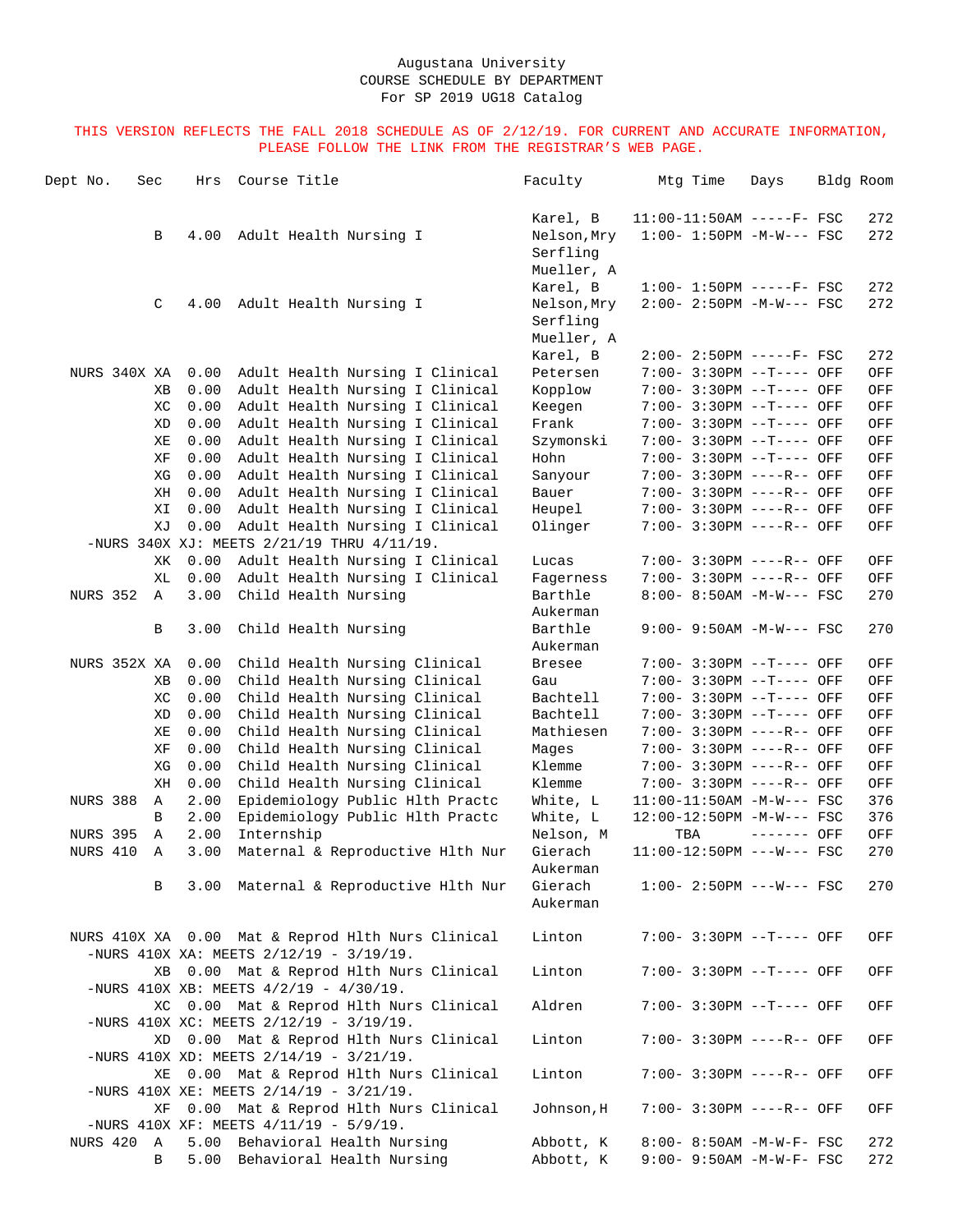| Dept No.                     | Sec         | Hrs          | Course Title                                                                                  |       | Faculty                 | Mtg Time                                                     | Days                          | Bldg Room  |
|------------------------------|-------------|--------------|-----------------------------------------------------------------------------------------------|-------|-------------------------|--------------------------------------------------------------|-------------------------------|------------|
|                              |             |              | NURS 420X XA 0.00 Behav Health Nursing Clinical<br>-NURS 420X XA: MEETS $2/14/19 - 3/28/19$ . |       | Kalda                   | $6:40-3:40PM$ ----R-- OFF                                    |                               | OFF        |
|                              | XB.         |              | 0.00 Behav Health Nursing Clinical                                                            |       | Vossler                 | $6:40-3:40PM$ ----R-- OFF                                    |                               | OFF        |
|                              |             |              | -NURS 420X XB: MEETS $3/2/19 - 4/25/19$ .                                                     |       |                         |                                                              |                               |            |
|                              | XC          |              | 0.00 Behav Health Nursing Clinical<br>-NURS 420X XC: MEETS $4/18/19 - 5/16/19$ .              |       | Christenso              | $6:40-3:40PM$ ----R-- OFF                                    |                               | OFF        |
| NURS 430 A                   |             | 5.00         | Community Health Nursing                                                                      |       | Waltman, P              | $1:00-3:50PM -M---FSC$                                       |                               | 270        |
| NURS 430X XA                 |             | 0.00         | Comm Health Nursing Clinical                                                                  |       | Poppens                 | 7:30-11:50AM -M----- OFF                                     |                               | OFF        |
|                              | ΧB          | 0.00         | Comm Health Nursing Clinical                                                                  |       | Poppens                 | 7:30-11:50AM --T---- OFF                                     |                               | OFF        |
|                              | ХC          | 0.00         | Comm Health Nursing Clinical                                                                  |       | Poppens                 | 7:30-11:50AM ---W--- OFF                                     |                               | OFF        |
|                              | XD          | 0.00         | Comm Health Nursing Clinical                                                                  |       | Hohn                    | 7:30-11:50AM ----R-- OFF                                     |                               | OFF        |
| NURS 468                     | A           | 1.00         | NCLEX Review                                                                                  |       | Nelson, Mry             | 11:00-11:50AM -----F- FSC                                    |                               | 270        |
|                              |             |              |                                                                                               |       | White, L                |                                                              |                               |            |
|                              | В           | 1.00         | NCLEX Review                                                                                  |       | Nelson, Mry<br>White, L | 12:00-12:50PM -----F- FSC                                    |                               | 270        |
| NURS 495 A                   |             | 3.00         | Internship                                                                                    |       | Waltman, P              | TBA                                                          | ------- OFF                   | OFF        |
|                              |             |              |                                                                                               |       | Aukerman                |                                                              |                               |            |
| NURS 497 A                   |             | 1.00         | TOPICS:                                                                                       |       |                         |                                                              |                               |            |
|                              |             |              | Nursing Topics in Aging Studies                                                               |       | White, L                | $2:00-2:50PM$ -----F- FSC                                    |                               | 270        |
|                              |             |              |                                                                                               |       |                         |                                                              |                               |            |
| Physical Education<br>PE 095 | Α           | 1.00         |                                                                                               | A1.3  |                         |                                                              |                               |            |
|                              |             |              | Intercollegiate Athletics<br>Baseball                                                         |       | Huber, T                | TBA                                                          | ------- ELMN                  | 105        |
|                              | В           | 1.00         | Basketball (Men)                                                                              |       | Billeter                | TBA                                                          | $------ELMN$                  | 105        |
|                              | C           | 1.00         | Basketball (Women)                                                                            |       | Krauth, D               | TBA                                                          | $------ELMN$                  | 105        |
|                              | D           | 1.00         | Softball                                                                                      |       | VanSchepen              | TBA                                                          | $------ELMN$                  | 105        |
|                              | Е           | 1.00         | Tennis (Men)                                                                                  |       | Taylor, L               | TBA                                                          | $------ELMN$                  | 105        |
|                              | $\mathbf F$ | 1.00         | Tennis (Women)                                                                                |       | Taylor, L               | TBA                                                          | $------ELMN$                  | 105        |
|                              | G           | 1.00         | Track (Men)                                                                                   |       | Hellman, T              | TBA                                                          | $------ELMN$                  | 105        |
|                              | Н           | 1.00         | Track (Women)                                                                                 |       | Hellman, T              | TBA                                                          | $------ELMN$                  | 105        |
|                              | I.          | 1.00         | Wrestling                                                                                     |       | Reitmeier               | TBA                                                          | $------$ ELMN                 | 105        |
|                              | J           | 1.00         | Cheer Team                                                                                    |       | Taylor, L               | TBA                                                          | $------$ ELMN                 | 105        |
|                              | K           | 1.00<br>1.00 | Golf<br>JV Baseball (Men)                                                                     |       | Taylor, L<br>Huber, T   | TBA                                                          | $------ELMN$                  | 105<br>105 |
|                              | L<br>M      | 1.00         | Swimming                                                                                      |       | Micko                   | TBA<br>TBA                                                   | $------ELMN$<br>$------$ ELMN |            |
|                              |             |              | -PE 095: CAN BE TAKEN ONCE PER YEAR PER SPORT.                                                |       |                         |                                                              |                               |            |
| PE 102                       | Α           |              | 1.00 Bicycling                                                                                | (WB1) | Schrenk                 | $1:00 - 2:40PM -M-W---$ ELMN                                 |                               | 105        |
|                              |             |              | -PE 102: MEETS 2ND 1/2 OF SEMESTER - APR 1 THRU MAY 17.                                       |       |                         |                                                              |                               |            |
| PE 103                       | Α           | 1.00         | Boot Camp Fitness                                                                             | (WB1) | Wagner                  | $9:00 - 9:50$ AM $-M-W---$ ELMN                              |                               | 105        |
| PE 107                       | Α           | 1.00         | Fitness Swimming                                                                              | (WB1) | Micko                   | 8:00- 8:50AM -M-W--- ELMN                                    |                               | 113        |
| PE 112                       | Α           | 1.00         | Hatha Yoga                                                                                    | (WB1) | Dickinson               | $8:00 - 8:50AM$ --T-R-- ELMN                                 |                               | 224        |
| PE 115                       | Α           | 1.00         | Physical Conditioning                                                                         | (WB1) | Malone, J               | $12:00-12:50PM -M-W---$ ELMN                                 |                               | 105        |
| PE 117                       | Α           | 1.00         | Social Dance                                                                                  | (WB1) |                         |                                                              |                               |            |
|                              |             | 1.00         | (men only)<br>(women only)                                                                    |       | Aamlid, D<br>Pray, G    | $11:00-11:50AM$ --T-R-- ELMN                                 |                               | 105        |
| PE 118                       | В<br>Α      | 1.00         | Tennis and Net Sports                                                                         | (WB1) | King, C                 | $11:00-11:50AM$ --T-R-- ELMN<br>$12:30 - 1:30PM -T-R-- ELMN$ |                               | 105<br>105 |
| PE 119                       | Α           | 1.00         | Walking and Hiking                                                                            | (WB1) | Scholten, K             | $1:00 - 2:40PM -T-R-- ELMN$                                  |                               | 105        |
|                              |             |              | -PE 119: MEETS 2ND $1/2$ OF SEMESTER - APR 1 THRU MAY 17.                                     |       |                         |                                                              |                               |            |
| PE 120                       | Α           | 1.00         | Weight Training                                                                               | (WB1) |                         |                                                              |                               |            |
|                              |             |              | (women only)                                                                                  |       | Nissen                  | $9:00 - 9:50AM$ --T-R-- ELMN                                 |                               | 233        |
|                              | В           | 1.00         | Weight Training                                                                               | (WB1) | Bacoulis                | $1:00 - 1:50PM -M-W---$ ELMN                                 |                               | 233        |
| PE 127                       | Α           | 1.00         | Power Yoga                                                                                    | (WB1) | Entwistle               | $11:00-11:50AM - M-W---$ ELMN                                |                               | 224        |
| PE 228                       | Α           | 2.00         | Athletics Onsite Healthcare                                                                   |       | Day, J                  | $9:00 - 9:50AM -M-W---$ ELMN                                 |                               | 230        |
| PE 230                       | Α           | 1.00         | First Aid & CPR                                                                               |       | Fox, B<br>Duffy         | 12:00-12:50PM -M-W-F- ELMN                                   |                               | 230        |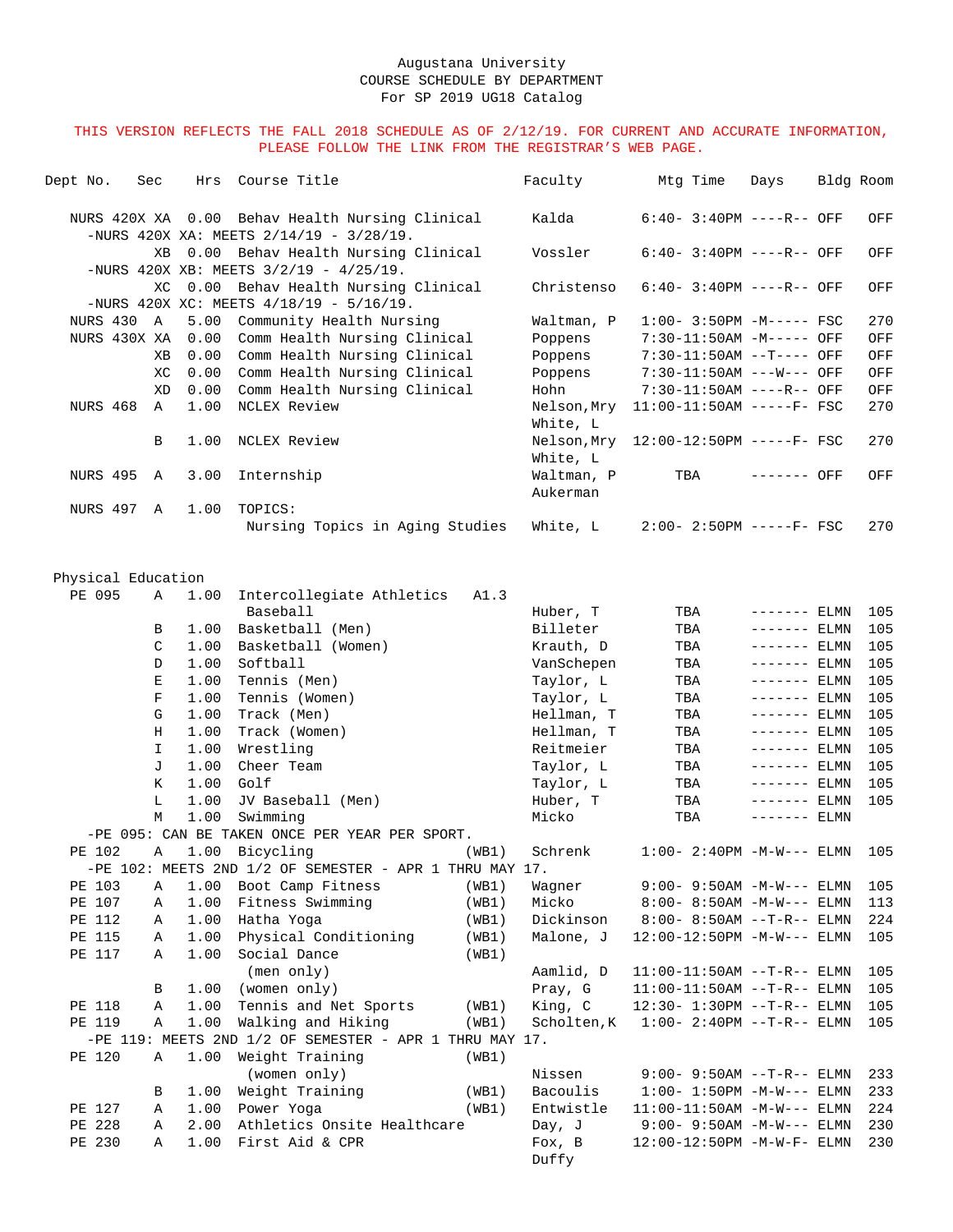| Dept No. |            | Sec          | Hrs  | Course Title                                               | Faculty              | Mtg Time                          | Days         | Bldg Room |     |
|----------|------------|--------------|------|------------------------------------------------------------|----------------------|-----------------------------------|--------------|-----------|-----|
|          |            |              |      |                                                            |                      |                                   |              |           |     |
|          |            |              |      | -PE 230A: MEETS 1ST 1/2 OF SEMESTER - FEB 6 THRU MAR 29.   |                      |                                   |              |           |     |
|          |            | B            |      | 1.00 First Aid & CPR                                       | Fox, B               | 12:00-12:50PM -M-W-F- ELMN        |              |           | 230 |
|          |            |              |      | $-PE$ 230B: MEETS 2ND 1/2 OF SEMESTER - APR 1 THRU MAY 17. |                      |                                   |              |           |     |
|          | PE 238     | $\mathbb A$  | 2.00 | Theory of Coaching Soccer                                  | Barkus, B            | $2:00-2:50PM -M-W---$ ELMN        |              |           | 230 |
|          | PE 265     | $\mathbb{A}$ | 1.00 | Health, PE & Movement in Elem Cl                           | Fiala, R             | 12:00-12:50PM --T-R-- ELMN        |              |           | 241 |
|          |            |              |      | $-PE$ 265: MEETS 1ST 1/2 TERM - FEB 6 THRU MAR 29.         |                      |                                   |              |           |     |
|          | PE 270     | Α            | 1.00 | Aquatics                                                   | Micko                | $8:00 - 8:50AM - M-W---$ ELMN     |              |           | 113 |
|          | PE 280     | Α            | 3.00 | Prevention & Care of Athl Injuri                           | Day, J               | 11:00-11:50AM -M-W-F- ELMN        |              |           | 230 |
|          | PE 290     | Α            | 1.00 | Teaching of Dance                                          | Aamlid, D<br>Pray, G | $10:40-11:50AM$ --T-R-- ELMN      |              |           | 105 |
|          | PE 313     | Α            | 2.00 | Org & Admin of PE & Athletics                              | Authier              | $9:00 - 9:50AM$ --T-R-- ELMN      |              |           | 241 |
|          | PE 395     | A            | 4.00 | Internship                                                 |                      |                                   |              |           |     |
|          |            |              |      | Coaching                                                   | Chambers             | TBA                               | ------- OFF  |           | OFF |
|          |            |              |      | -PE 395: NEED PERMISSION OF INSTRUCTOR.                    |                      |                                   |              |           |     |
|          |            | B            |      | 4.00 Sport Management I                                    | Pierson, D           | TBA                               | ------- OFF  |           | OFF |
|          |            |              |      | -PE 395: NEED PERMISSION OF INSTRUCTOR.                    |                      |                                   |              |           |     |
|          | PE 495     | $\mathbb A$  | 4.00 | Internship                                                 |                      |                                   |              |           |     |
|          |            |              |      | Sport Management II                                        | Pierson, D           | TBA                               | ------- OFF  |           | OFF |
|          |            |              |      | -PE 495: NEED PERMISSION OF INSTRUCTOR.                    |                      |                                   |              |           |     |
|          |            |              |      |                                                            |                      |                                   |              |           |     |
|          |            |              |      |                                                            |                      |                                   |              |           |     |
|          | Philosophy |              |      |                                                            |                      |                                   |              |           |     |
|          | PHIL 200   | A            | 3.00 | Reason, Faith, Srch Meaning<br>(RT)                        | Swanstrom            | $1:00-2:20PM -T-R--HUM$           |              |           | 201 |
|          |            | B            | 3.00 | Reason, Faith, Srch Meaning<br>(RT)                        | Vicens               | $9:00 - 9:50AM - M - W - F - HUM$ |              |           | 202 |
|          | PHIL 230   | Α            | 3.00 | Our Phil Heritage II<br>(WT)                               | Minister             | $1:00 - 1:50PM -M-W-F - HUM$      |              |           | 202 |
|          | PHIL 241   | $\mathbb{A}$ | 3.00 | Theol & Phil in Dialog<br>(RT)                             | O'Hara, D            | 2:00- 2:50PM -M-W-F- CWS          |              |           | 108 |
|          | PHIL 297   | A            | 3.00 | TOPICS:                                                    |                      |                                   |              |           |     |
|          |            |              |      | How Class Works                                            | Minister             | $8:30 - 9:50AM -T-R--CWS$         |              |           | 108 |
|          |            |              |      |                                                            | Pehl, M              |                                   |              |           |     |
|          | PHIL 309   | A            | 3.00 | Free Will & Moral Responsibility                           | Vicens               | $1:00 - 2:20PM -T-R--HUM$         |              |           | 227 |
|          | PHIL 395 A |              | 4.00 | Internship                                                 | O'Hara, D            | TBA                               | $------$ OFF |           | OFF |
|          |            |              |      |                                                            |                      |                                   |              |           |     |
|          |            |              |      |                                                            |                      |                                   |              |           |     |
| Physics  |            |              |      |                                                            |                      |                                   |              |           |     |
|          | PHYS 202 A |              | 4.00 | Physics Life Sci II(w/Calc)                                | Engebretsn           | $1:00 - 1:50PM - M - W - F - FSC$ |              |           | 370 |
|          |            |              |      |                                                            | Engebretsn           | $9:00-10:50AM$ --T---- FSC        |              |           | 353 |
|          |            | B            | 4.00 | Physics Life Sci II(w/Calc)                                | Engebretsn           | $1:00 - 1:50PM - M - W - F - FSC$ |              |           | 370 |
|          |            |              |      |                                                            | Engebretsn           | $11:00-12:50PM$ --T---- FSC       |              |           | 353 |
|          |            |              |      | PHYS 221 A 4.00 General Physics I<br>$($ NS $)$            | Engebretsn           | 12:00-12:50PM -M-W-F- FSC         |              |           | 371 |
|          |            |              |      |                                                            | Engebretsn           | $11:00-12:50PM$ ----R-- FSC       |              |           | 353 |
|          | PHYS 222 A |              | 4.00 | General Physics II                                         | Alton                | $1:00 - 1:50PM - M - W - F - FSC$ |              |           | 376 |
|          |            |              |      |                                                            | Alton                | $8:30-10:20AM$ ----R-- FSC        |              |           | 353 |
|          | PHYS 303 A |              | 3.00 | Biological Physics                                         | Wells, E             | 9:00- 9:50AM -M-W-F- FSC          |              |           | 371 |
|          | PHYS 351   | Α            | 3.00 | Statistical Phys/Thermodynamics                            | Grau, N              | $2:00 - 2:50PM - M - W - F - FSC$ |              |           | 214 |
|          | PHYS 370   | A            | 1.00 | Modern Physics Lab                                         | Wells, E             | $9:00-11:50AM$ --T---- FSC        |              |           | 356 |
|          |            | B            | 1.00 | Modern Physics Lab                                         | Wells, E             | $1:00-3:50PM$ ----R-- FSC         |              |           | 355 |
|          | PHYS 371   | $\mathbb{A}$ | 3.00 | Modern Physics I                                           | Wells, E             | 11:00-11:50AM -M-W-F- FSC         |              |           | 371 |
|          | PHYS 381 A |              | 3.00 | Advanced Laboratory<br>(W)                                 | Alton                | $1:00 - 5:00PM -T-R--FSC$         |              |           | 356 |
|          |            |              |      |                                                            | Grau, N              |                                   |              |           |     |
|          |            |              |      |                                                            | Wells, E             |                                   |              |           |     |
|          |            |              |      |                                                            | Alton                | $1:00 - 5:00PM -T-R--FSC$         |              |           | 355 |
|          | PHYS 391 A |              | 3.00 | Senior Thesis                                              | Alton                | TBA                               | $------$ FSC |           |     |
|          | PHYS 395 A |              | 4.00 | Internship                                                 | Alton                | TBA                               | ------- OFF  |           | OFF |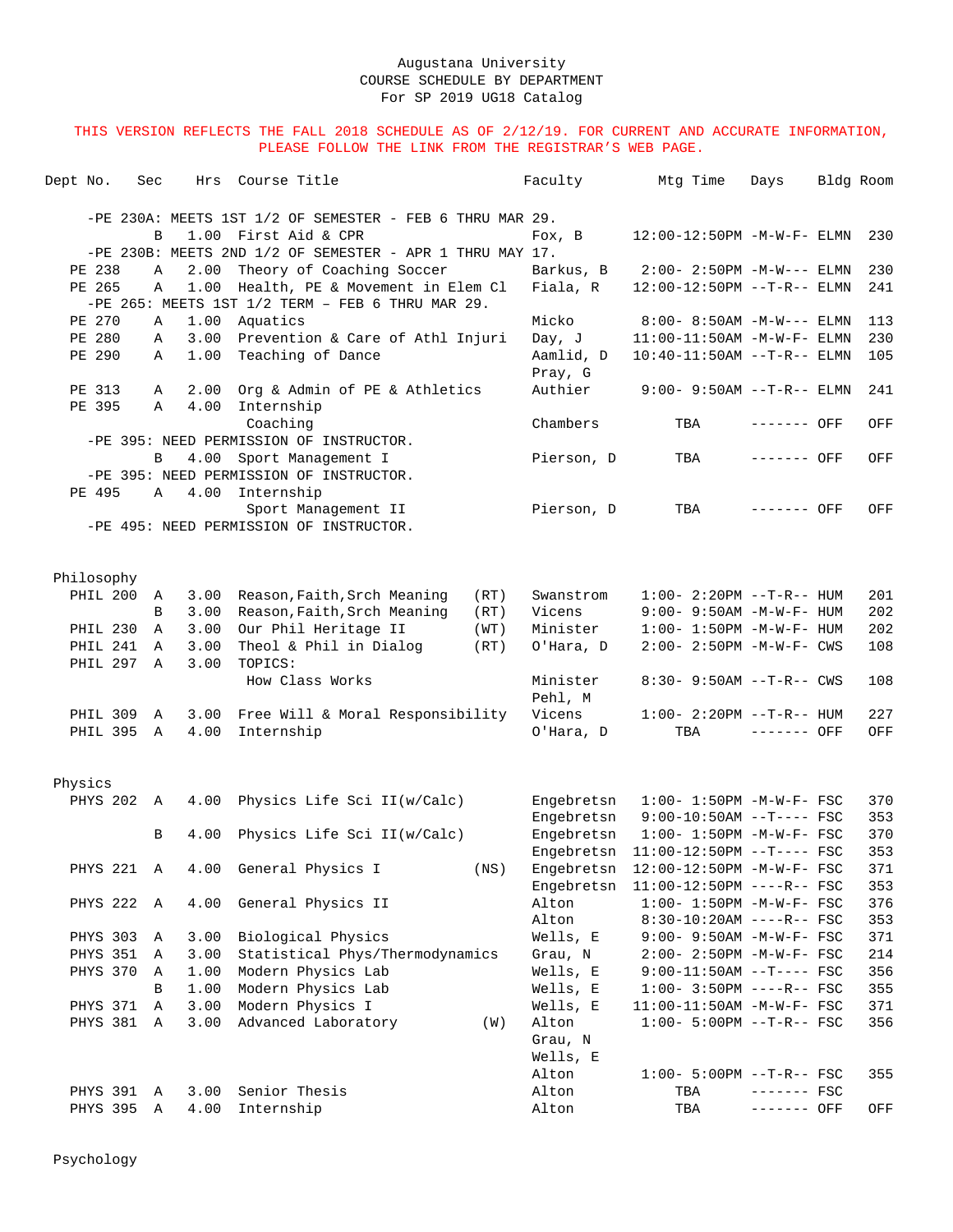| Dept No.             | Sec           | Hrs  | Course Title                                                                                       |      | Faculty     | Mtg Time                          | Days        | Bldg Room |     |
|----------------------|---------------|------|----------------------------------------------------------------------------------------------------|------|-------------|-----------------------------------|-------------|-----------|-----|
| <b>PSYC 115</b>      | Α             | 3.00 | General Psychology                                                                                 | (SS) | Trainor     | $8:00 - 8:50AM - M-W-F - MC$      |             |           | 257 |
|                      | В             | 3.00 | General Psychology                                                                                 | (SS) | Zell, A     | $1:00-1:50PM -M-W-F-MC$           |             |           | 257 |
|                      | C             | 3.00 | General Psychology                                                                                 | (SS) | Zell, A     | $2:00 - 2:50PM -M-W-F-MC$         |             |           | 257 |
| <b>PSYC 210</b>      | A             | 3.00 | Life-Span Human Development (WB)                                                                   |      | Babcock, E  | 12:00-12:50PM -M-W-F- MC          |             |           | 255 |
|                      | B             | 3.00 | Life-Span Human Development (WB)                                                                   |      | Lima, O     | $1:00 - 1:50PM -M-W-F-MC$         |             |           | 255 |
|                      | C             | 3.00 | Life-Span Human Development (WB)                                                                   |      | Lima, 0     | $2:00-2:50PM -M-W-F-MC$           |             |           | 255 |
| <b>PSYC 250</b>      | Α             | 3.00 | Social Psychology                                                                                  |      | Zell, A     | $9:00 - 9:50AM - M - W - F - MC$  |             |           | 255 |
| <b>PSYC 260</b>      | Α             | 4.00 | Behavioral Neuroscience                                                                            |      | Trainor     | $11:00-12:50PM$ --T-R-- MC        |             |           | 257 |
| PSYC 270             | A             | 4.00 | Statistics                                                                                         |      | Sorenson, D | $8:00 - 8:50AM - M - W - F - MC$  |             |           | 153 |
|                      |               |      | -PSYC 270: MUST ALSO REGISTER FOR A PSYC 270L LAB.                                                 |      |             |                                   |             |           |     |
|                      | В             | 4.00 | Statistics                                                                                         |      |             |                                   |             |           |     |
|                      |               |      | -PSYC 270: MUST ALSO REGISTER FOR A PSYC 270L LAB.                                                 |      | Sorenson, D | $9:00 - 9:50AM - M - W - F - MC$  |             |           | 153 |
| PSYC 270L A          |               | 0.00 | PSYC 270: Lab                                                                                      |      |             |                                   |             |           | 001 |
|                      |               |      | PSYC 270: Lab                                                                                      |      | Sorenson, D | $7:00 - 7:50PM$ ---W--- MC        |             |           |     |
|                      | В             | 0.00 |                                                                                                    |      | Sorenson, D | $9:00 - 9:50AM$ ----R-- MC        |             |           | 001 |
|                      | $\mathcal{C}$ | 0.00 | PSYC 270: Lab                                                                                      |      | Sorenson, D | $10:00-10:50AM$ ----R-- MC        |             |           | 001 |
| <b>PSYC 271</b>      | Α             | 4.00 | Research Methods                                                                                   | (W)  | Babcock, E  | 8:00- 8:50AM -M-WRF- MC           |             |           | 103 |
|                      | B             | 4.00 | Research Methods                                                                                   | (W)  | Babcock, E  | 9:00- 9:50AM -M-WRF- MC           |             |           | 103 |
| <b>PSYC 310</b>      | Α             | 4.00 | Child Psychology                                                                                   |      | Lima, O     | $11:00-11:50AM$ -M-W-F- MC        |             |           | 201 |
| <b>PSYC 325</b>      | Α             | 3.00 | Behav Modification & Assessment                                                                    |      | Trainor     | 12:00-12:50PM -M-W-F- MC          |             |           | 257 |
| <b>PSYC 335</b>      | Α             | 3.00 | Helping Skills                                                                                     | A1.2 | Jeppsen     | $1:00-2:20PM -T-R--MC$            |             |           | 202 |
| <b>PSYC 391</b>      | A             | 4.00 | Practicum                                                                                          |      | Jeppsen     | TBA                               | ------- OFF |           | OFF |
| PSYC 393             | A             | 3.00 | Directed Research I                                                                                |      | Zell, A     | TBA                               | ------- OFF |           | OFF |
|                      |               |      | -PSYC 393: INSTRUCTOR SIGNATURE REQUIRED. VARIABLE CREDIT 1-3 CR HRS.                              |      |             |                                   |             |           |     |
| PSYC 394 A           |               |      | 3.00 Directed Research II<br>-PSYC 394: INSTRUCTOR SIGNATURE REQUIRED. VARIABLE CREDIT 1-3 CR HRS. |      | Zell, A     | TBA                               | ------- OFF |           | OFF |
| Religion<br>RELI 110 | Α             | 3.00 | Exploring Christian Faith                                                                          | (CT) | Haar, M     | 12:00-12:50PM -M-W-F- HUM         |             |           | 226 |
|                      | В             | 3.00 | Exploring Christian Faith                                                                          | (CT) | Haar, M     | $1:00 - 1:50PM - M - W - F - HUM$ |             |           | 226 |
|                      | C             | 3.00 | Exploring Christian Faith                                                                          | (CT) | Swanstrom   | 11:00-12:20PM --T-R-- HUM         |             |           | 201 |
|                      | D             | 3.00 | Exploring Christian Faith                                                                          | (CT) | Swanstrom   | $2:30 - 3:50PM -T-R--HUM$         |             |           | 201 |
|                      | Е             | 3.00 | Exploring Christian Faith                                                                          | (CT) | Pederson, A | $1:00 - 1:50PM - M - W - F - HUM$ |             |           | 201 |
|                      | $\mathbf F$   | 3.00 | Exploring Christian Faith                                                                          | (CT) | Pederson, A | 2:00- 2:50PM -M-W-F- HUM          |             |           | 201 |
|                      | Η             | 3.00 | Exploring Christian Faith                                                                          | (CT) | Bowman, R   | $1:00 - 2:20PM -T-R--HUM$         |             |           | 226 |
|                      | $\mathbf I$   | 3.00 | Exploring Christian Faith                                                                          | (CT) | Bowman, R   | $3:00-4:20PM -T-R--HUM$           |             |           | 226 |
| RELI <sub>200</sub>  | Α             | 3.00 | Reason, Faith, Srch Meaning                                                                        | (RT) | Swanstrom   | $1:00-2:20PM -T-R--HUM$           |             |           | 201 |
|                      | В             | 3.00 | Reason, Faith, Srch Meaning                                                                        | (RT) | Vicens      | $9:00 - 9:50AM - M - W - F - HUM$ |             |           | 202 |
| RELI 219             | $\, {\bf A}$  | 3.00 | God, Suffering, & Evil                                                                             | (RT) | Pederson, A | 11:00-11:50AM -M-W-F- HUM         |             |           | 331 |
| RELI 241             | A             | 3.00 | Theology & Philos in Dialog (RT)                                                                   |      | O'Hara, D   | 2:00- 2:50PM -M-W-F- CWS          |             |           | 108 |
| RELI 330             | A             | 3.00 | Exploring Judaism                                                                                  | (W)  | Haar, M     | $11:00-12:20PM$ --T-R-- HUM       |             |           | 202 |
| RELI 395 A           |               | 3.00 | Internship                                                                                         |      | O'Hara, D   | TBA                               | ------- OFF |           | OFF |
|                      |               |      |                                                                                                    |      |             |                                   |             |           |     |
| Sociology            |               |      |                                                                                                    |      |             |                                   |             |           |     |
| SOCI 110             | A             | 3.00 | Contemporary Society                                                                               | (SS) | Schrader, S | $9:00 - 9:50AM - M - W - F - MC$  |             |           | 257 |
|                      | В             | 3.00 | Contemporary Society                                                                               | (SS) | Spencer     | 2:00- 2:50PM -M-W-F- MC           |             |           | 253 |
| SOCI 220             | Α             | 3.00 | Social Gerontology                                                                                 |      | Schrader, S | $1:00 - 1:50PM -M-W-F - MC$       |             |           | 202 |
| SOCI 250             | Α             | 3.00 | Delinquency and Crime                                                                              |      | Swart, W    | $1:00-2:20PM -T-R--MC$            |             |           | 257 |
| SOCI 320             | Α             | 3.00 | Native American Social Sys                                                                         | (NW) | Bunger      | $6:00-9:00PM -M--- - M$           |             |           | 202 |
|                      | В             | 3.00 | Native American Social Sys                                                                         | (NW) | Bunger      | $6:00-9:00PM --T---MC$            |             |           | 202 |
| SOCI 340             | Α             | 4.00 | Social Inequality                                                                                  |      | Bunger      | $11:00-12:20PM$ --T-R-- MC        |             |           | 157 |
| SOCI 395             | A             | 4.00 | Internship                                                                                         |      | Swart, W    | TBA                               | ------- OFF |           | OFF |
|                      |               |      |                                                                                                    |      |             |                                   |             |           |     |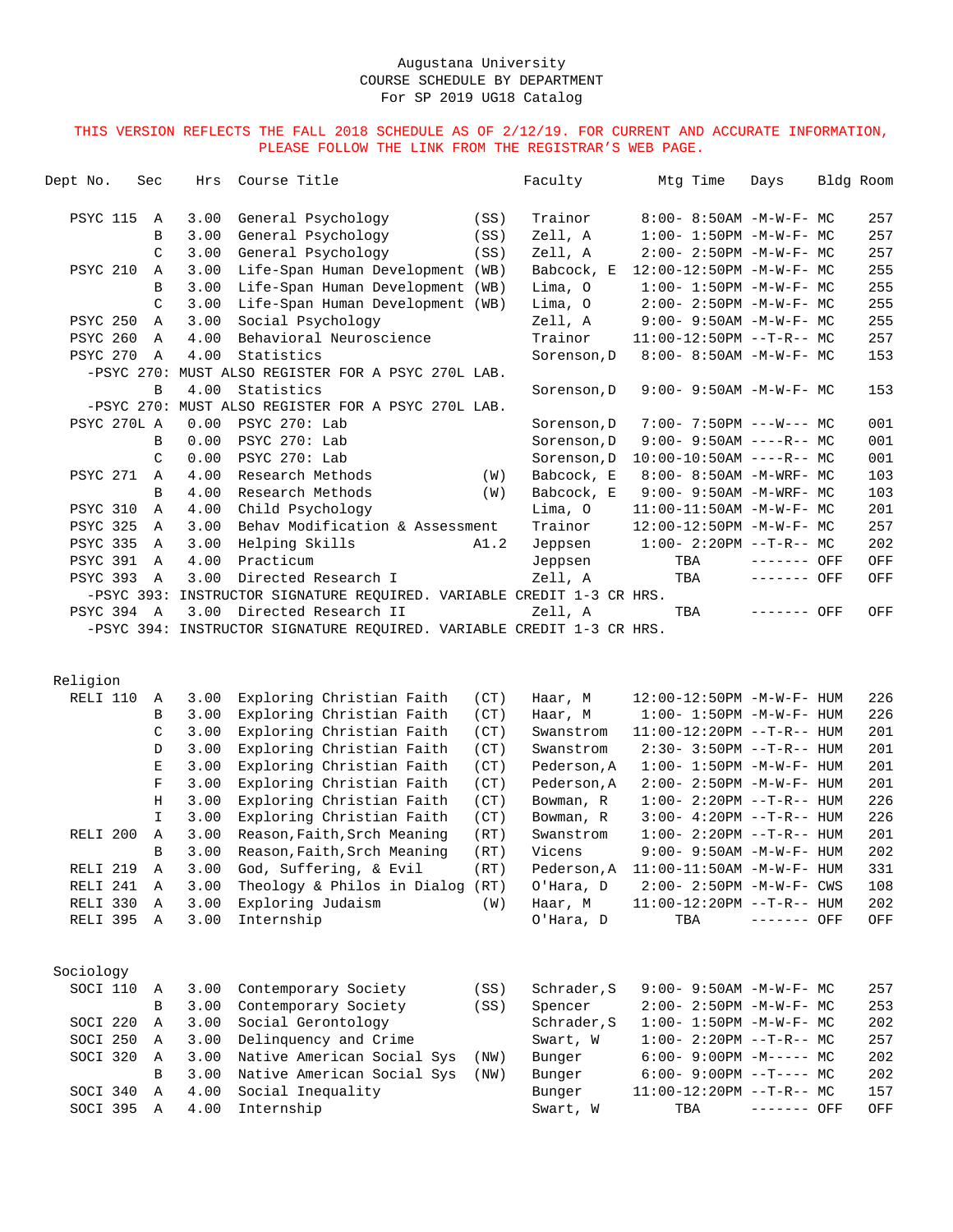#### THIS VERSION REFLECTS THE FALL 2018 SCHEDULE AS OF 2/12/19. FOR CURRENT AND ACCURATE INFORMATION, PLEASE FOLLOW THE LINK FROM THE REGISTRAR'S WEB PAGE.

| Dept No.          | Sec            | Hrs   | Course Title                                                   |      | Faculty    | Mtg Time                          | Days         | Bldg Room |             |
|-------------------|----------------|-------|----------------------------------------------------------------|------|------------|-----------------------------------|--------------|-----------|-------------|
| Spanish           |                |       |                                                                |      |            |                                   |              |           |             |
| SPAN 111          | Α              | 3.00  | Intro to Spanish II                                            | (L2) | Ogdie      | 8:00- 8:50AM -M-W-F- HUM          |              |           | 302         |
|                   | B              | 3.00  | Intro to Spanish II                                            | (L2) | Rueter     | 12:00-12:50PM -M-W-F- HUM         |              |           | 325         |
|                   | $\mathcal{C}$  | 3.00  | Intro to Spanish II                                            | (L2) | Rueter     | $1:00 - 1:50PM -M-W-F - HUM$      |              |           | 325         |
|                   | D              | 3.00  | Intro to Spanish II                                            | (L2) | Patteson   | $8:30 - 9:50AM$ --T-R-- HUM       |              |           | 325         |
|                   | E              | 3.00  | Intro to Spanish II                                            | (L2) | Cabrera    | $1:00 - 2:20PM -T-R--HUM$         |              |           | 325         |
| SPAN 197          | $\Delta$       | 1.00  | Topics in Hispanic Civ & Culture                               |      |            |                                   |              |           |             |
|                   |                |       | The Vicar & the Vineyard                                       |      | Oqdie      | TBA                               | ------- OFF  |           | <b>SHRT</b> |
| SPAN 211          | Α              | 4.00  | Intermediate Spanish II                                        |      | Patteson   | 12:30- 2:20PM --T-R-- HUM         |              |           | 302         |
|                   | B              | 4.00  | Intermediate Spanish II                                        |      | Patteson   | $3:00-4:50PM -T-R--HUM$           |              |           | 302         |
| SPAN 250          | $\mathbb{A}$   | 3.00  | Span for Hlth Care Professionals                               |      | Ogdie      | $9:00 - 9:50AM - M - W - F - HUM$ |              |           | 302         |
| SPAN 297          | $\mathbb{A}$   | 3.00  | Topics in Hispanic Civ & Culture                               |      |            |                                   |              |           |             |
|                   |                |       | Taller de teatro/Theater Workshp                               |      | Cabrera    | $11:00-12:20PM$ --T-R-- HUM       |              |           | 325         |
| SPAN 321          | $\mathbf{A}$   | 4.00  | Spanish Conv & Comp II                                         | (W)  | Cabrera    | $8:40 - 9:50AM - M - W - F - HUM$ |              |           | 325         |
| SPAN 380          | $\mathbb{A}$   | 3.00  | Spanish Seminar:                                               |      |            |                                   |              |           |             |
|                   |                |       | El Quijote                                                     |      | Rueter     | $1:00 - 2:20PM -T-R--HUM$         |              |           | 321         |
| <b>SPAN 395</b>   | Α              | 4.00  | Internship                                                     |      | Cabrera    | TBA                               | $------$ OFF |           | OFF         |
| SPAN 400          | Α              | 1.00  | Honors Thesis                                                  |      | Cabrera    | TBA                               | ------- OFF  |           | OFF         |
|                   | B              | 1.00  | Honors Thesis                                                  |      | Rueter     | TBA                               | ------- OFF  |           | OFF         |
|                   | C              | 1.00  | Honors Thesis                                                  |      | Patteson   | TBA                               | ------- OFF  |           | OFF         |
| Special Education |                |       |                                                                |      |            |                                   |              |           |             |
| SPED 120          | $\overline{A}$ | 3.00  | Intro to Special Education                                     |      | Johnson, M | $8:00 - 8:50AM - M - W - F - MC$  |              |           | 255         |
| SPED 236          | A              | 3.00  | Foundations of LD and CI                                       |      | Powers     | $1:00-1:50PM -M-W-F-MC$           |              |           | 164         |
| SPED 240          | A              | 3.00  | Teaching in Inclusive Schools                                  |      | Uhing, B   | $1:00-2:20PM -T-R--MC$            |              |           | 255         |
| SPED 257          | Α              | 3.00  | Foundations of ASD and EBD                                     |      | Cook, K    | $8:30-9:50AM --T-R--MC$           |              |           | 255         |
| SPED 301          | $\mathbb{A}$   | 3.00  | IEP Development                                                |      | Powers     | $2:00 - 2:50PM -M-W-F - MC$       |              |           | 164         |
| SPED 357          | $\mathbb{A}$   | 3.00  | Methods in ASD and EBD                                         |      | Cook, K    | $11:00-12:20PM$ --T-R-- MC        |              |           | 255         |
| SPED 487          | $\mathbb{A}$   | 12.00 | Student Teach: Special Education                               |      | Fiala, R   | TBA                               | ------- OFF  |           | OFF         |
|                   |                |       | -SPED 487: SIGNATURE OF FIELD EXPERIENCE COORDINATOR REOUIRED. |      |            |                                   |              |           |             |
| Theatre           |                |       |                                                                |      |            |                                   |              |           |             |
| THEA 095          | Α              | 1.00  | Theatre Backstage Practicum                                    |      | Casarella  | 7:00- 9:30PM ---W--- EMC          |              |           | 207         |
| THEA 096          | Α              | 1.00  | Theatre Performance Practicum                                  |      | Workman, D | TBA                               | ------- OFF  |           | OFF         |
| THEA 125          | $\overline{A}$ | 3.00  | Script Analysis                                                |      | Workman, D | 9:00- 9:50AM -M-W-F- HUM          |              |           | 226         |
|                   |                |       |                                                                |      |            |                                   |              |           |             |

|  | THEA 125 A 3.00 Script Analysis                                                    | Workman, D 9:00-9:50AM -M-W-F-HUM 226      |     |
|--|------------------------------------------------------------------------------------|--------------------------------------------|-----|
|  | THEA 137 A 3.00 Costuming & Make-Up Fundamentals                                   |                                            | 202 |
|  | THEA 208 A 3.00 Improvisation                                                      | $(A)$ Ftzsmmn, J $11:00-12:20PM -T-R--EMC$ | 203 |
|  | THEA 216 A 3.00 Theatre Hist & Lit II<br>(WT)                                      | Ftzsmmn, J 1:00-1:50PM -M-W-F- HUM         | 123 |
|  | THEA 217 A 3.00 Acting II                                                          | Workman. $D = 2:00 - 2:50PM -M-W-F-EMC$    | 203 |
|  | THEA 236 A 3.00 Drafting & Rendering for Theatre Casarella 8:30-9:50AM --T-R-- EMC |                                            | 207 |
|  |                                                                                    |                                            |     |

### **GRADUATE COURSES**

Accounting<br>ACCT 649 A 3.00 Auditing Olson, A  $8:00-9:50AM -M-W-F-MC$  101 -ACCT 649: MEETS 2ND 1/2 OF TERM – APR 1 THRU MAY 17. ACCT 695 A 3.00 Accounting Internship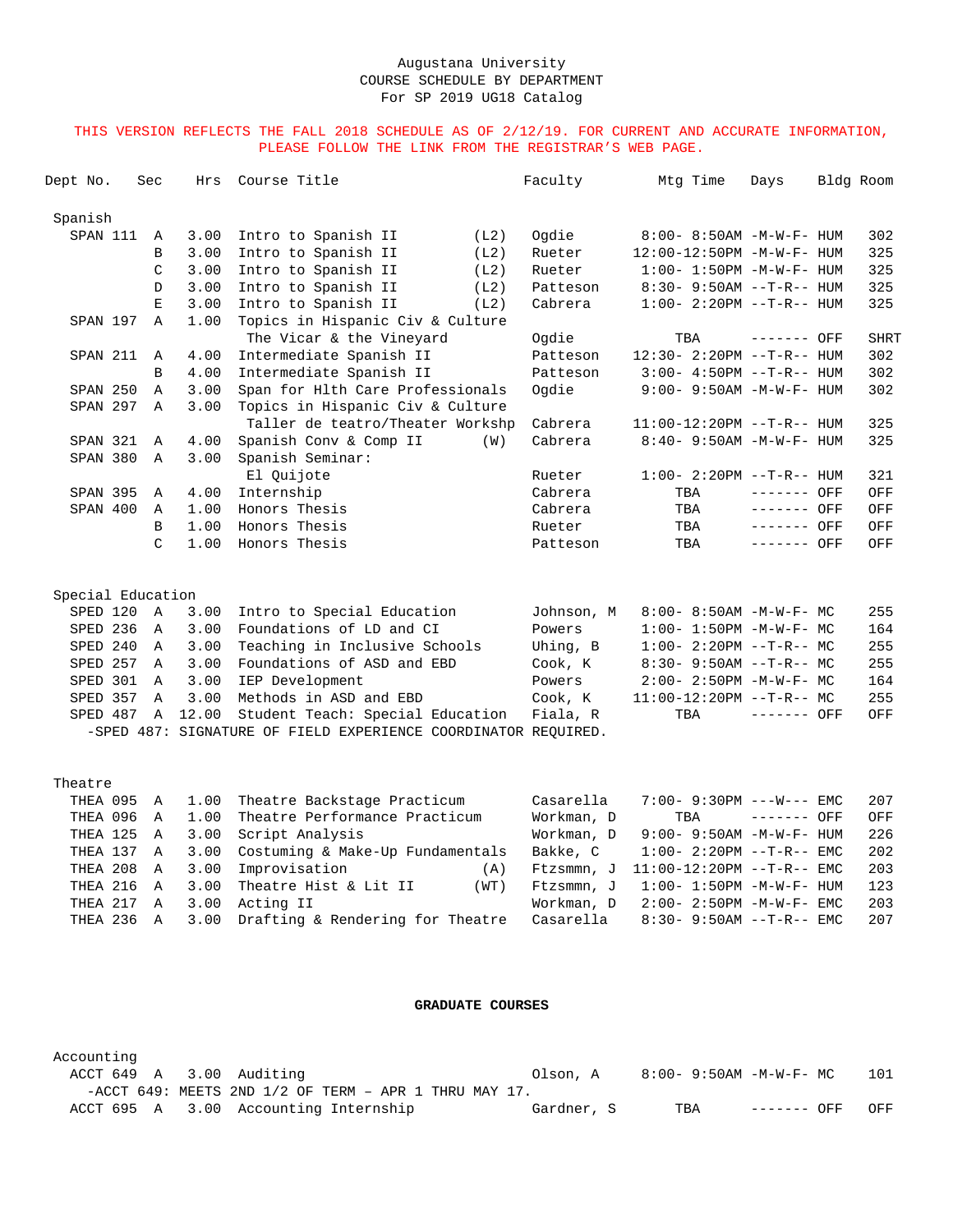| Dept No.                | Sec |   | Hrs          | Course Title                                            | Faculty                  | Mtg Time                     | Days                       | Bldg Room    |
|-------------------------|-----|---|--------------|---------------------------------------------------------|--------------------------|------------------------------|----------------------------|--------------|
| Athletic Training       |     |   |              |                                                         |                          |                              |                            |              |
| AT 501                  |     | Α | 2.00         | Clin Exper in Sports Medicine II                        | Rinne<br>Day, J          | $11:00-11:50AM$ --T-R-- ELMN |                            | 232          |
| AT 520                  |     | Α | 3.00         | Treatment Techniques in AT                              | Day, J                   | 12:00-12:50PM -M-W-F- ELMN   |                            | 232          |
| AT 560                  |     | Α | 4.00         | Advanced Injury Eval & Treatment                        | Gerry, B                 | $9:00-9:50AM -MTW-F-ELMN$    |                            | 232          |
| AT 598                  |     | Α | 3.00         | Clinical Experiences in AT II                           | Lindberg<br>Day, J       | $10:00-10:50AM$ --T-R-- ELMN |                            | 232          |
| Business Administration |     |   |              |                                                         |                          |                              |                            |              |
| BSAD 545                |     | A | 3.00         | Adv Sport Marketing & Promotion                         | Powell                   | $6:00-9:00PM$ --T---- MC     |                            | 103          |
| BSAD 580 A              |     |   | 3.00         | Business Law II                                         | Harris, J                | $9:00 - 9:50PM -M-W-F - CWS$ |                            | 108          |
| Education               |     |   |              |                                                         |                          |                              |                            |              |
| EDUC 600                |     | Α | 3.00         | Intro to Graduate Research                              | Daily, L                 | TBA                          | ------- OFF                | ONLN         |
|                         |     | B | 3.00         | Intro to Graduate Research                              | Kinsinger                | TBA                          | ------- OFF                | ONLN         |
| EDUC 601                |     | Α | 3.00         | History/Philosophy of Education                         | VanBockern               | TBA                          | ------- OFF                | ONLN         |
|                         |     | В | 3.00         | History/Philosophy of Education                         | Hennard                  | TBA                          | ------- OFF                | ONLN         |
| EDUC 607                |     | Α | 3.00         | Foundations & Princ of Curriculm                        | Manning                  | TBA                          | ------- OFF                | ONLN         |
|                         |     | В | 3.00         | Foundations & Princ of Curriculm                        | Laurich                  | TBA                          | ------- OFF                | ONLN         |
| EDUC 610                |     | Α | 3.00         | Issues in Education                                     | Sackreiter               | TBA                          | ------- OFF                | ONLN         |
|                         |     | B | 3.00         | Issues in Education                                     | Powers                   | TBA                          | ------- OFF                | ONLN         |
| EDUC 611                |     | Α | 3.00         | Differentiation and Diversity                           | Ashworth                 | TBA                          | ------- OFF                | ONLN         |
|                         |     | B | 3.00         | Differentiation and Diversity                           | D'Souza                  | TBA                          | ------- OFF                | ONLN         |
| EDUC 6110 A             |     |   | 3.00         | STEM Fundamentals                                       | LearnerEdg               | TBA                          | ------- OFF                | ONLN         |
|                         |     | B | 3.00         | STEM Fundamentals                                       | LearnerEdg               | TBA                          | ------- OFF                | ONLN         |
| EDUC 6111 A             |     |   | 3.00         | STEM Bridges                                            | LearnerEdg               | TBA                          | ------- OFF                | ONLN         |
|                         |     | B | 3.00         | STEM Bridges                                            | LearnerEdg               | TBA                          | ------- OFF                | ONLN         |
| EDUC 6112 A             |     |   | 3.00         | STEM Implementation                                     | LearnerEdg               | TBA                          | ------- OFF                | ONLN         |
|                         |     | В | 3.00         | STEM Implementation                                     | LearnerEdq               | TBA                          | ------- OFF                | ONLN         |
| EDUC 6120 A             |     |   | 3.00         | Tech & the 21st Century Learner                         | LearnerEdg               | TBA                          | ------- OFF                | ONLN         |
|                         |     | B | 3.00         | Tech & the 21st Century Learner                         | LearnerEdg               | TBA                          | ------- OFF                | ONLN         |
| EDUC 6121 A             |     |   | 3.00         | Web Based Instruction                                   | LearnerEdg               | TBA                          | ------- OFF                | ONLN         |
|                         |     | B | 3.00         | Web Based Instruction<br>Instructional Technology Tools | LearnerEdg               | TBA                          | ------- OFF                | ONLN         |
| EDUC 6122 A             |     | B | 3.00<br>3.00 | Instructional Technology Tools                          | LearnerEdg<br>LearnerEdg | TBA<br>TBA                   | ------- OFF<br>------- OFF | ONLN<br>ONLN |
| EDUC 6131 A             |     |   | 3.00         | The Brain & Best Pract Teaching                         | LearnerEdg               | TBA                          | ------- OFF                | ONLN         |
|                         |     | B | 3.00         | The Brain & Best Pract Teaching                         | LearnerEdg               | TBA                          | ------- OFF                | ONLN         |
| EDUC 6132 A             |     |   | 3.00         | Inquiry Teaching and Learning                           | LearnerEdg               | TBA                          | ------- OFF                | ONLN         |
|                         |     | B | 3.00         | Inquiry Teaching and Learning                           | LearnerEdq               | TBA                          | ------- OFF                | ONLN         |
| EDUC 6142 A             |     |   | 3.00         | Autism Spectrum Pedagogy                                | LearnerEdg               | TBA                          | ------- OFF                | ONLN         |
|                         |     | В | 3.00         | Autism Spectrum Pedagogy                                | LearnerEdg               | TBA                          | ------- OFF                | ONLN         |
| EDUC 615                |     | Α | 3.00         | Technology in Education                                 | Whiting                  | TBA                          | ------- OFF                | ONLN         |
|                         |     | B | 3.00         | Technology in Education                                 | Sun, L                   | TBA                          | ------- OFF                | ONLN         |
|                         |     | C | 3.00         | Technology in Education                                 | Whiting                  | TBA                          | ------- OFF                | ONLN         |
| EDUC 6150 A             |     |   | 3.00         | Lit Assess & Teacher Practice                           | LearnerEdg               | TBA                          | ------- OFF                | ONLN         |
|                         |     | В | 3.00         | Lit Assess & Teacher Practice                           | LearnerEdg               | TBA                          | ------- OFF                | ONLN         |
| EDUC 6151 A             |     |   | 3.00         | Read Undrstnd: Comprehen InstK-12                       | LearnerEdg               | TBA                          | ------- OFF                | ONLN         |
|                         |     | В | 3.00         | Read Undrstnd: Comprehen InstK-12                       | LearnerEdg               | TBA                          | ------- OFF                | ONLN         |
| EDUC 6152 A             |     |   | 3.00         | Teaching Reading in Content Area                        | LearnerEdg               | TBA                          | ------- OFF                | ONLN         |
|                         |     | B | 3.00         | Teaching Reading in Content Area                        | LearnerEdg               | TBA                          | ------- OFF                | ONLN         |
| EDUC 6160 A             |     |   | 3.00         | Inclusionary Practice Education                         | LearnerEdg               | TBA                          | ------- OFF                | ONLN         |
|                         |     | B | 3.00         | Inclusionary Practice Education                         | LearnerEdg               | TBA                          | ------- OFF                | ONLN         |
| EDUC 6163 A             |     |   | 3.00         | Trauma-Informed Strategies                              | LearnerEdg               | TBA                          | ------- OFF                | ONLN         |
|                         |     | В | 3.00         | Trauma-Informed Strategies                              | LearnerEdg               | TBA                          | ------- OFF                | ONLN         |